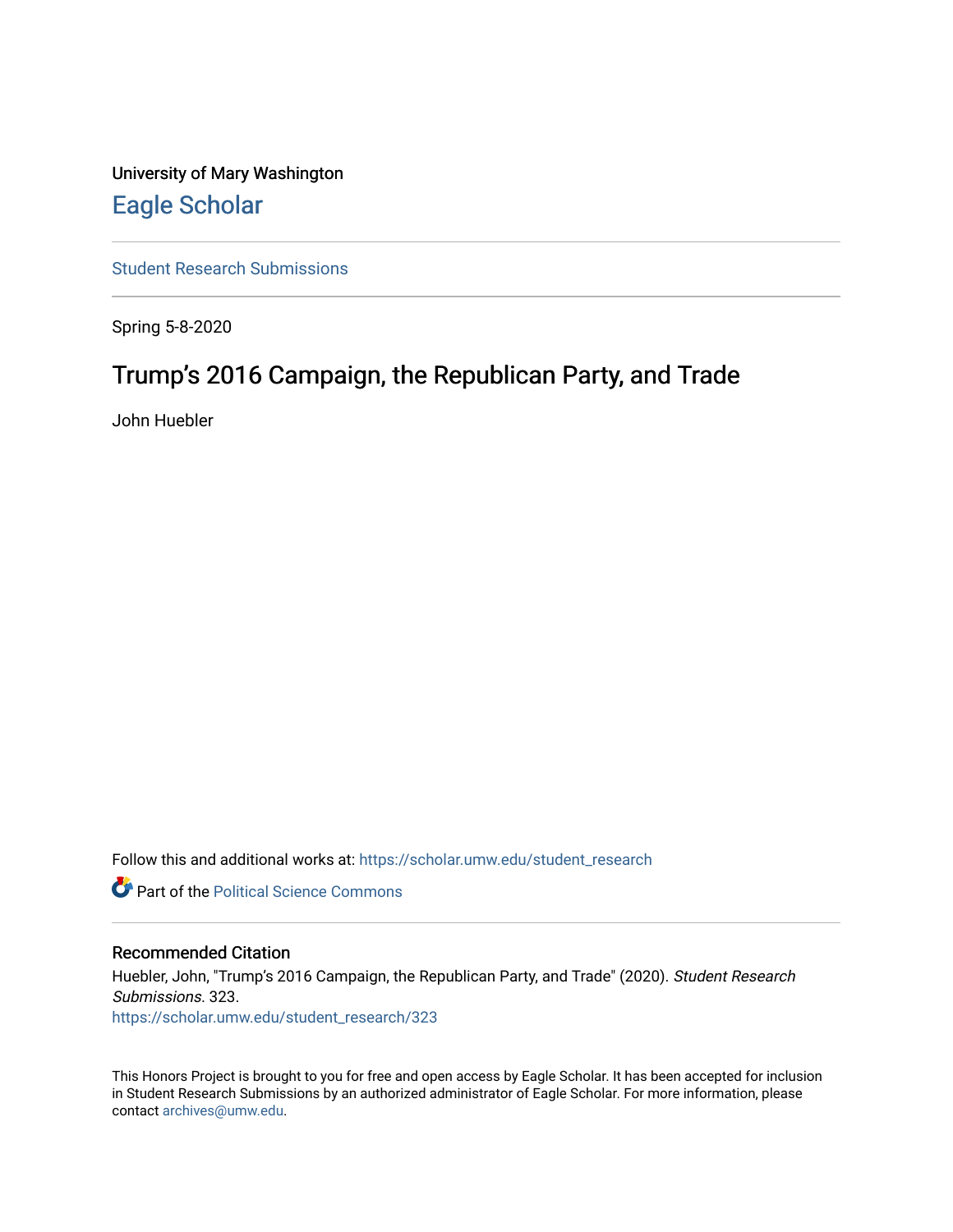John Huebler-4-28-20

# **Trump's 2016 Campaign, the Republican Party, and Trade**

### **I. Introduction**

The Republican presidential platform on trade traditionally has revolved around open markets and free trade rather than tariffs and protectionism. In 2016, Donald Trump ran a successful campaign with a protectionist platform. Since taking office, Trump has implemented many of the more protectionist policies he campaigned on such as withdrawing from the Trans-Pacific-Partnership, threatening the South Korean Free Trade Agreement, starting a trade war with China, and renegotiating NAFTA.<sup>1</sup> The political rise of Trump has brought about a wave of domestic support for protectionism that has flipped Republican public opinion on trade. According to a compilation of polling data from the Pew Research Center, the effect on Republican voters has been a complete change in policy preference.<sup>2</sup> This paper seeks to explore the Trump campaign's motivation behind changing the Republican presidential platform on trade from free trade to protectionism. It will argue that Trump's change in precedent can be attributed towards a new campaign strategy on trade focused on using protectionist language to win specific industrial states in the electoral college. This claim will be substantiated by looking at the Trump campaign's documents, including speeches and press releases, to determine the campaign's intentions. This analysis reveals that Trump's criticism of "establishment"

<sup>1</sup> Bob Woodward, *Fear: Trump in the White House*, Simon and Schuster, 2018; Simon Lester, Inu Manak, and Kyounghwa Kim, "Trump's First Trade Deal: The Slightly Revised Korea‑U.S. Free Trade Agreement," *CATO Institute*, June 13, 2019, https://www.cato.org/publications/free-trade-bulletin/trumps-first-trade-deal-slightlyrevised-korea-us-free-trade; Doug Stokes, "Trump, American hegemony and the future of the liberal international order," *International Affairs* 94, no. 1 (2018): 133-150.

<sup>2</sup> Pew Research Center, "5. Issues and the 2016 campaign," *Pew Research Center*, August 18, 2016, www.peoplepress.org/2016/08/18/5-issues-and-the-2016-campaign/; Bradley Jones, "Americans are generally positive about free trade agreements, more critical of tariff increases," *Pew Research Center*, May 10, 2018,

https://www.pewresearch.org/fact-tank/2018/05/10/americans-are-generally-positive-about-free-trade-agreementsmore-critical-of-tariff-increases/.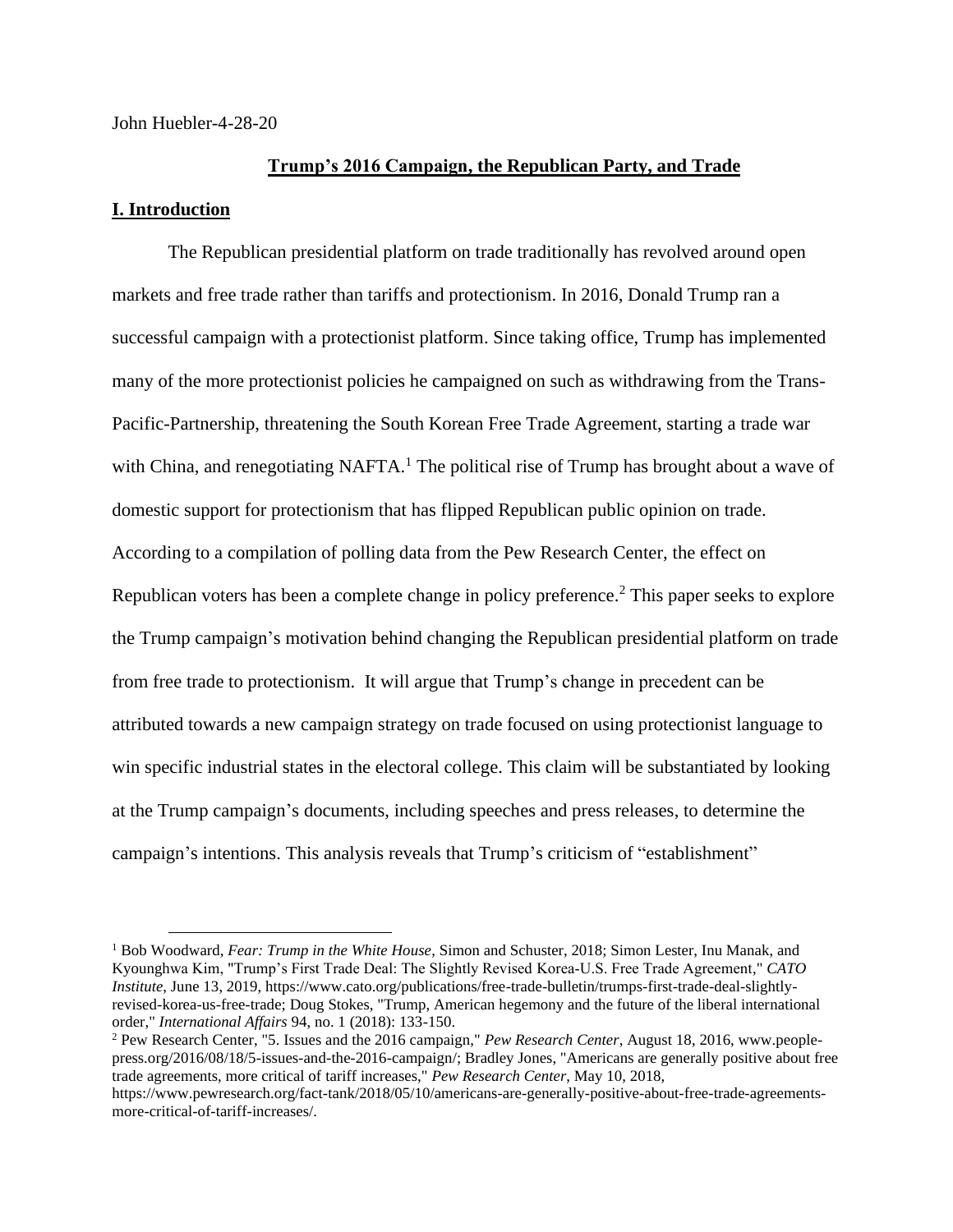candidates' trade platforms and how he directed his trade platform towards industrial states contributed to his victory through the electoral college in states that were difficult for previous Republican candidates to win, given their free trade position. It will look at campaign documents to determine Trump's campaign strategy and how it was able to be so different from previous Republican campaigns. This paper will start with a background on U.S. trade policy history, focusing on the history of the president becoming the main actor on trade and how that has moved U.S. trade policy towards free trade. It will explore the literature on trade decision making, looking at the various factors that contribute to a president's trade policy, including political, institutional, special interest, and economic pressures. Next, a qualitative study of Trump's campaign documents related to trade is undertaken, and the findings of the analysis are compared to previous Republican campaigns and platforms.

#### **II. Background**

In the 1930s, the U.S. took one of the most drastic trade measures in the country's history, placing large tariff increases on thousands of items. In response to the "Smoot-Hawley" legislation, countries around the world raised their tariffs to offset U.S. actions. In the background, the Great Depression was in full swing and World War II was on the horizon. After considerable economic angst and four years of Smoot-Hawley, the legislature went an opposite direction with the Reciprocal Trade Agreement Act (RTAA). This cut most existing tariffs and gave the executive the power to reduce any U.S. tariff by 50% without congressional approval while pursuing international agreements with other countries. This shift in decision making was widely agreed upon in the wake of such a large policy blunder. While Smoot-Hawley remained, the president's ability to bring down tariff rates brought stability. In the postwar period, trade faded as a political issue. Republicans and Democrats favored it as a mechanism to expand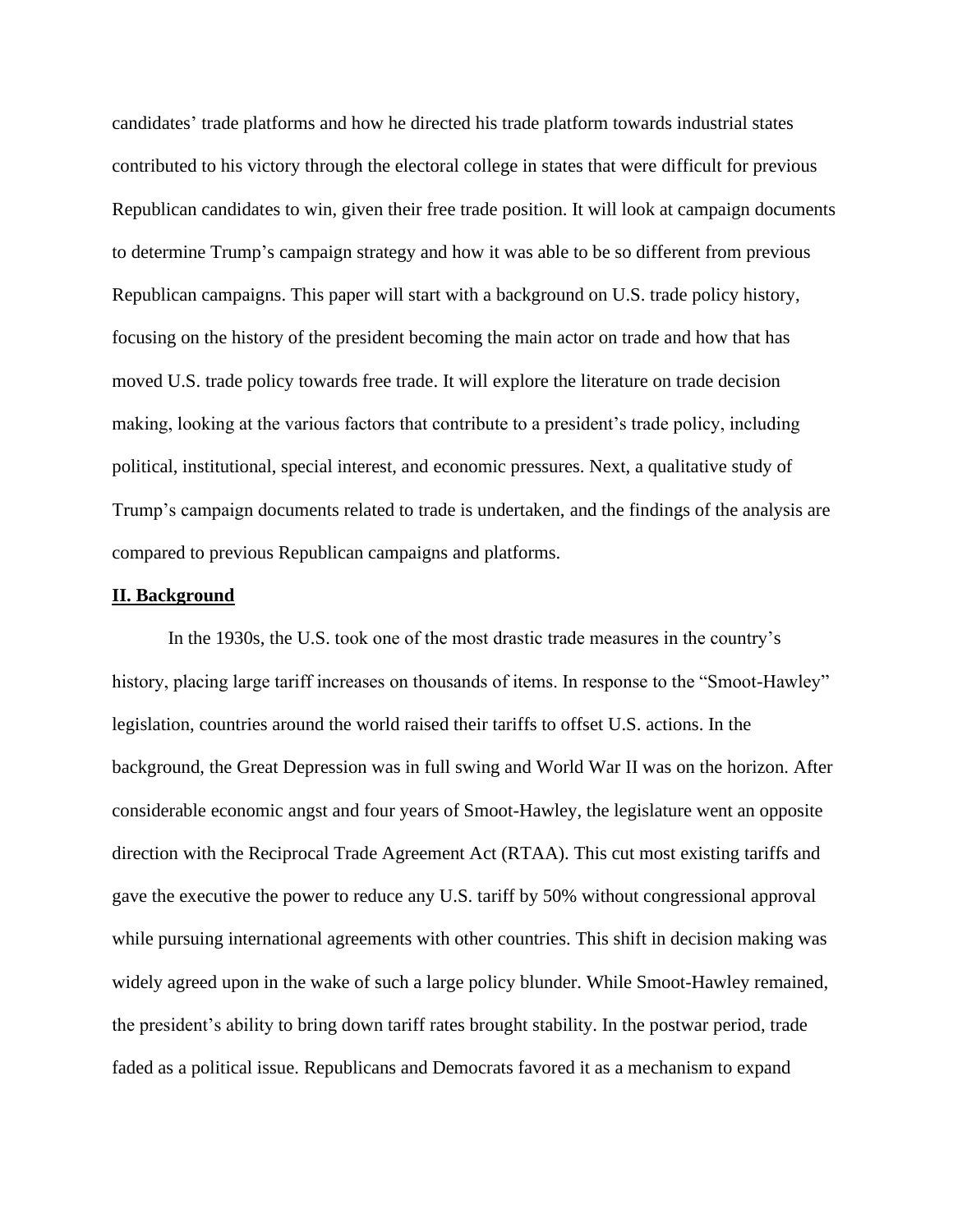growth and develop alliance networks to combat the spread of Communism and Russia's sphere of influence.<sup>3</sup> Though the economy would falter in the 1970s and 1980s leading Democrats in Congress to campaign on protectionist platforms, the RTAA cemented the president as the principle leader on trade policy in the U.S. Congress is an inherently protectionist organization. There are strong institutional incentives to promote tariffs in order to directly help economic growth in a constituency and boost electoral chances. Generally, the president does not have such incentives. Because the constituency becomes the whole country, the president has an incentive to look at trade policy more holistically, trying to benefit the whole country rather than particular sectors or regions. This has typically meant free trade policy rather than protectionist measures to help more narrow industry interests or different regions of the country with strong manufacturing bases. While Congress typically has power over commerce through Article I authority, this power has been ceded to the president through several pieces of legislation such as the RTAA. For these reasons, trade has mainly been conducted by the executive branch.<sup>4</sup>

#### **III. Literature Review**

To analyze how the Trump campaign made its decisions on trade policy, it is important to first look at the literature on why politicians make trade decisions. By looking at what factors go into trade decision making, it will help establish a framework for determining what affects Trump's decision making. Many studies looking at how decisions are made look at Congressional decision making. This is because Congressional votes offer more data points than more limited data on presidential trade decisions. While this is helpful for assessing how different factors affect decision making for many different actors, the executive, this paper's

<sup>3</sup> Destler, I. M. *American Trade Politics*. Viva Books, 2006, 6-12.

<sup>4</sup> Timothy Meyer and Ganesh Sitaraman, "Trade and the Separation of Powers," *California Law Review* 107, no. 2 (2019): 583-659.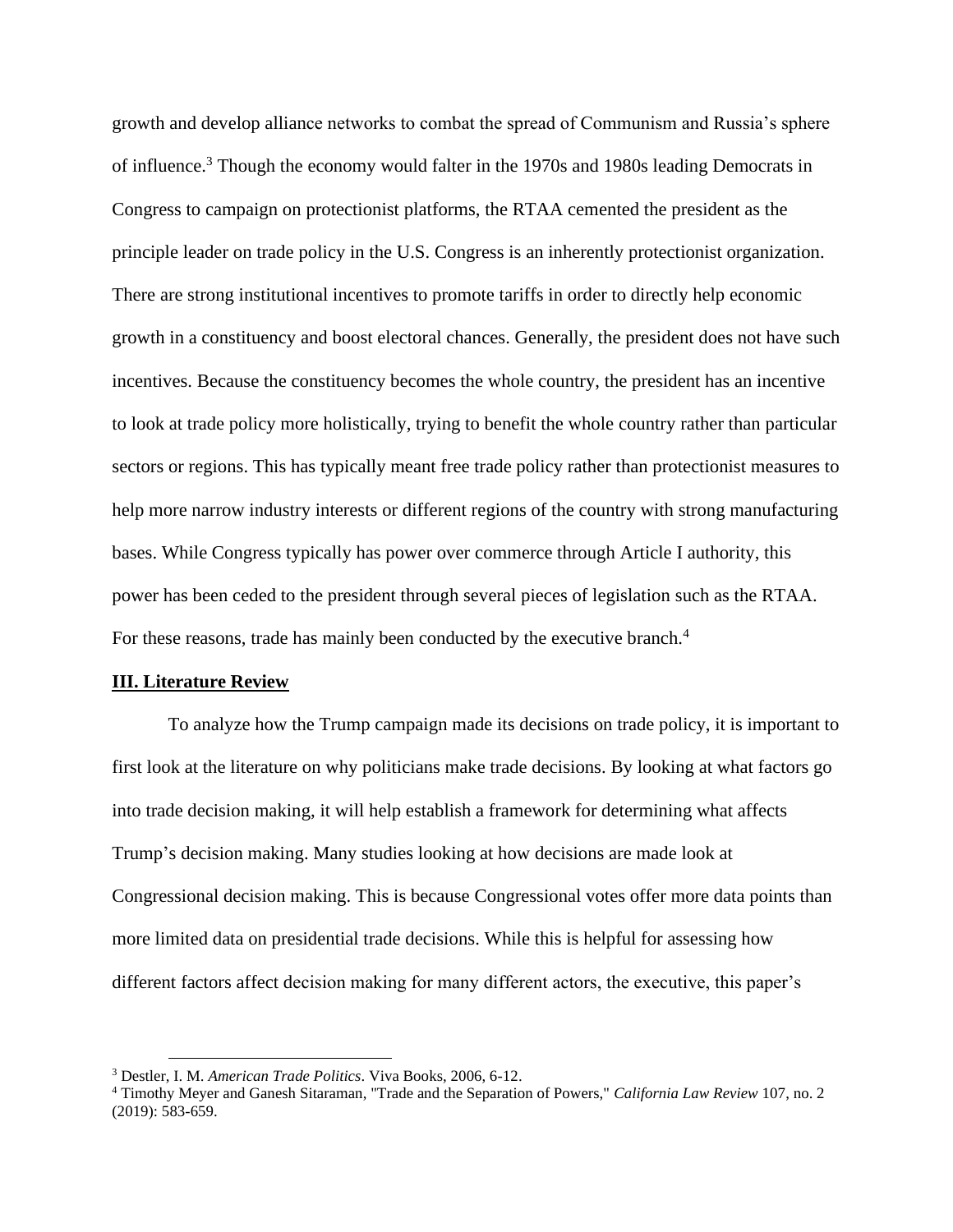focus, must worry about the whole country rather than the needs of a particular constituency. Literature on substantial changes in presidential trade policy is scant because, before the Trump Administration, it was widely assumed that the Executive Branch was structural favorable towards free trade.<sup>5</sup> Generally, people point to pressures from political and electoral factors, institutional factors, interest groups, economic indicators, geopolitical competition and alliance networks.

#### *A. Political and Election Factors*

By "political and election factors," this paper means ones related to constituent or regional pressures that affect the decisions of Congresspeople, party leaders, or the president based on their chances to maintain popularity or win re-election. Many good examples of this dynamic have been documented. One example was in the post-war period when Democratic President Kennedy implemented tariffs to help the New England textile industry with Republican President Nixon doing the same a few years later. This can be attributed to political regions in the electoral college shifting with Democrats beginning to win the Northeast and Rust Belt states while losing more in California. The shift reduced Republican reliance on industrial Northeast states that wanted more protectionism. Democrats supported protectionist policies to help the Midwest since the economy was experiencing its worst recession in 40 years which affected the rust belt states. Shortly after this, Walter Mondale, a Minnesota Democrat Senator running for president against Reagan, was the first presidential candidate to make use of these dynamics. Mondale used trade as a key campaign pillar to distinguish himself from Reagan, blaming his administration for failing to go after unfair practices in international trade that were adversely affecting the economy. In 1982 and 1983 with Mondale's support, the United Auto Workers

<sup>5</sup> Sherman, Richard. "Delegation, ratification, and US trade policy: Why divided government causes lower tariffs." Comparative Political Studies 35, no. 10 (2002): 1171-1197.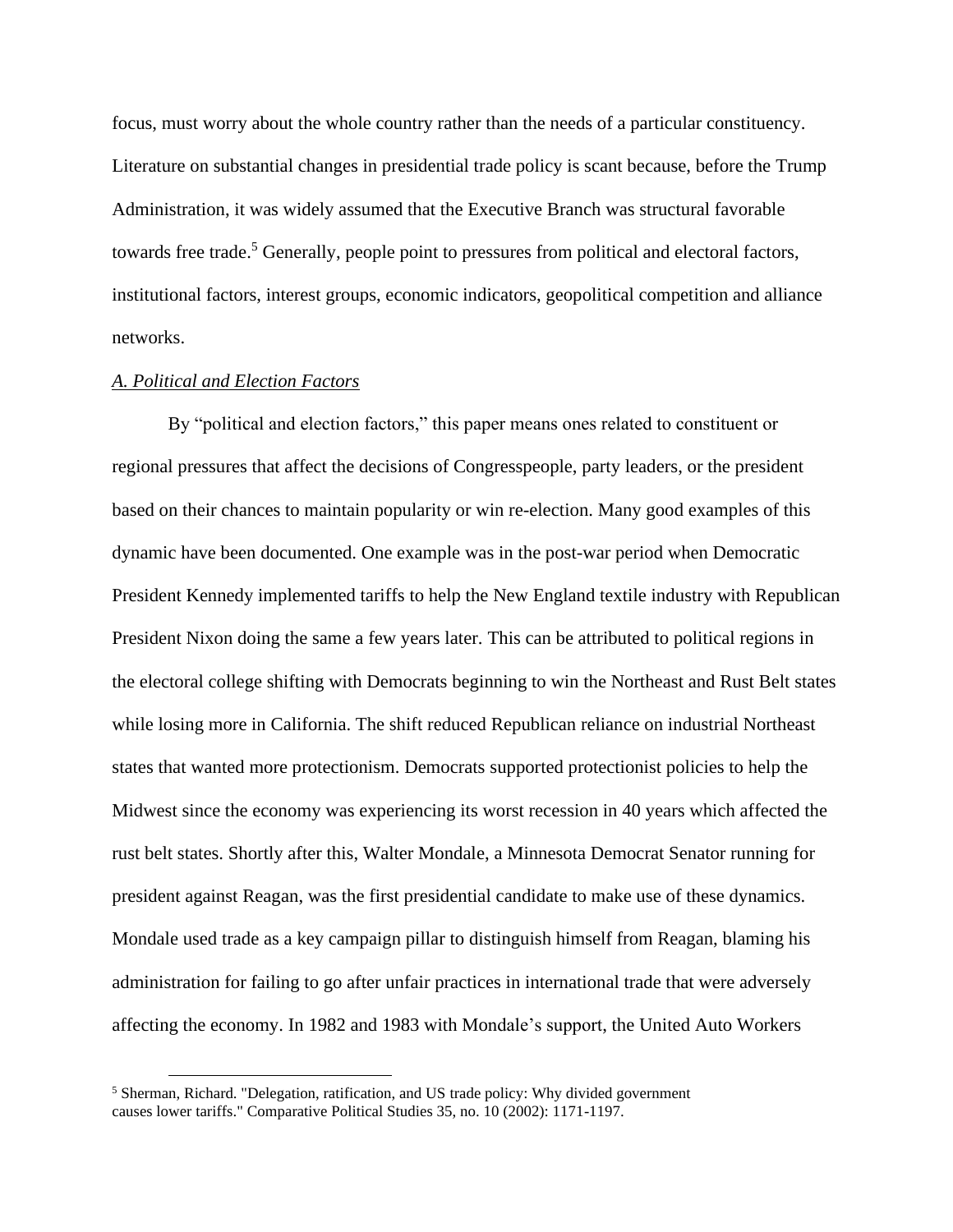introduced a major protectionist bill that would have put duties on Japanese carmakers, pushing them to adopt higher labor standards to equalize competition. Mondale's endorsement made the bill a key litmus test for the Democratic party. By forcing a vote, Mondale established trade as a core part of the Democratic platform. While it seemed promising, Mondale's strategy ended up failing. He was attacked in the media by internationalist Democrats, who were from districts that did not have an interest in protectionism and did not support his trade legislation, fracturing Democratic unity. Further, his argument for trade as a core election issue was made weak when Reagan began to enact protectionist measures to slightly reduce the trade deficit. While that election was lost, the Democrats used protectionist messaging in 1985 and 1986 to attack "Reaganomics yet had to deal once more with internationalist Democrats as well as competing with protectionist House Republicans." Yet, this strategy still saw a similar pushback. Internationalist Democrats continued to disagree with protectionist policies, fracturing the party on the issue. Meanwhile, House Republicans were also interested in some form of protectionist policies, trying to separate themselves from Reagan's policies, which undercut the Democrat's ability to make trade a partisan issue.<sup>6</sup>

Looking at some of authors trying to explain such behavior from politicians, Michael Bailey, Judith Goldstein, and Barry R. Weingast wrote an article attempting to explain how trade decisions are made depending on how politicians perceived economic activity in their districts. At the time, the 1934 Reciprocal Trade Agreements Act was a political decision by Democrats fearing a future resurgence of Republican representation in Congress. The law made easier for presidents to pursue liberal trade policy without as much constraint since the coalition needed to pass measures through Congress had been lowered. After World War II, presidents had incentive

<sup>6</sup> Destler, I. M. *American Trade Politics*. 171-175.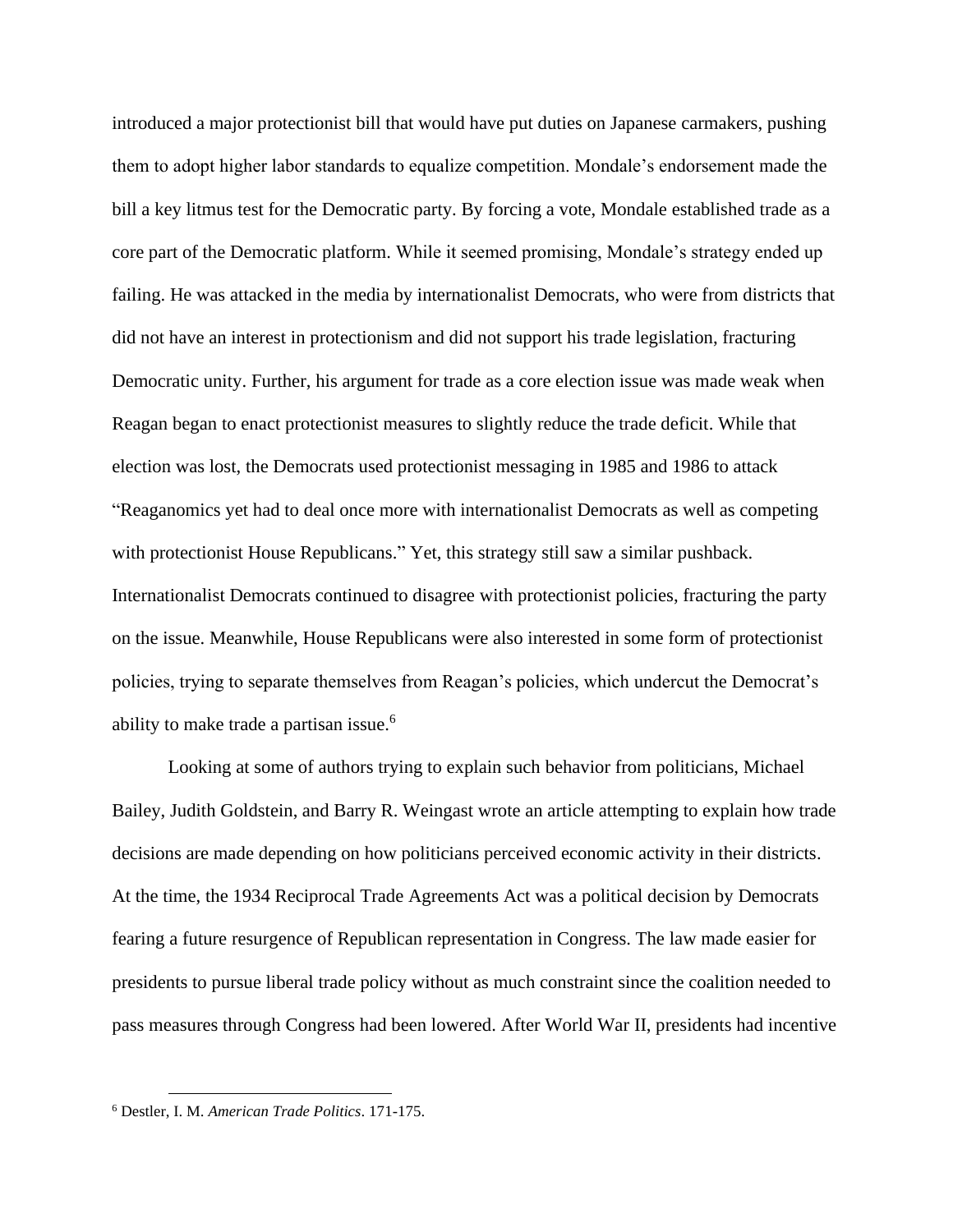to enact liberal policies since the combined economic harms of Smoot-Hawley and the Great Depression made it politically beneficial and because trade with countries that the U.S. had a trade treaty with expanded rapidly. While recognizing that specific data from each district is hard to obtain, the authors, using district-level industrial data, found that increased exports led to increased Congressional support for free trade. While the data showed that Congress votes based on constituent interest, these interests changed as American trade policy shifted.<sup>7</sup>

Michael J. Hiscox discredits both accounts assumed by this article, namely, that the RTAA was an act of congressional deference to the executive and that it was a partisan move by the Democrats to enact more favorable free trade policies. Instead of assuming macro-level economic changes, he attributes the change in trade decision making to shifts in the constituencies of both parties. Using a model of economic indicators compared to Congressional voting, Hiscox found that parties have varying coalitions that are split between various regions and industries that had shifted over time. To adapt to their constituencies for political victories, voting generally shifted to be more in favor of free trade. While Hiscox's model does account for why liberalization continued, it does not acknowledge the fact that liberal policies were only possible because the RTAA significantly limited Congress' ability to regulate trade.<sup>8</sup>

Ronald Rogowski offers a differing opinion on the power of public opinion on trade policy. He starts by explaining Wolfgang Stolper and Paul Samuelson's 1941 theorem that protectionism benefits those who own factors in which society does not have a lot of resources, as well as those who utilize such small resources. Alternatively, protectionism harms owners of resources that give abundantly relative to the rest of the world. For instance, one implication was

 $^7$  Michael A. Bailey, Judith Goldstein, and Barry R. Weingast, "The institutional roots of American trade policy: Politics, coalitions, and international trade," *World Politics* 49, no. 3 (1997): 309-338.

<sup>8</sup> Michael J. Hiscox, "The magic bullet? The RTAA, institutional reform, and trade liberalization," *International Organization* 53, no. 4 (1999): 669-698.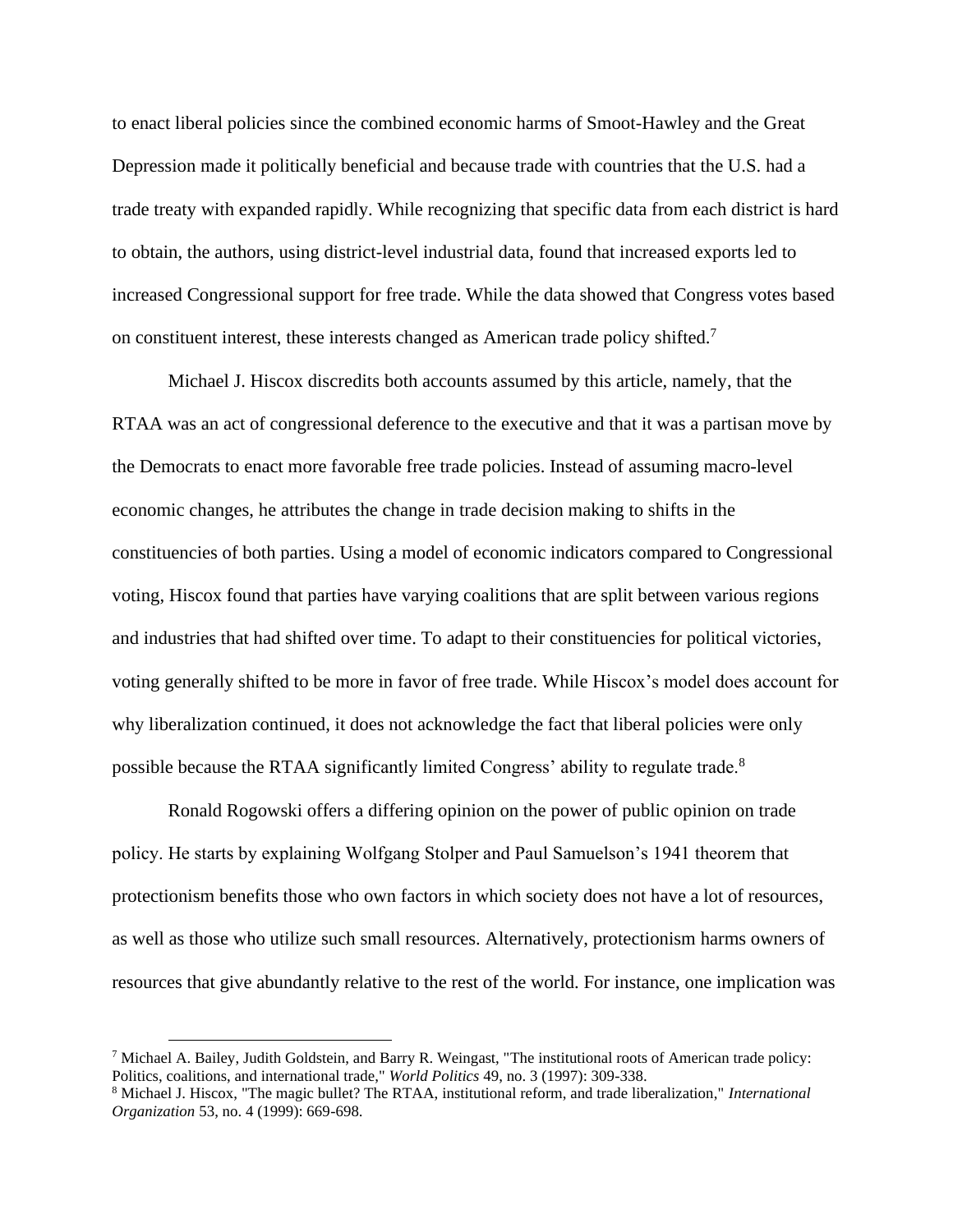that in a society rich in labor but poor in capital would see protectionism benefiting capital but harming labor. Rogowski believes that changes in technology, namely ones that have lowered the cost of extracting, producing, and transporting resources have presented a difficult problem for those who defend the Stolper-Samuelson theorem. His article assumes that beneficiaries of trade try to keep things the way they are while people who are at a disadvantage try to change it and that acquiring wealth leads to groups trying to amass more political power. In the case of trade, this means that those who benefit from free trade try to expand it while those who do not push for protectionism. Significant trade policies that affected countries with strong agricultural sectors relative to other countries should have been upset with protectionist policies and countries with weak agricultural sectors should have been upset with free trade policies, but Rogowski's historical analysis of global trade policies from the sixteenth century, the nineteenth century, the depression, and the post-World War II world. With the rise of tech development and free trade, the desire for protectionism was somewhat muted. With this result, Rogowski's paper seems to put significant doubt on the idea that trade policy is influenced by public policy, since there did not appear to be any sort of substantial change in policy from countries that had an economic interest to protect some of their industries.<sup>9</sup>

#### *B. Institutional Factors*

Institutional factors involve the president's decisions being constrained by Congress. Originally, the constitution sets out that Congress oversees trade, which is why power had to be delegated over time using legislation such as the RTAA. While the executive has a lot of power over trade, Congress still has the ability to regulate the president's behavior through its Article I power over commerce. In the case of the RTAA, the president is only able to lower trade by a

<sup>9</sup> Ronald Rogowski, "Political cleavages and changing exposure to trade," *American Political Science Review* 81, no. 4 (1987): 1121-1137.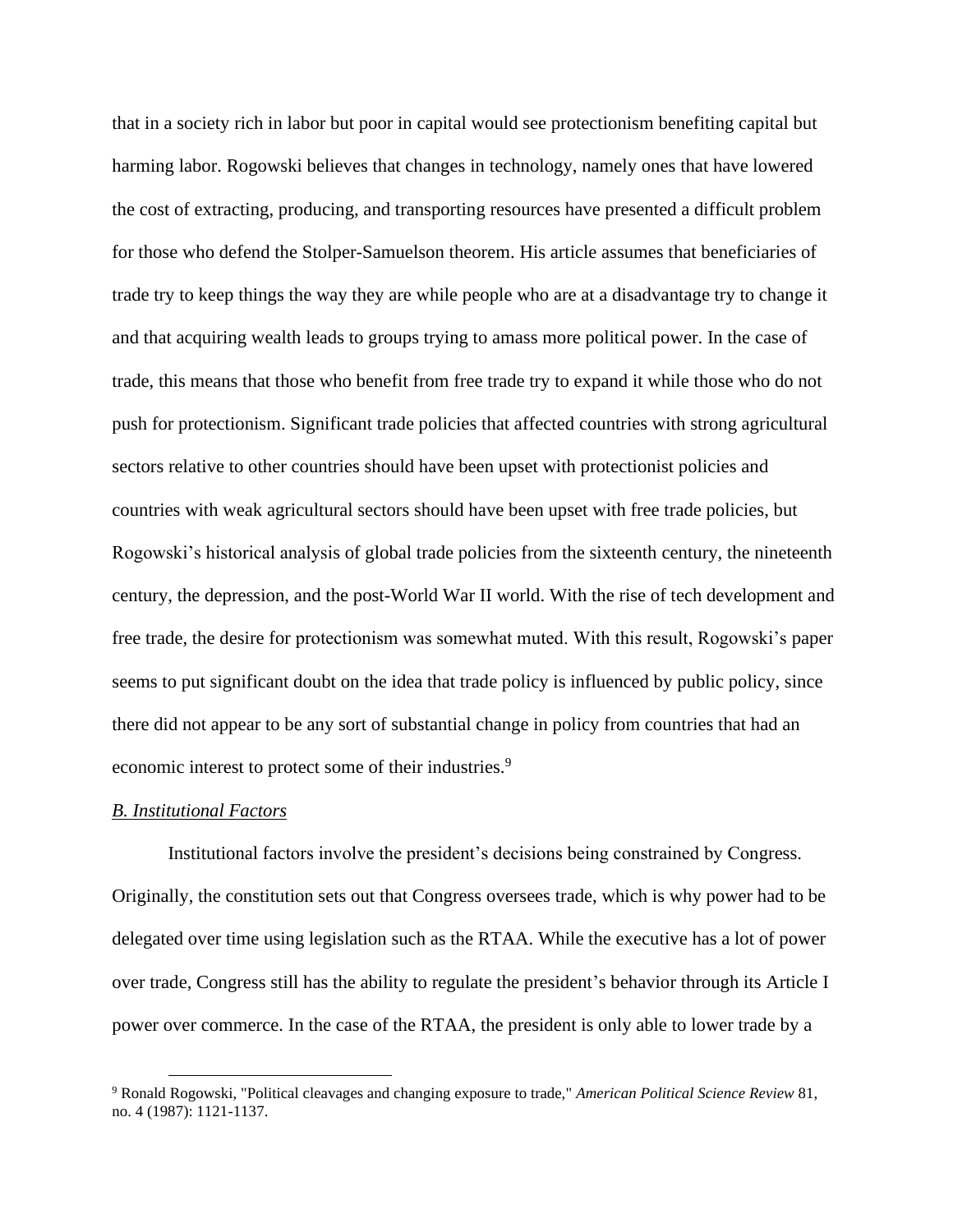specific amount before needing Congressional approval, and Congress has typically had to renegotiate this rate.<sup>10</sup> One field of study in the area of institutional constraints is literature attempting to assess whether or not divided Congress increased or decreased the amount of free trade actions by the president. Such literature presents an opportunity to see whether presidents work with Congress in order to maintain good political ties or advance policy goals. Several have argued that a divided government had led to more protectionist policy than one where the executive's party had leadership. One study looked to discredit this hypothesis using a historical analysis. In the postwar era, this thesis has generally been untrue, as free trade legislation has steadily passed over time without a rampant increase in protectionist measures. Further, a divided Congress has not spilled up to broader cooperation and relationships that executives have had with other countries. In fact, executives have pursued markedly different policies than Congress, with Democratic presidents tending to be far more pro-free trade than even Republican presidents, as seen by President Clinton's passage of NAFTA. One author asserts that three variables generally determine a politician's trade policy: "economic conditions, the preferences of voters and elected officials, and possibilities for negotiated liberalization or retaliation by foreign states." Congress is less knowledgeable on the third variable and generally defers to the president since at least some baseline of trade negotiation and international cooperation is needed for any sort of action. The knowledge and capability rest with the executive who can make a unified decision and develop specific knowledge for a given trading partner. Congress and the president's preference relies on getting the most political benefit for the lowest possible political cost. For example, for someone in Congress, a tariff that helps their district will give them a benefit at low cost. The same policy for the executive does not yield such benefits, since they

<sup>10</sup> Timothy Meyer and Ganesh Sitaraman, "Trade and the Separation of Powers," *California Law Review* 107, no. 2 (2019): 583-659.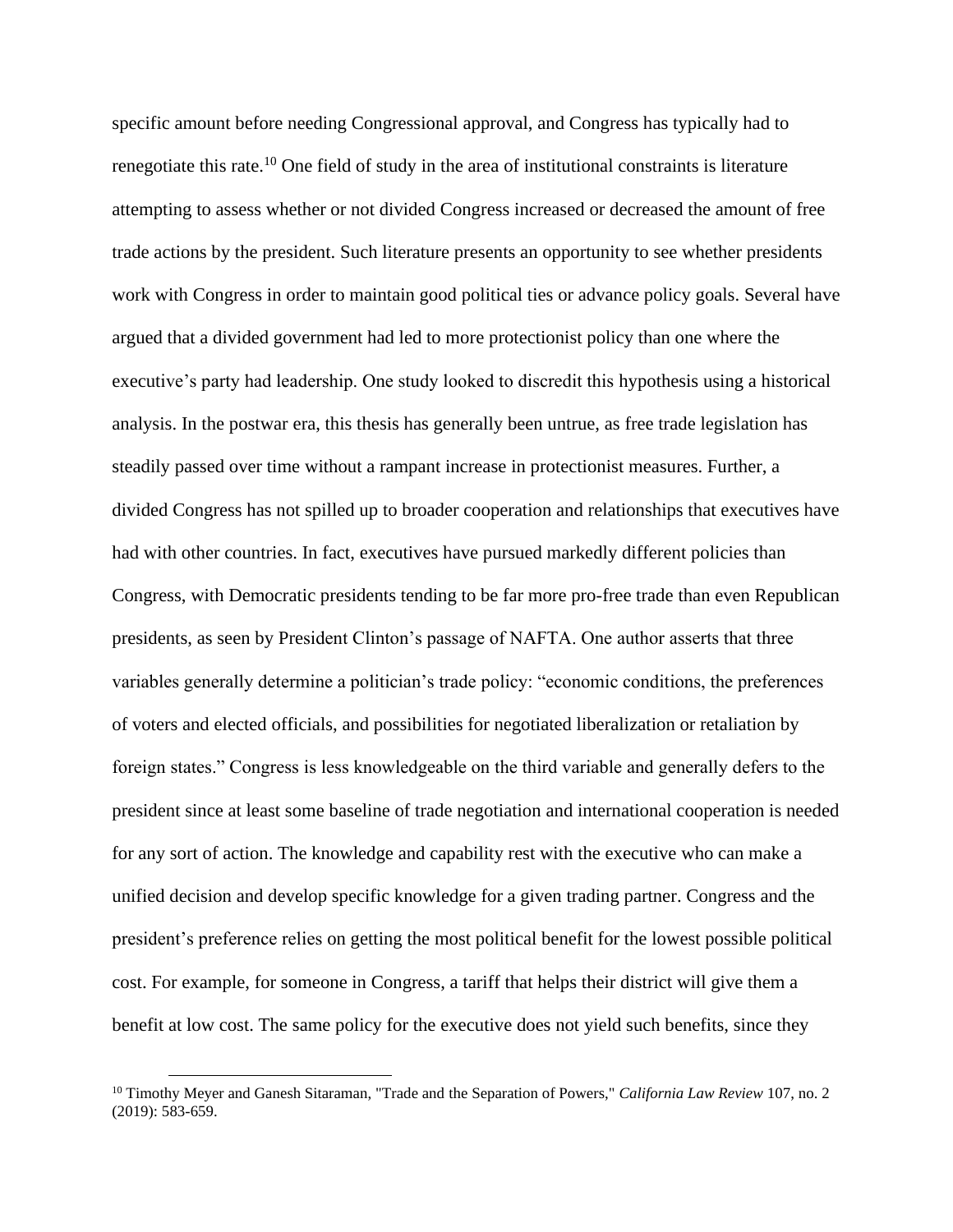incur costs from not giving tariffs that help other regions or industries. This analysis lays out a good framework for decision making. Trade policy is determined by economic conditions, electoral pressures, and the possibility of agreement from foreign actors, with the executive having more power over Congress in these types of decisions based on their ability to act without gridlock and the ability to develop expertise.<sup>11</sup>

#### *C. Interest Group Factors*

There is also literature looking at the effect of interest groups on trade decisions. The power of interest groups over trade finds its origins in the 1970s and 1980s. In this time period, the influence of these groups increased for four reasons. First, the amount of industries seeking protection grew. Protections were sought by industries that were seeing more competition as other countries began to catch up to U.S. production, including high-tech industry. Second, labor's prominence grew as they amassed members. This had a significant effect on Democratic politics and led to several labor group concessions on trade legislation in the 1970s and 1980s. Third, special interest groups who wanted free trade responded to protectionist groups. This included industry leaders opposed to labor and industries that benefited from free-trade policies. Given the executive branch's inherent free trade disposition, these arguments and constituencies became more attractive. Fourth, several of the traditional protectionist industries, notably textiles and steel, began to lose their political influence. Both industries attempted to push several pieces of quota legislation in the 1970s and 1980s. Unfortunately, all measures failed within a relatively close time frame. This gave the impression that these industries no longer had a way into

<sup>&</sup>lt;sup>11</sup> Sherman, Richard. "Delegation, ratification, and US trade policy: Why divided government causes lower tariffs." Comparative Political Studies 35, no. 10 (2002): 1171-1197.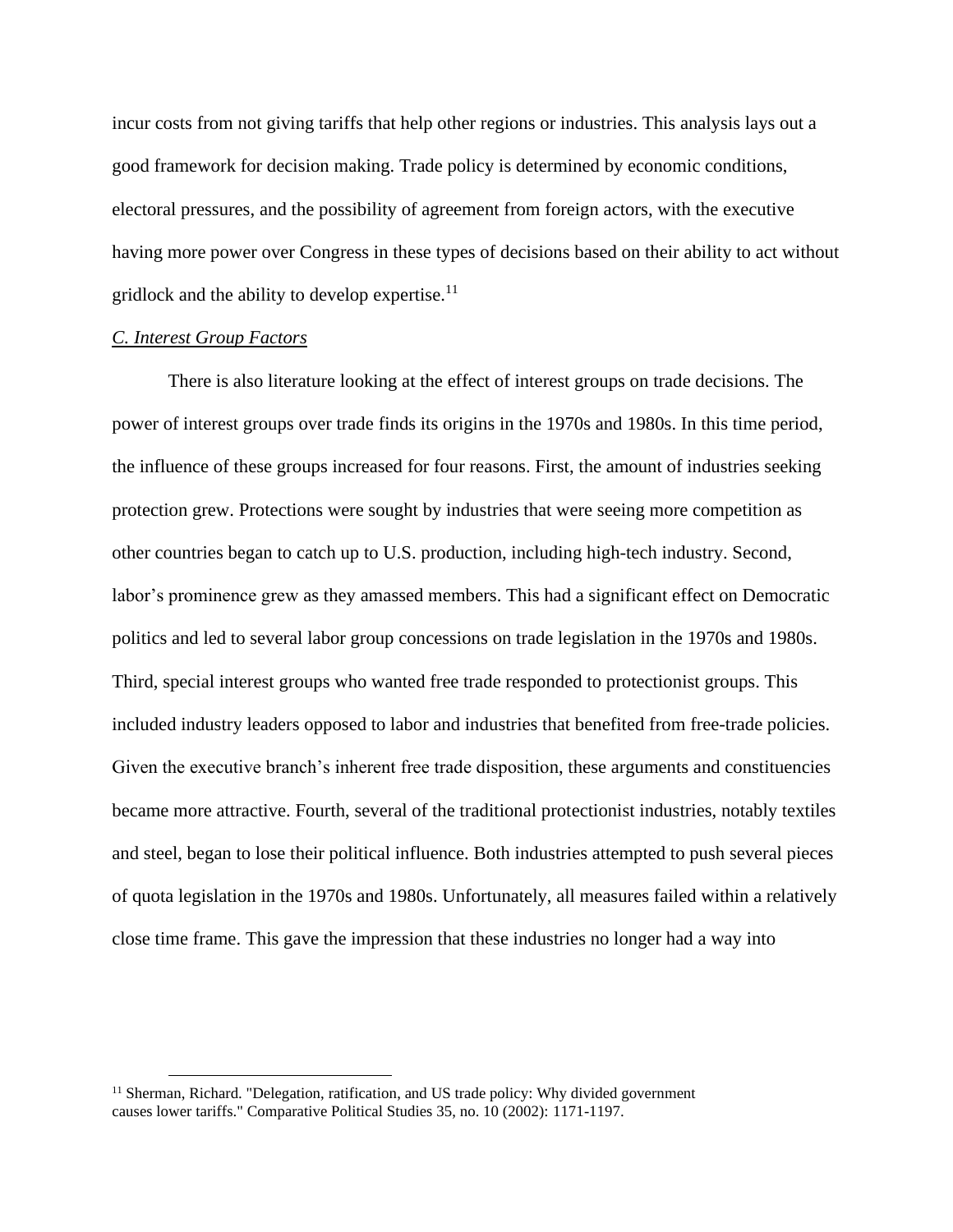policymaking, especially as their industries suffered from rising competition from other countries.<sup>12</sup>

When considering how much of an effect interest groups have on a campaign, some authors have argued that more access points to a government allows for consideration of more opinions, leading to a better ability to negotiate in their favor. Generally, fast track authority has always had the presence of special interests pushing for more restrictions. This changes with Smoot-Hawley, which extremely hampered U.S. growth amid the Great Depression. Since then, trade authority has been ceded to the executive, who has historically been for free trade. A better explanation for this, as argued by Sean D. Ehrlich is an "access point" theory. Ehrlich describes an access point as a decisionmaker who is influential on a particular topic and can be influenced by interest groups. Finding someone who is receptive to lobbying increases the chance of policy change, and more access points means that one is more likely to find someone who is aligned, reducing the cost of resources expended. Because measures consolidating executive trade policy lowered the amount of access points, interest groups had to compete more on one candidate instead of spreading out their resources. A clear example of this was with the RTAA bill granting more executive authority, which undercuts previously mentioned theorizing that revolved around this idea. The finding proved that this theory was a better analysis than the presidential liberalism theory, since it was able to account for several more factors in the decision making process, such as the continued existence of pro-trade groups.<sup>13</sup> Historically, business and labor groups, like the AFL-CIO, would support trade legislation while pushing for small concessions on labor and

<sup>12</sup> Destler, I. M. *American Trade Politics*. 185-192.

<sup>&</sup>lt;sup>13</sup> Ehrlich, Sean D., "The tariff and the lobbyist: political institutions, interest group politics, and US trade policy," *International Studies Quarterly* 52, no. 2 (2008): 427-445.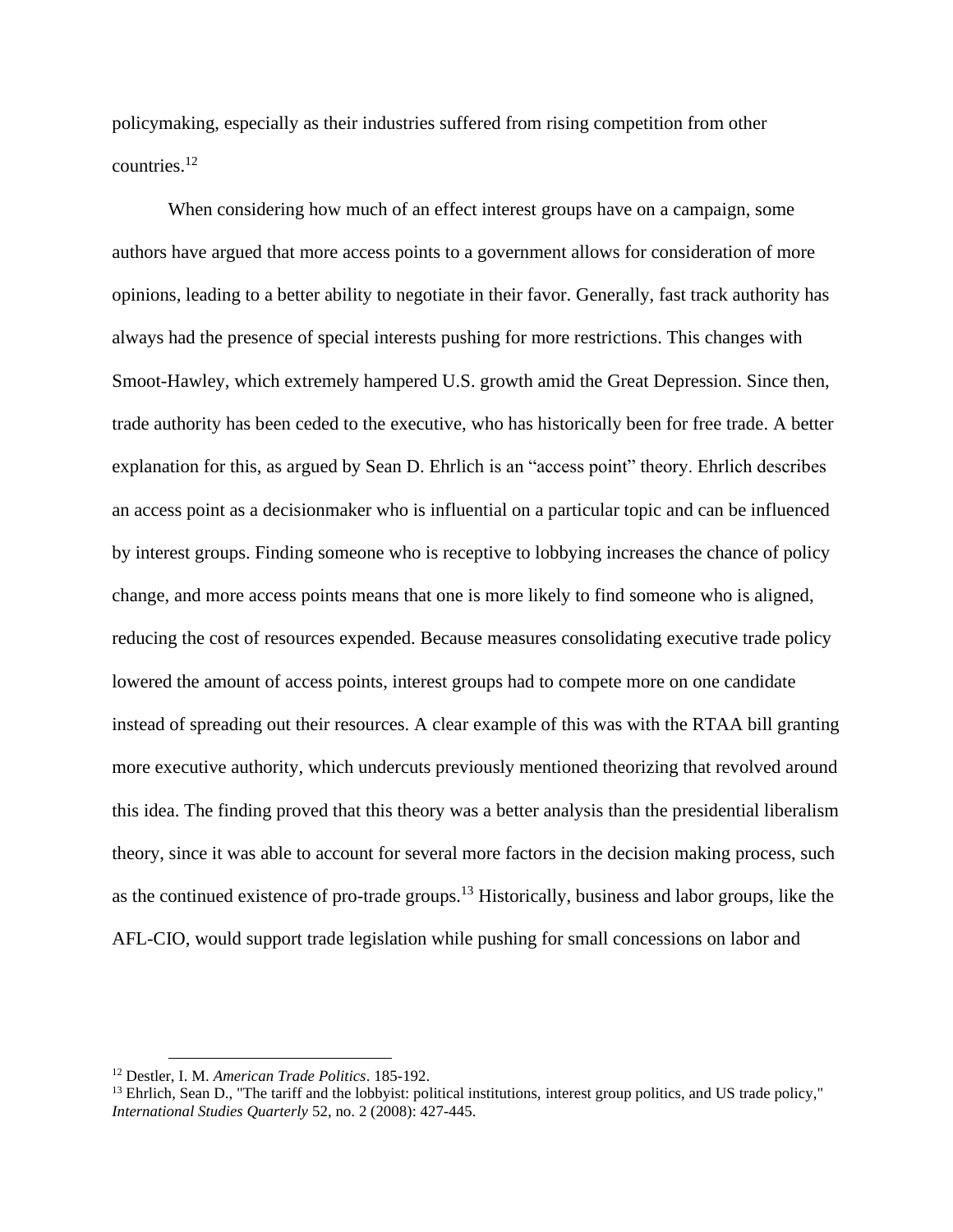environmental concerns. Their demands grew markedly during the 1970s and 1980s as the economy worsened and the potential for winning the Midwest industrial states grew.<sup>14</sup>

Other research has also confirmed an empirical basis for the access point theory. One of the most cited studies in the field looked at votes on NAFTA and the Uruguay Round bills. They found that private group contributions had a significant effect on whether the legislator voted for the trade deal. They also found an effect from the eleven district projects offered by President Clinton to secure votes for legislation. A large theory of the article was that support outside of the political process was key to influencing decisions, though, despite looking at the political conditions surrounding each of the votes, did not look at more political determinants, such as party affiliation, as an explanation for voting behavior. While they considered the effects of a particular district's economic activity, they were not focused on that relationship. The study also looked at the economic costs and benefits of engaging with countries like China, rather than looking at geopolitical concerns.<sup>15</sup>

#### **IV. Method**

All of Trump's campaign documents mentioning trade were read, with rigorous notes being taken on each.<sup>16</sup> Campaign documents were used as primary sources because they best captured what the Trump campaign wanted to emphasize in their messaging. Because the central questioning is determining what the Trump campaign's motivations are that differentiate it from other Republican campaigns, this is useful data since it provides exact quotes from the administration, a glimpse into their messaging, a blend of press releases and speeches, and the various locations emphasized in different campaign media, such as press releases or speeches for

<sup>14</sup> Ibid, 171-175.

<sup>&</sup>lt;sup>15</sup> Robert E.Baldwin and Christopher S. Magee, "Is trade policy for sale? Congressional voting on recent trade bills," *Public Choice* 105, no. 1-2 (2000): 79-101.

<sup>&</sup>lt;sup>16</sup> See Appendix A.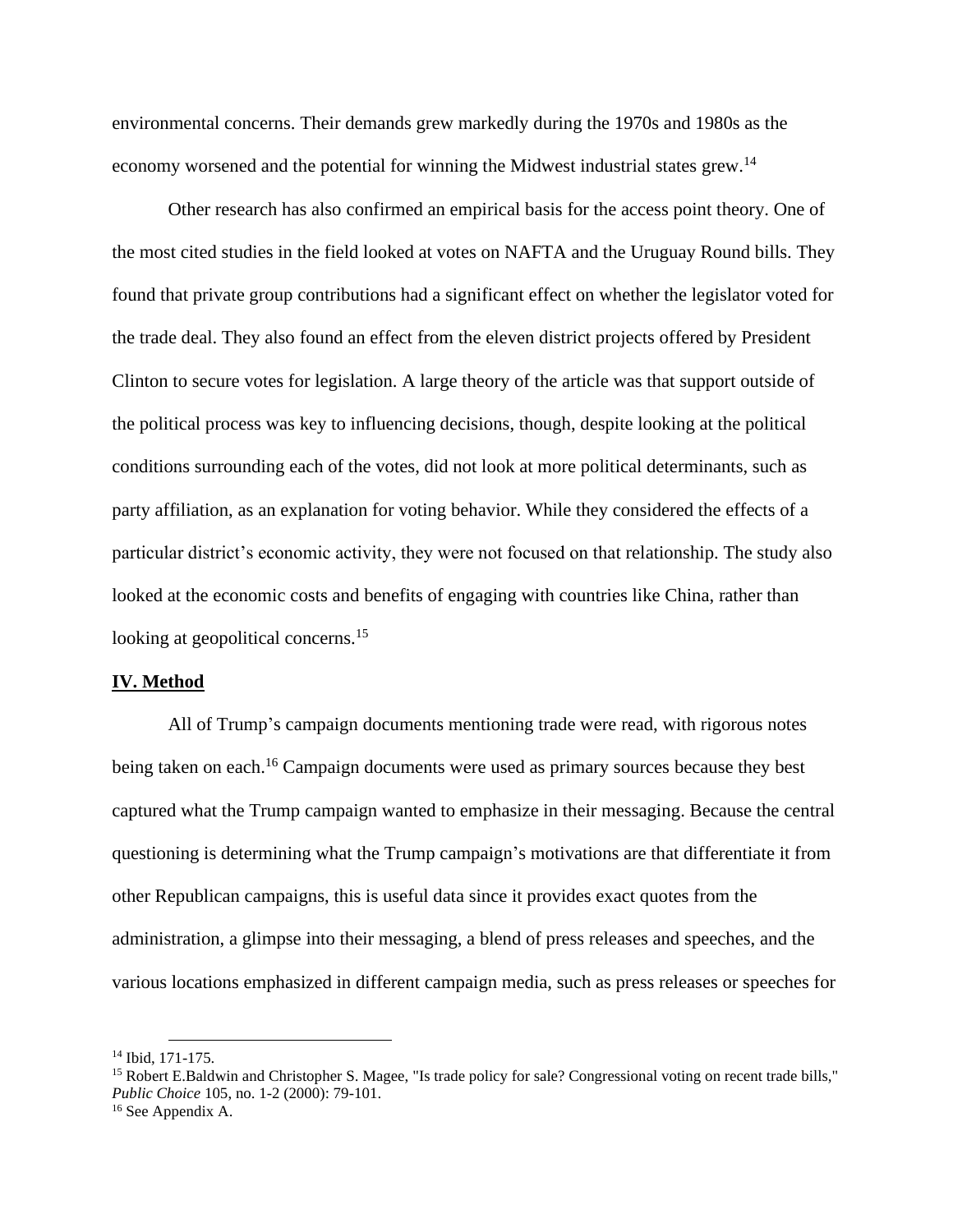specific regions or states. One could argue that including all interviews of Trump and his senior advisors that did not receive their own press releases should be included in order to adequately analyze all statements made by the campaign. While this would be an interesting avenue for a future research project, it exceeds the limits of this paper, as compiling all data would be a difficult process. If even one interview were to be missed, it would possibly compromise the sample. For this reason, campaign documents, which were much easier to keep track of as proven by the several databases that exist, is a much easier unit of analysis that still offers a glimpse into the inner workings of the campaign. Using the available database was ultimately a choice of convenience so that each document, interview and speech could be adequately read and analyzed. Attempting to create an entirely new database would be welcome for future studies; however, this paper seeks to utilize existing resources.

The University of California Santa Barbara has a database of all available campaign documents from each president called the American Presidency Project. This study identified all of President Trump's campaign documents that mentioned trade. The range of documents go from Trump's "Remarks Announcing Candidacy for President in New York City" to his "Remarks in New York City Accepting Election as the 45th President of the United States."

To determine if a document mentioned trade, using a list of keywords, all documents were searched for contents related to the campaign's position on trade. Key words were chosen based on the literature review and were revised and added upon based on different phrases and themes used by the campaign to describe their position on trade. The process for looking at a document was using the "find" function on an internet browser to locate the relevant passage. To double check for areas, after using the "find" function, all documents were read in order to locate places that mentioned trade or trade related ideas without using the key words and to improve the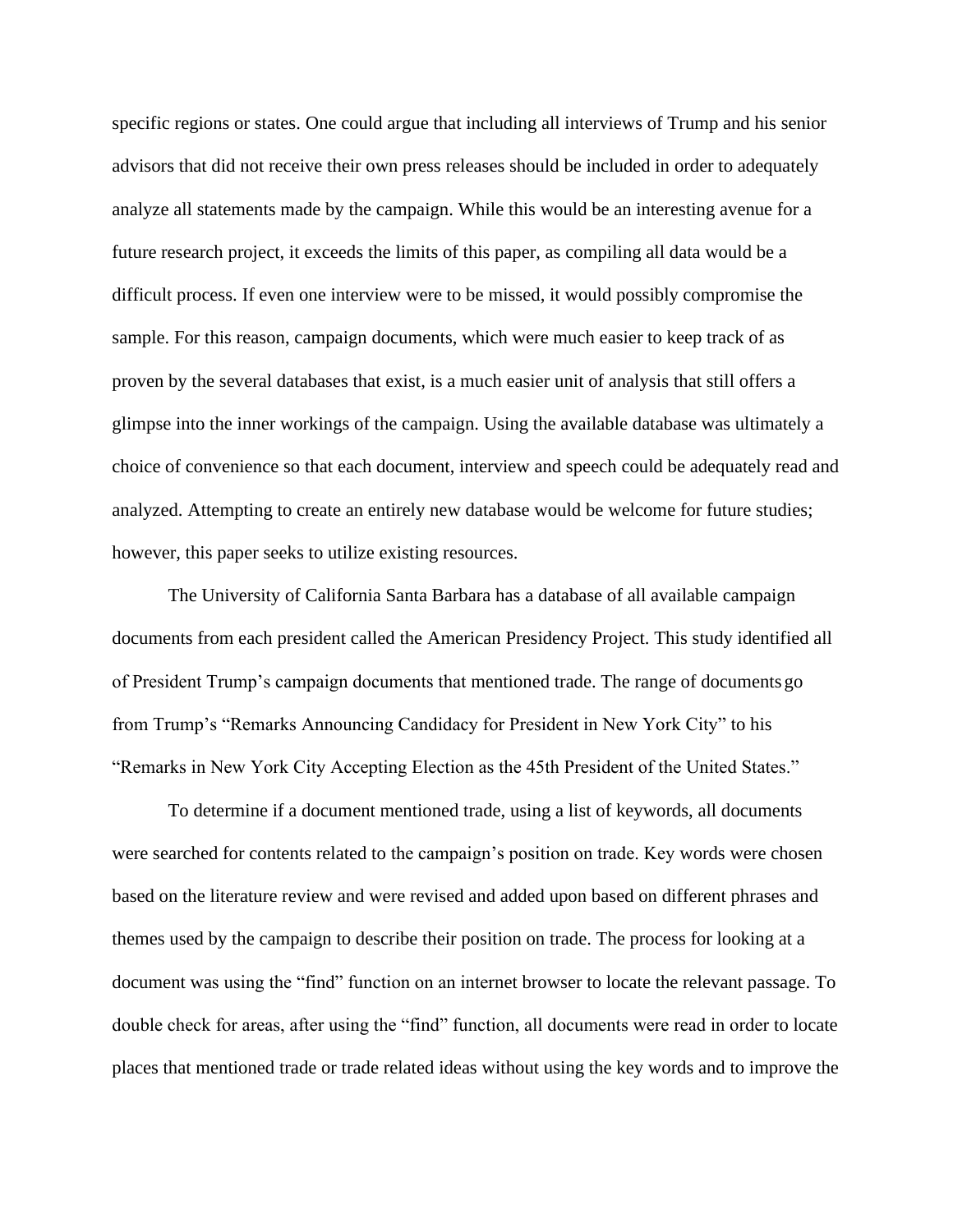key words list Some sources included video; all videos were watched twice to ensure nothing was missed. Notes were taken on each campaign document and compiled into a spreadsheet.<sup>17</sup> When writing notes in the spreadsheet, it was attempted to use minimal editorializing by trying to use as much of Trump and the campaign's words as possible and using content neutral words such as "he said."

### **V. Findings**

Based on the research done into Trump's campaign documents, a story emerges for why Trump pursued his campaign strategy and why it succeeded: Trump positioned himself as someone outside of the D.C. establishment who was the only candidate able to solve trade problems, allowing him to successfully campaign and win in industrial states. This section seeks to present the portions of this paper's research by showing the Republican Party's previous platform of free trade, that Trump was a protectionist candidate who juxtaposed himself on trade to every other candidate in the primary and general election, and that Trump's protectionist platform was especially packaged towards industrial states that made a significant difference in his general election victory. Finally, Trump's use of trade to reinforce other elements of his campaign will be considered, focusing especially on his attempt to put forth a message of unity.

#### *A. The Republican Party's Old Free Trade Playbook*

In the past few decades, Republican presidential candidates have not advocated protectionism.<sup>18</sup> While there are some notable exemptions, such as Reagan placing tariffs on Japan in the wake of intense scrutiny from Congress, many of these actions have had a "fair

<sup>&</sup>lt;sup>17</sup> See Appendix B.

<sup>18</sup> William R. Keech and Kyoungsan Pak, "Partisanship, institutions, and change in American trade politics," *The Journal of Politics* 57, no. 4 (1995): 1130-1142; Helen V. Milner and Benjamin Judkins, "Partisanship, trade policy, and globalization: Is there a left–right divide on trade policy?," *International Studies Quarterly* 48, no. 1 (2004): 95- 119.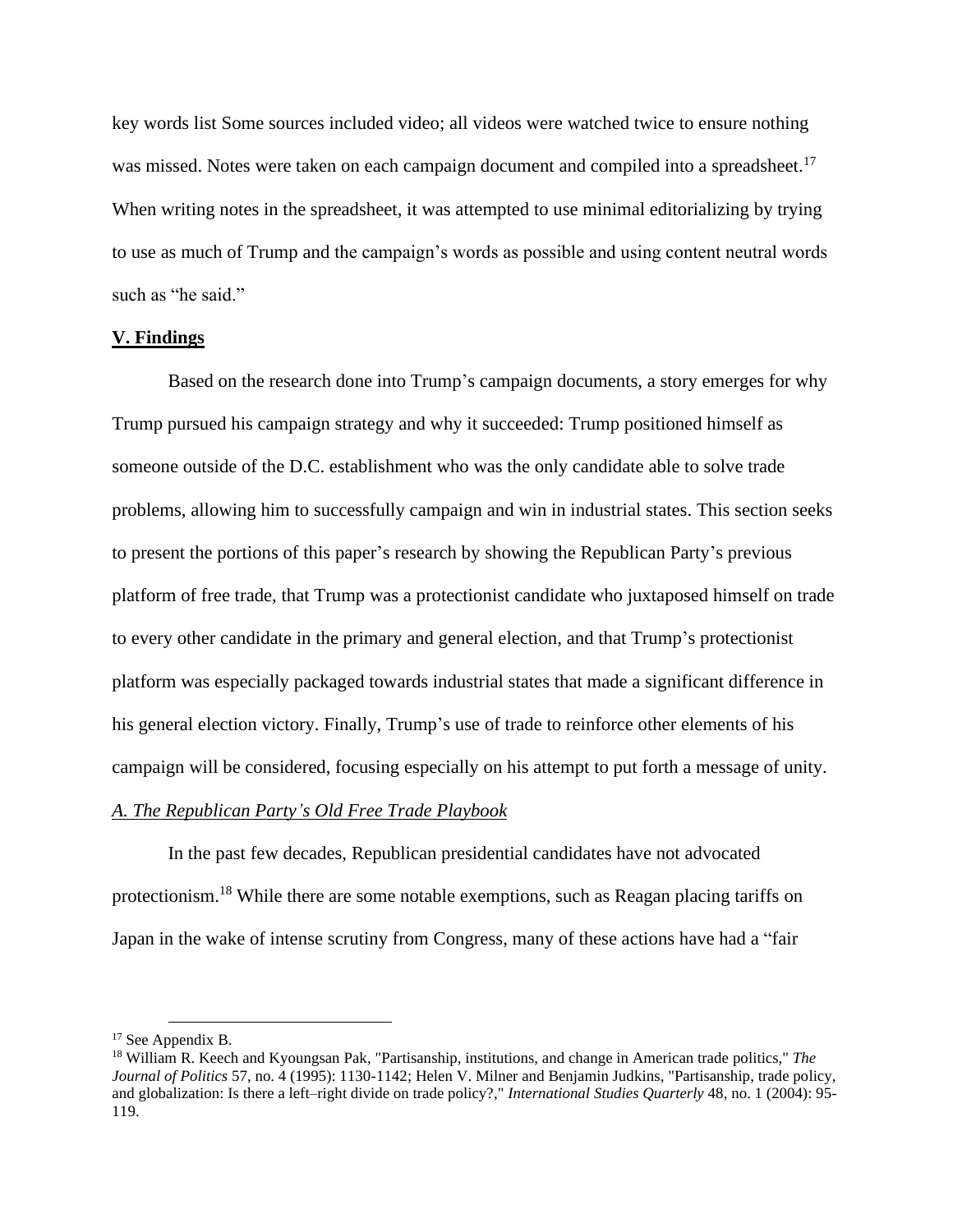trade" framing, wherein free trade is maintained in exchange for smaller concessions. Republicans have been encouraged by hoping to keep an edge on foreign policy, hoping to maintain the U.S. as the hegemon in charge of the international order, and by electoral interests. While foreign policy had not played a large part for voters, it fit well within the nationalist, Republican frame of foreign policy expertise that ensured U.S. global supremacy. Further, many of the states that tended to side Republican in the electoral college had largely export-oriented economic interests, such as agriculture.<sup>19</sup>

Many of the previous Republican candidates have campaigned on free trade and minimizing protectionist measures, in line with this thinking. George W. Bush campaigned on free trade and had much progress with extending multilateral and bilateral free trade agreements, such as CAFTA.<sup>20</sup> Though he implemented some protectionist measures while in office, Bush's campaign had no hint of such actions, promising open trade through "competitive liberalization."<sup>21</sup> John McCain was largely seen as one of the largest free trade advocates in the 2000s, making trade a key part of campaign documents and speeches concerning the economy.<sup>22</sup> In fact, Robert Lighthizer, Trump's current U.S. Trade Representative, wrote a 2008 opinion piece stating the McCain drew ample criticism from Congressional Republicans for his ardent free trade policies.<sup>23</sup> Even in a campaign event in Ohio, a rust belt state that is a hot-bed for

<sup>20</sup> Associated Press, "Bush Signs Central America Trade Pact," *NBC News*, August 2, 2005, www.nbcnews.com/id/8794279/ns/politics/t/bush-signs-central-america-trade-pact/; Susan C. Schwab, "I. The President's 2008 Trade Policy Agenda," *United States Trade Representative*, March 1, 2008, https://ustr.gov/sites/default/files/The-Presidents-Trade-Policy-Agenda.pdf.

<sup>21</sup> Clive Crook, "George Bush's Biggest Failure Is Trade Policy," *The Atlantic*, December 1, 2003, https://www.theatlantic.com/politics/archive/2003/12/george-bushs-biggest-failure-is-trade-policy/377248/.

<sup>22</sup> John McCain, "Transcript of McCain's Speech on Economy," *NPR*, April 15, 2008,

https://www.npr.org/templates/story/story.php; John McCain 2008, "Jobs for America: The McCain Economic Plan," *Politico*, 2008, https://www.politico.com/pdf/PPM103\_7.7.08\_jobs\_for\_america\_briefing\_paper.pdf. <sup>23</sup> Robert E. Lighthizer, "Grand Old Protectionists," *The New York Times*, March 6, 2008, https://www.nytimes.com/2008/03/06/opinion/06lighthizer.html.

<sup>19</sup> Pietro Nivola, "This Too Shall Pass: Reflections on the Repositioning of Political Parties," *Issues in Governance Studies* 61, (September 2013): 1-35.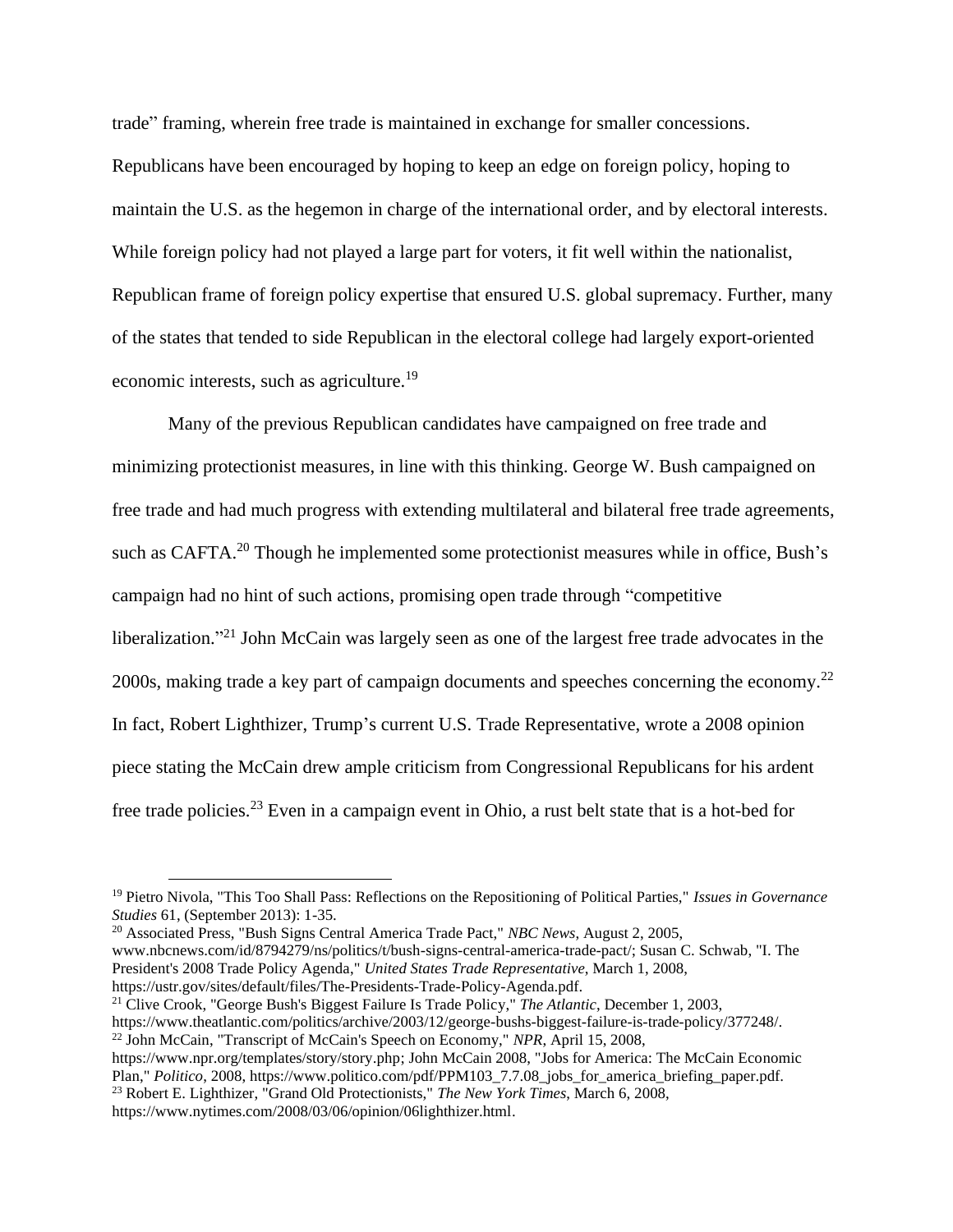worker unions and support for protectionism, John McCain attempted to sell the idea of free trade, strongly stating that "Protectionism and isolation has never worked in America's history."<sup>24</sup> Romney, in a crucial foreign policy speech, said his prospective administration would "champion free trade and restore it as a critical element of our strategy."<sup>25</sup> While there was substantial coverage of Romney advocating some protectionist measures, such as his oft repeated promise to label China as a currency manipulator his firs day in office, Romney, as he admitted in a Washington Post opinion piece, argued for the importance of the free trade system and incorporating China into it by discouraging their trade "abuses." <sup>26</sup> Thus, all previous Republican presidential nominees showed a pretty clear trend towards free trade.

#### *B. Trump as the Only Pro-Trade Candidate*

Trump's position against free trade had been well documented. For decades, he has lamented in books and public appearances the loss of American jobs to other countries. Most notably, he placed a full page ad in The New York Times in 1987 about the Reagan administration's dealings with Japan and wrote in his 2000 book, *The America We Deserve*, that, if ever elected president, he would use legal authority afforded to the president to "take charge" of negotiations to prevent "the rip-off of the United States."<sup>27</sup> His references to trade as a broken

<sup>25</sup> Mitt Romney, "Mitt Romney's foreign policy speech (full text, video)," *Politico*, October 8, 2012, https://www.politico.com/story/2012/10/mitt-romneys-foreign-policy-speech-full-text-video-082145.

<sup>26</sup> Oliver Palmer and Michael D. Swaine, "Mitt Romney's China Policy," *Carnegie Endowment for International Peace*, January 30, 2012, https://carnegieendowment.org/2012/01/30/mitt-romney-s-china-policy-pub-46846; Mitt Romney, "Romney: China must respect the free-trade system," *Washington Post*, October 13, 2011, https://www.washingtonpost.com/opinions/romney-china-must-respect-the-free-trade-

system/2011/10/13/gIQAiffViL\_story.html.

<sup>24</sup> Elisabeth Bumiller, "Pro-Nafta, McCain Delivers Bad News to Ohio Audience," *The New York Times*, April 23, 2008, https://www.nytimes.com/2008/04/23/us/politics/23mccain.html; Jim Geraghty, "McCain's Got Guts, Selling Free Trade in Youngstown," *The National Review*, April 23, 2008, https://www.nationalreview.com/the-campaignspot/mccains-got-guts-selling-free-trade-youngstown-jim-geraghty/amp/.

<sup>27</sup> Edward Alden, "The Roots of Trump's Trade Rage," *Politico*, January 16, 2017,

https://www.politico.com/magazine/story/2017/01/the-roots-of-trumps-trade-rage-214639.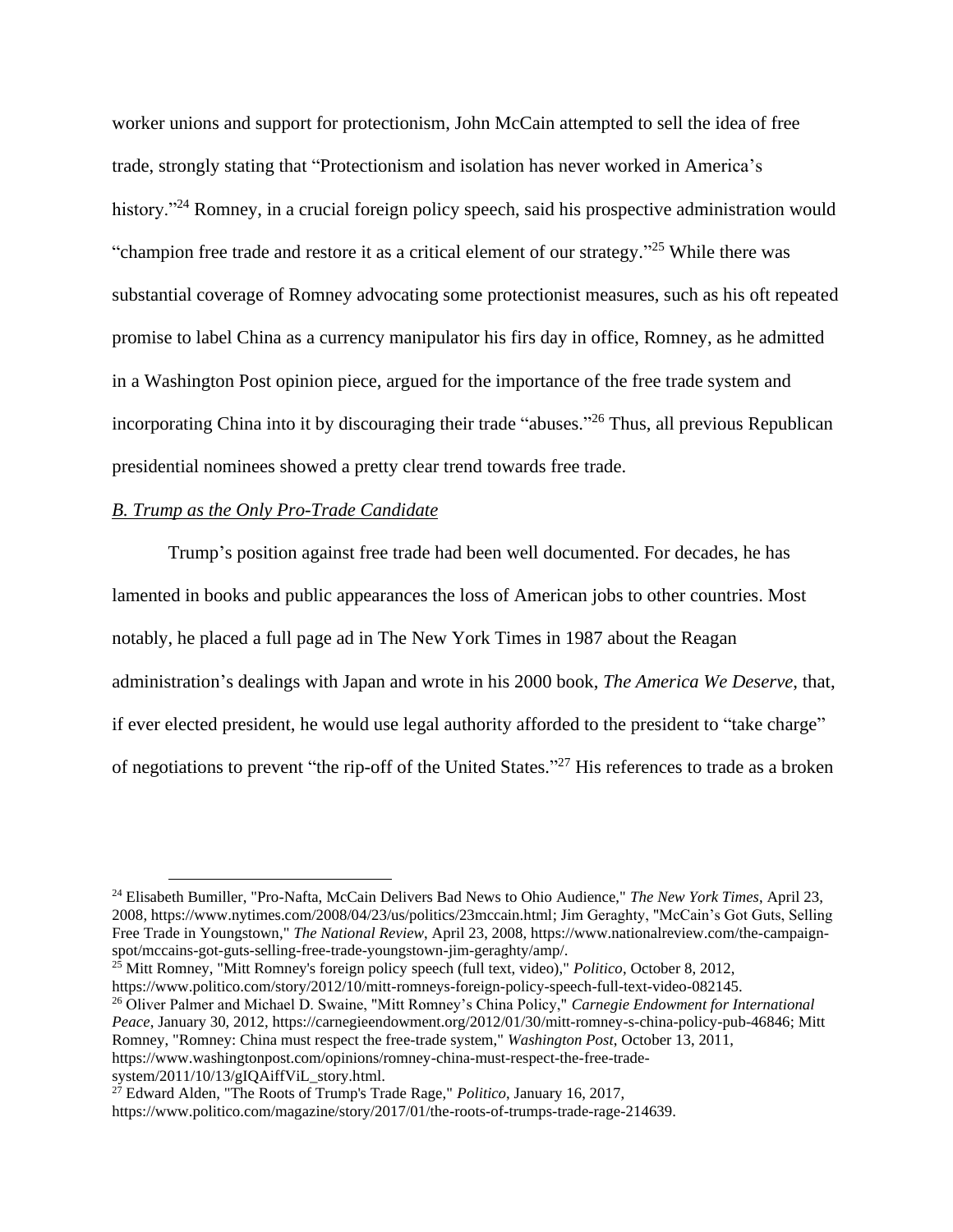system combined with his positioning as an "outsider" has made him a unique candidate that withstood the political backlash received by Republicans advocating protectionism in the past.<sup>28</sup>

Using his position as a protectionist outsider, Trump took a combative stance on trade in the Republican and the general election, which was reflected in the campaign documents analyzed. What was clear of Trump's campaign was pitting himself as an independent outsider trying to square off against an establishment of "incompetent leadership."<sup>29</sup> While trying to win the primary, he distinguished himself from other Republicans as a more protectionist pick. At this point in his campaign, he lamented companies moving to other countries and taking jobs with them. He used his position on trade to separate himself from other Republicans. In the early days of his campaign he promised to bring in "smart" negotiators, juxtaposed against corrupt "insiders" while critiquing Obama's trade leadership, saying at some points that he had "fallen asleep at the wheel." His main argument was that Obama was not respected by those countries and that he had been too slow to act against abusive trade practices.<sup>30</sup> As the primary grew closer, in interviews, press releases, and speeches, Trump would respond to criticisms that he was against the Republican position of free trade and would emphasize that when he advocated

"Remarks on Foreign Policy," *The American Presidency Project*, April 27, 2016, https://www.presidency.ucsb.edu/documents/remarks-foreign-policy.

<sup>28</sup> Javier Corrales, "Beware the Outsider," *Foreign Policy*, March 16, 2016,

https://foreignpolicy.com/2016/03/16/beware-the-outsider-trump-latin-america/; Ed Kilgore, "Trump Returns the Republican Party to Its 19th-Century Protectionist Roots," *Intelligencer*, June 28, 2016,

https://nymag.com/intelligencer/2016/06/trump-returns-the-gop-to-its-protectionist-roots.html.

<sup>&</sup>lt;sup>29</sup> Donald Trump, "Press Release - Donald Trump Returns to The Factor," the American Presidency Project, https://www.presidency.ucsb.edu/documents/press-release-donald-trump-returns-the-factor; Donald Trump, "Press Release - Trump Discusses Business and Politics with Greta Van Susteren," *The American Presidency Project*, July 8, 2016, https://www.presidency.ucsb.edu/documents/press-release-trump-discusses-business-and-politics-withgreta-van-susteren; Donald Trump, "Excerpts of Remarks at Aaron Bessant Park in Panama City, Florida," *The American Presidency Project*, October 11, 2016, https://www.presidency.ucsb.edu/documents/excerpts-remarksaaron-bessant-park-panama-city-florida.

<sup>&</sup>lt;sup>30</sup> Donald Trump, "Presidential Candidate Donald Trump Interview with Maria Bartiromo and Charlie Gasparino," *The American Presidency Project*, August 20, 2015, https://www.presidency.ucsb.edu/documents/presidentialcandidate-donald-trump-interview-with-maria-bartiromo-and-charlie-gasparino; Donald Trump, "Press Release - Trump Gets Down to Business on 60 Minutes," *The American Presidency Project*, September 28, 2015 https://www.presidency.ucsb.edu/documents/press-release-trump-gets-down-business-60-minutes; Donald Trump,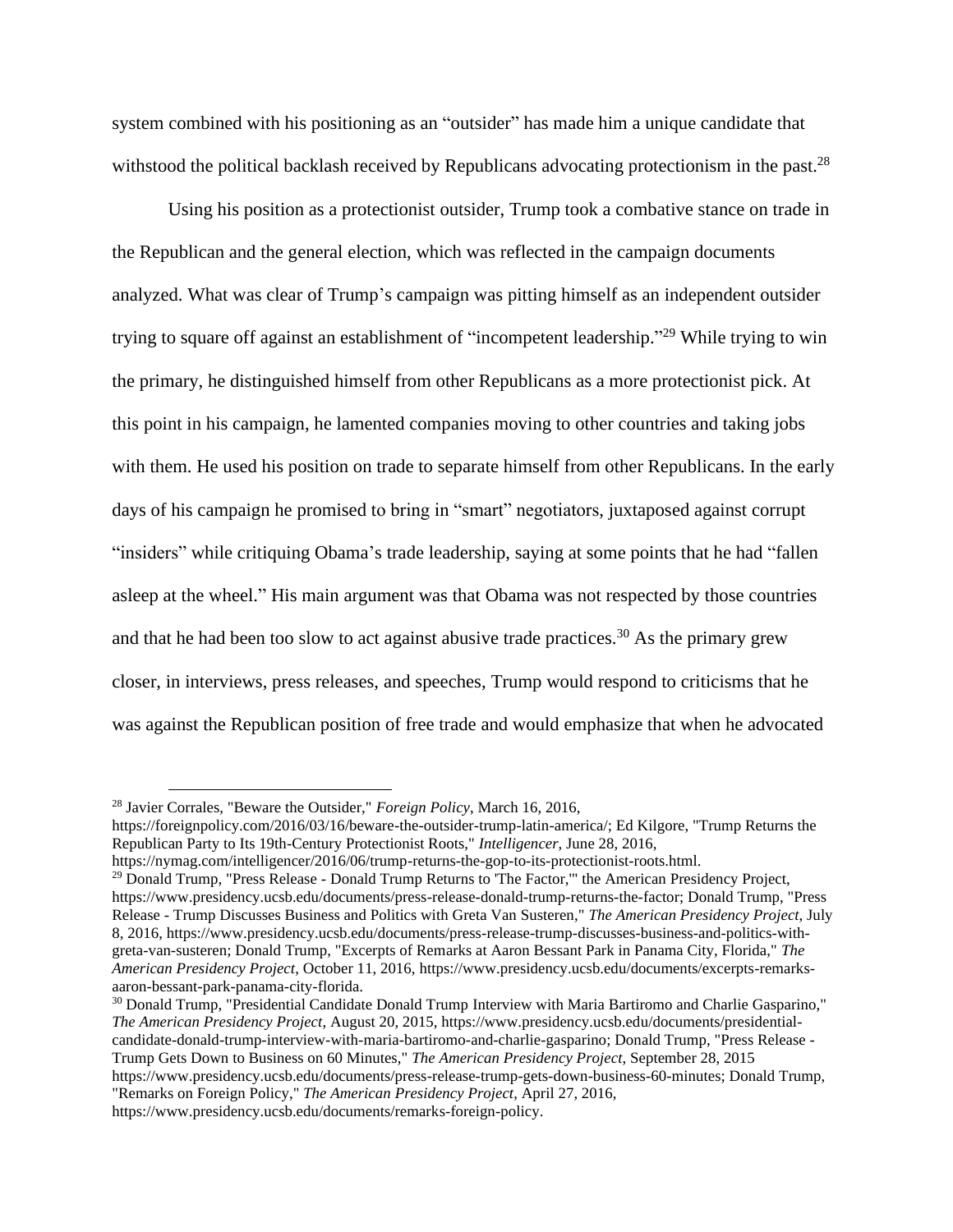for taxes and tariffs, he was not necessarily advocating "protectionism," but "fair trade."<sup>31</sup> While Trump did not attack his counterparts directly on trade, he made it clear that "political hacks" were the ones setting trade policy and that he would be the "smart" person to negotiate against abusive trade policies and bring jobs back to America. He phrased this in more general terms, making it an attack against the D.C. establishment as a whole, rather than just at the Obama administration. 32

In the general election, Trump was able to present himself as the candidate who would pursue protectionist policies and bring jobs back to industrial states by constantly criticizing Clinton's trade record. In nearly every speech where trade was made an issue between Trump becoming the Republican nominee and the 2016 general election, Trump mentioned Clinton by name. Trump would criticize Clinton by connecting her to her donors that were in favor of trade deals. Additionally, he would provide specific news and statistics of job losses and factory closures to the region he was campaigning in. <sup>33</sup> An example of this was a press release and a speech in the early days of the general election. Trump produced a press release on a Clinton donor that opposed him on trade, having done research on his economic policies. The next day, Trump gave a speech wherein he announced his economic policy. In the portion dealing with

<sup>&</sup>lt;sup>31</sup> Donald Trump, "Presidential Candidate Donald Trump Interview with Maria Bartiromo and Charlie Gasparino." <sup>32</sup> Donald Trump, "Remarks Announcing Candidacy for President in New York City," *The American Presidency Project*, June 16, 2015, https://www.presidency.ucsb.edu/documents/remarks-announcing-candidacy-for-presidentnew-york-city; Donald Trump, "Press Release - With All Due Respect," *The American Presidency Project*, June 17, 2015, https://www.presidency.ucsb.edu/documents/press-release-with-all-due-respect; Donald Trump, "Press Release - Donald Trump New Hampshire Victory Speech," *The American Presidency Project*, February 11, 2016, https://www.presidency.ucsb.edu/documents/press-release-donald-trump-new-hampshire-victory-speech. <sup>33</sup> Donald Trump, "Press Release - Summary Of Trump's Economic Remarks In Bangor, Maine," *The American Presidency Project*, June 29, 2016, https://www.presidency.ucsb.edu/documents/press-release-summary-trumpseconomic-remarks-bangor-maine; Donald Trump, "Press Release - Hillary Clinton's Job-Killing Anti-Worker Trade Deals Are Crushing The Middle Class," *The American Presidency Project*, July 6, 2016, https://www.presidency.ucsb.edu/documents/press-release-hillary-clintons-job-killing-anti-worker-trade-deals-are-

crushing-the-middle; Donald Trump, "Remarks at the Summit Sports and Ice Complex in Dimondale, Michigan," *The American Presidency Project*, August 19, 2016, https://www.presidency.ucsb.edu/documents/remarks-thesummit-sports-and-ice-complex-dimondale-michigan.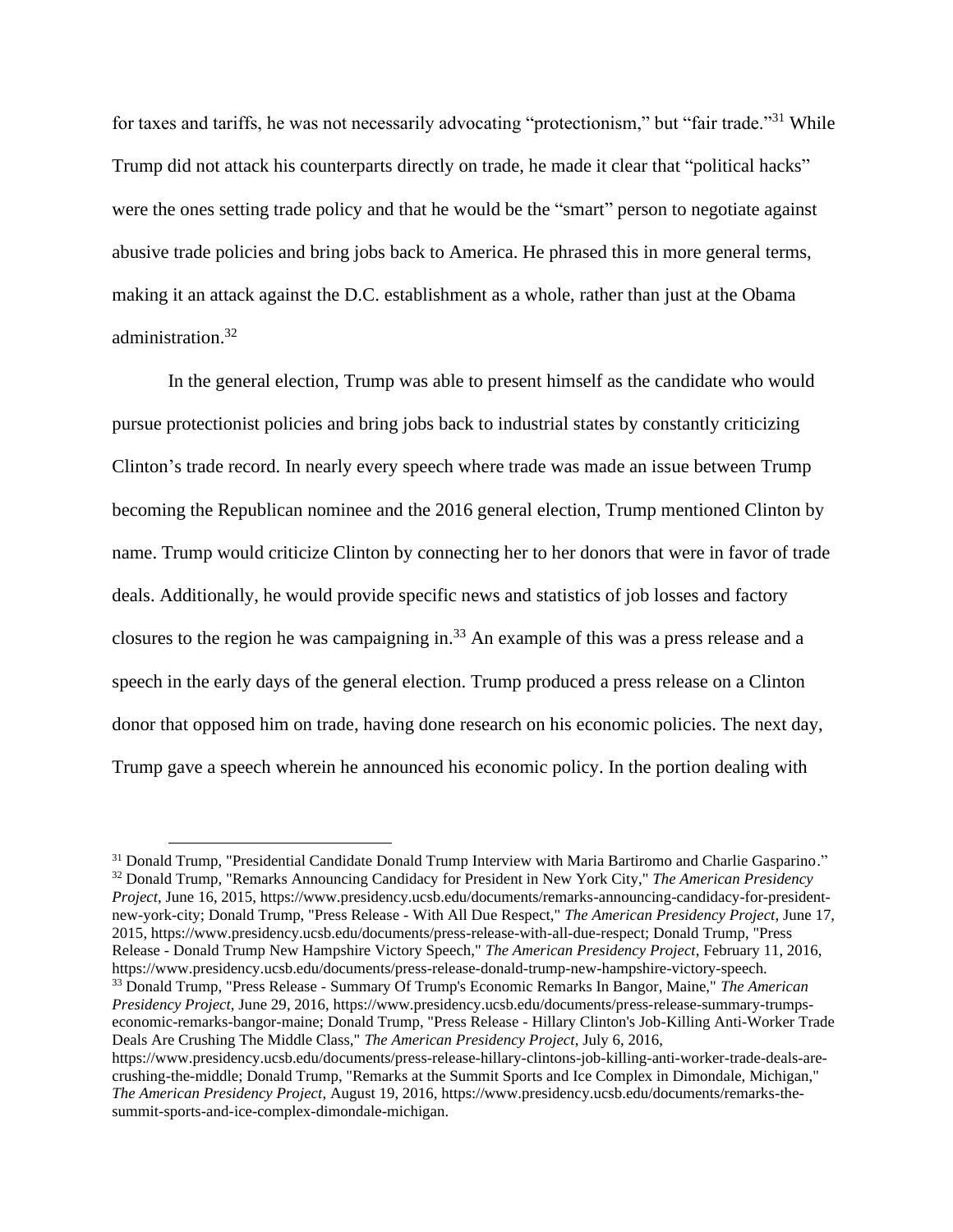trade, he framed it as a "rigged" system wherein people like Clinton and her donors make deals for themselves rather than for the American people.<sup>34</sup> A major point in the general campaign was when the Trump campaign released a lengthy policy press release on trade, outlining Hillary Clinton's support of various trade deals, the negative effects they had on jobs in the U.S., and Clinton's donor list. The document was an in-depth research product that cited several articles with direct quotes from Clinton, statistical research on job loss, and newspaper articles about various interest group connections to the Clintons. This was significant for three reasons. First, this was the only policy issue to receive such an extensive research project out of the press releases examined. Second, it connected to the narrative he had put forth that Hillary Clinton had changed her opinion on the TPP, walking back her previous comments calling it the "gold standard" of trade deals. Finally, this was one of the final press releases made on Trump's campaign site until he only posted speech transcripts. This meant that this was the final major policy point he made before his last campaigning before the election.

As the general election moved to its final months, Trump's criticisms grew. Every speech he gave would seem to tie her to supporting a trade deal that had been affecting the region he was campaigning in. It was also in these months of August, September, October, and November where he would use some of his strongest language against Clinton. In August and early September, Trump said in Michigan and Ohio that jobs lost to trade actions like NAFTA, China entering the WTO, and the TPP was the "legacy" of Clinton.<sup>35</sup> Trump framed Clinton as a

<sup>34</sup> Donald Trump, "Press Release - Trump Gets Down to Business on 60 Minutes;" Donald Trump, "Remarks on Foreign Policy;" Donald J. Trump, "Remarks at Trump SoHo in New York City," *The American Presidency Project*, June 22, 2016, https://www.presidency.ucsb.edu/node/317885.

<sup>35</sup> Donald Trump, "Remarks at the Summit Sports and Ice Complex in Dimondale, Michigan," *The American Presidency Project*, August 19, 2016, https://www.presidency.ucsb.edu/documents/remarks-the-summit-sports-andice-complex-dimondale-michigan; Donald Trump, "Remarks at the Roberts Centre in Wilmington, Ohio," *The American Presidency Project*, September 1, 2016, https://www.presidency.ucsb.edu/documents/remarks-the-robertscentre-wilmington-ohio.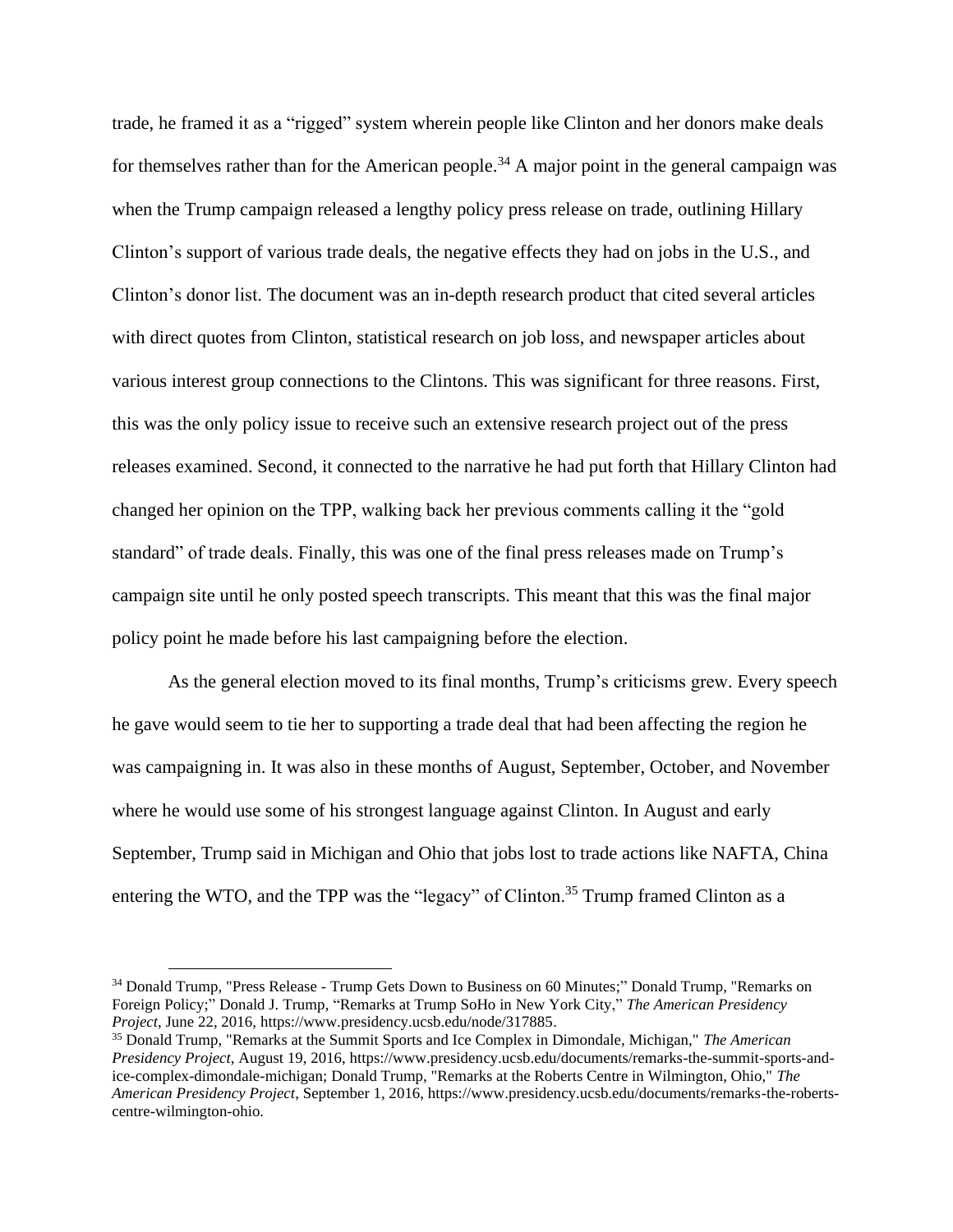candidate of the "past" on trade policy that would only "do what her donors told her to."<sup>36</sup> As October came, Trump would begin calling Clinton a "vessel" for special interests.<sup>37</sup> He would also develop the catchphrase of Clinton wanting "open trade and open borders," questioning Clinton's "allegiance" to America rather than her donors.<sup>38</sup> In the final days before the election, Trump zeroed in on a moment from the presidential debates where Clinton attempted to soften Trump's criticisms on her trade policy record. Trump had been focused on Clinton's previous statements that the TPP was the "gold standard" of trade policies. In his speeches right before the election, Trump emphasized that Clinton "lied" when denying that she had supported the TPP in such a strong way. $39$ 

#### *C. Trump's New Electoral College Strategy*

As previously mentioned, Republicans in the past were focused on winning states in the

electoral college with export-focused economies. With a protectionist platform, Trump became

<sup>36</sup> Donald Trump, "Remarks at a Rally at the Greenville Convention Center in Greenville, North Carolina," The American Presidency Project, September 6, 2016, https://www.presidency.ucsb.edu/documents/remarks-rally-thegreenville-convention-center-greenville-north-carolina; Donald Trump, "Remarks at a Rally at the Pensacola Bay Center in Pensacola, Florida," *The American Presidency Project*, September 9, 2016,

https://www.presidency.ucsb.edu/documents/remarks-rally-the-pensacola-bay-center-pensacola-florida; Donald Trump, "Remarks at a Rally at Berglund Center in Roanoke, Virginia," *The American Presidency Project*,

September 24, 2016, https://www.presidency.ucsb.edu/documents/remarks-rally-berglund-center-roanoke-virginia. <sup>37</sup> Donald Trump, "Remarks at the Suburban Collection Showplace in Novi, Michigan," *The American Presidency Projec*t, September 30, 2016, https://www.presidency.ucsb.edu/documents/remarks-the-suburban-collectionshowplace-novi-michigan; Donald Trump, "Remarks at the Pueblo Convention Center in Pueblo, Colorado," *The American Presidency Project*, October 3, 2016, https://www.presidency.ucsb.edu/documents/remarks-the-puebloconvention-center-pueblo-colorado.

<sup>38</sup> Donald Trump, "Remarks at Toyota of Portsmouth in Portsmouth, New Hampshire," *The American Presidency Project*, October 15, 2016, https://www.presidency.ucsb.edu/documents/remarks-toyota-portsmouth-portsmouthnew-hampshire; Donald Trump, "Remarks at the KI Convention Center in Green Bay, Wisconsin," The American Presidency Project, October 17, 2016, https://www.presidency.ucsb.edu/documents/remarks-the-ki-conventioncenter-green-bay-wisconsin-0; Donald Trump, "Remarks at the Newtown Athletic Club Sports Training Center in Newtown, Pennsylvania," *The American Presidency Project*, October 21, 2016,

https://www.presidency.ucsb.edu/documents/remarks-the-newtown-athletic-club-sports-training-center-newtownpennsylvania.

<sup>39</sup> Donald Trump, "Remarks at the Bayfront Park Amphitheater in Miami, Florida," *The American Presidency Project*, November 2, 2016, https://www.presidency.ucsb.edu/documents/remarks-the-bayfront-park-amphitheatermiami-florida; Donald Trump, "Remarks at J.S Dorton Arena in Raleigh, North Carolina," The *American Presidency Project*, November 7, 2016, https://www.presidency.ucsb.edu/documents/remarks-js-dorton-arenaraleigh-north-carolina.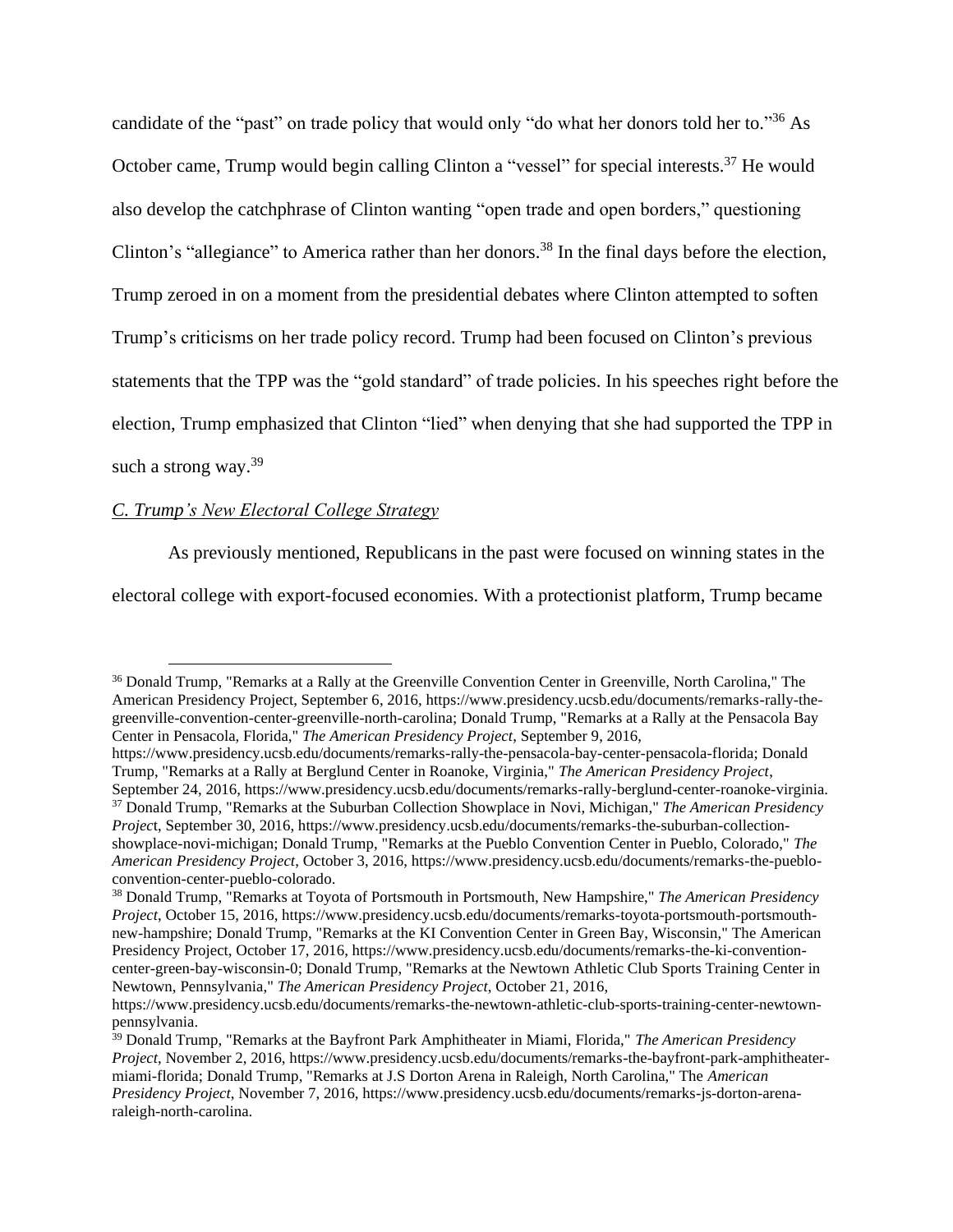more likely to win industrial states that his predecessors would not have been able to since he positioned himself as an outsider pitted against a political establishment that had created bad deals for the country. Trump gave a major trade speech or produced a press release with statistics relating to a specific state's relationship between trade deals and employment 70 times out of the 107 documents identified by this paper. Many of these documents focused on states that have historically been hurt by free trade and either have or used to have a large manufacturing base, such as North Carolina, Pennsylvania, and the rust-belt states.<sup>40</sup> Most of them featured Trump adding state or region-specific statistics on jobs lost in the state when talking about trade. He would typically couple this with Many of these states are widely viewed as crucial for Trump's victory, earning him just enough votes to edge out Clinton in the election. After the election, several commentators reported that many of these states, including rust belt states, Pennsylvania, and North Carolina, were crucial victories for Trump to win the electoral college. Major industrial states with voters who felt victim to free trade and globalization rose up and provided crucial votes to the Trump campaign.<sup>41</sup> Wisconsin, Pennsylvania, and Michigan had not voted for a Republican candidate since the 80s. Even though many of the states were predicted to be easy wins for Clinton, Trump was able to unite these states around their anti-trade sentiments.<sup>42</sup> In this way, Trump's campaigning in specific places while strongly emphasizing protectionism was a key path to his victory that was separate from any Republican platform in the preceding decades.

<sup>40</sup> See Appendix C.

<sup>41</sup> Edward Alden, "The Biggest Issue That Carried Trump to Victory," *Fortune*, November 10, 2016, https://fortune.com/2016/11/10/trump-voters-free-trade-globalization/.

 $42$  Tim Meko, Denise Lu, and Lazaro Gamio, "How Trump won the presidency with razor-thin margins in swing states," *The Washington Post*, November 11, 2016, https://www.washingtonpost.com/graphics/politics/2016 election/swing-state-margins/; Nate Cohn, "Why Trump Had an Edge in the Electoral College," *The New York Times*, December 16, 2016, https://www.nytimes.com/2016/12/19/upshot/why-trump-had-an-edge-in-the-electoralcollege.html.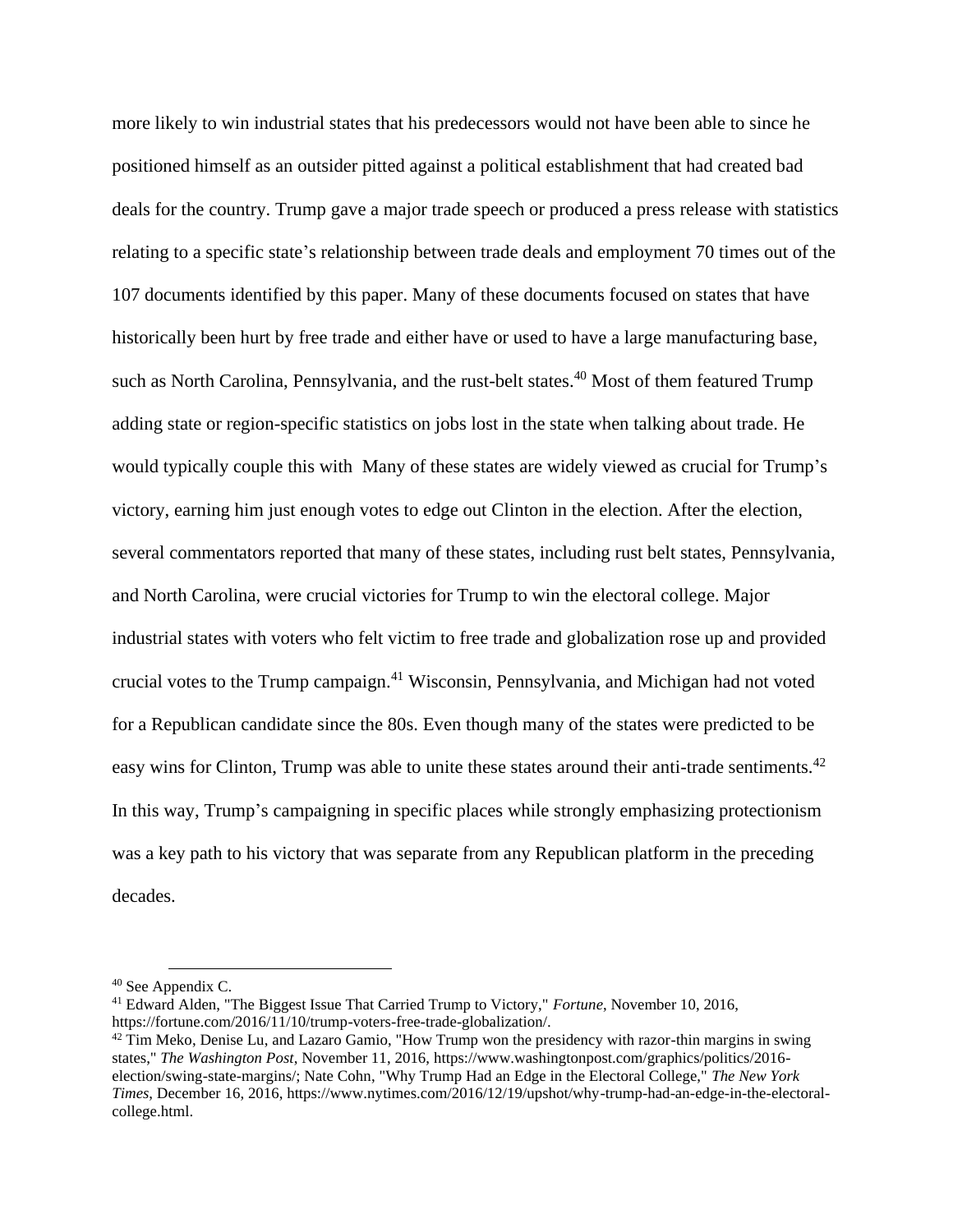### *D. Tying Trade to other Issues*

This final subsection will focus on Trump linking his trade messaging to other core parts of his platform. There were some points in the primary where Trump tried to connect his trade policy with his environmental and immigration policies. When Obama had signed the Paris Agreement on climate change, Trump produced a press release commenting on some countries, especially China, not following through on such agreements to gain an advantage in trade over the United States.<sup>43</sup> On immigration, Trump said that Mexico could "afford" to pay for a border wall because of how high the U.S. trade deficit was with them.<sup>44</sup> While potentially interesting, these two examples were just small parts of Trump's trade message and were generally restricted to the three speeches cited. Because of the small sample size, it is difficult to tell whether trade had an effect

One of the more interesting directions taken by Trump was using trade as part of his message on unity. Unlike with climate change and immigration, this was an issue that Trump connected to his trade platform far more frequently. Many would admit that Trump's campaign had somewhat suffered in terms of connecting identity politics. He would often use trade as an example on how he planned to help African American communities or connect with younger voters. Trump would often point to unrest, unemployment, and stagnant economies in inner cities and minority communities to jobs being lost because of unfair trade practices from foreign countries.<sup>45</sup> A particularly pointed example is when his planned rally in Chicago was cancelled

<sup>43</sup> Donald Trump, "Press Release - Donald Trump on Climate Change Policy," *The American Presidency Project*, December 4, 2015, https://www.presidency.ucsb.edu/documents/press-release-donald-trump-climate-change-policy. <sup>44</sup> Donald J. Trump, Press Release - Donald J. Trump South Carolina Victory Speech, *The American Presidency Project*, February 20, 2016, https://www.presidency.ucsb.edu/node/314683; Donald Trump, "Press Release - Donald Trump's Nevada Caucuses Speech," *The American Presidency Project*, February 24, 2016,

https://www.presidency.ucsb.edu/documents/press-release-donald-trumps-nevada-caucuses-speech.

<sup>45</sup> Donald Trump, "Press Release - Donald Trump on State of the Union," *The American Presidency Project*, February 21, 2016, https://www.presidency.ucsb.edu/documents/press-release-donald-trump-state-the-union; Donald Trump, "Press Release - Las Vegas Voters Ask Donald Trump Questions," *The American Presidency Project*,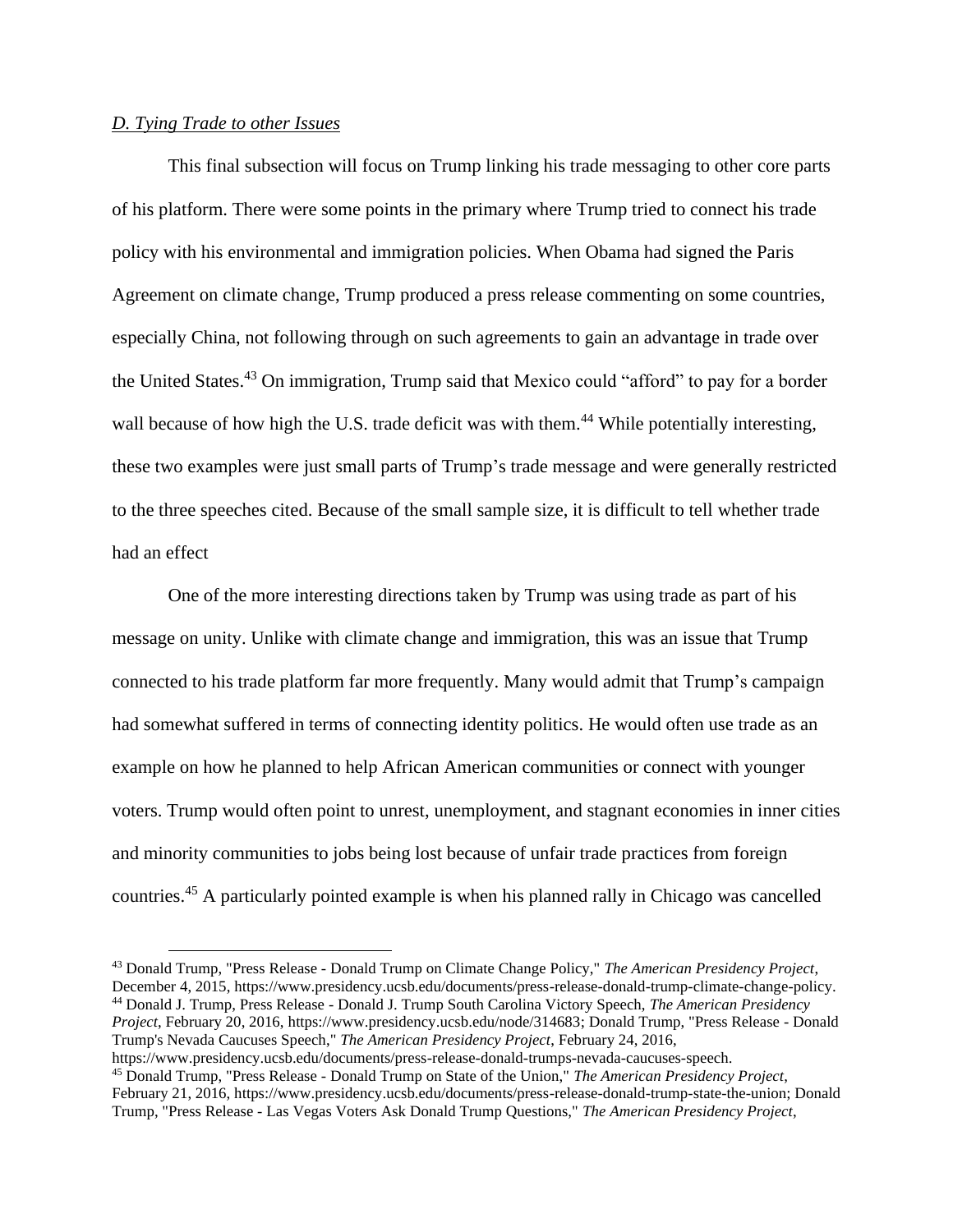because of large swaths of protestors. Trump went on Fox News after cancelling the event, expressing that he did not want anyone to get "hurt." The interviewer asked Trump what he thought of the protestors, and he commented on their anger and frustration stemming from jobs being lost. Even when the interviewer stated that the protestors seemed to be there to protest his position on identity politics issues, he doubled down, stating that, because of jobs lost to several countries as companies moved out of America, inner city areas had deteriorated with poverty and crime, which he promised to solve through his trade platform. When asked if there were any other ways he planned to be a unifier other than jobs, he said there would be "outreach programs and everything else but still jobs is always going to be number one."<sup>46</sup> As the election transitioned from the primary to the general election, Trump used similar unity messaging to gain interest from Democrats who had grown disinterested with the Democrat Party. Trump made many statements shortly after declaring victory, talking about how Sanders' supporters would vote for him because of his campaign's stance on trade. For example, when the AFL-CIO, an influential union that has been a landmark interest group in trade policy, endorsed Hillary Clinton. Trump found this odd, and expressed that he best encapsulated their interests by trying to bring jobs back to the U.S. He used this argument to say that he had the support of Sanders'

February 22, 2016, https://www.presidency.ucsb.edu/documents/press-release-las-vegas-voters-ask-donald-trumpquestions; Donald Trump, "Address Accepting the Presidential Nomination at the Republican National Convention in Cleveland, Ohio," *The American Presidency Project*, July 21, 2016,

https://www.presidency.ucsb.edu/documents/address-accepting-the-presidential-nomination-the-republican-nationalconvention-cleveland; Donald Trump, "Remarks at Great Faith International Ministries in Detroit, Michigan," *The American Presidency Project*, September 3, 2016, https://www.presidency.ucsb.edu/documents/remarks-great-faithinternational-ministries-detroit-michigan; Donald Trump, "Remarks at McGlohon Theatre at Spirit Square in Charlotte, North Carolina," The American Presidency Project, October 26, 2016,

https://www.presidency.ucsb.edu/documents/remarks-mcglohon-theatre-spirit-square-charlotte-north-carolina. <sup>46</sup> Donald J. Trump, "Press Release - Trump: I Didn't Want Anyone to Get Hurt," *The American Presidency Project*, March 11, 2016, https://www.presidency.ucsb.edu/node/313976.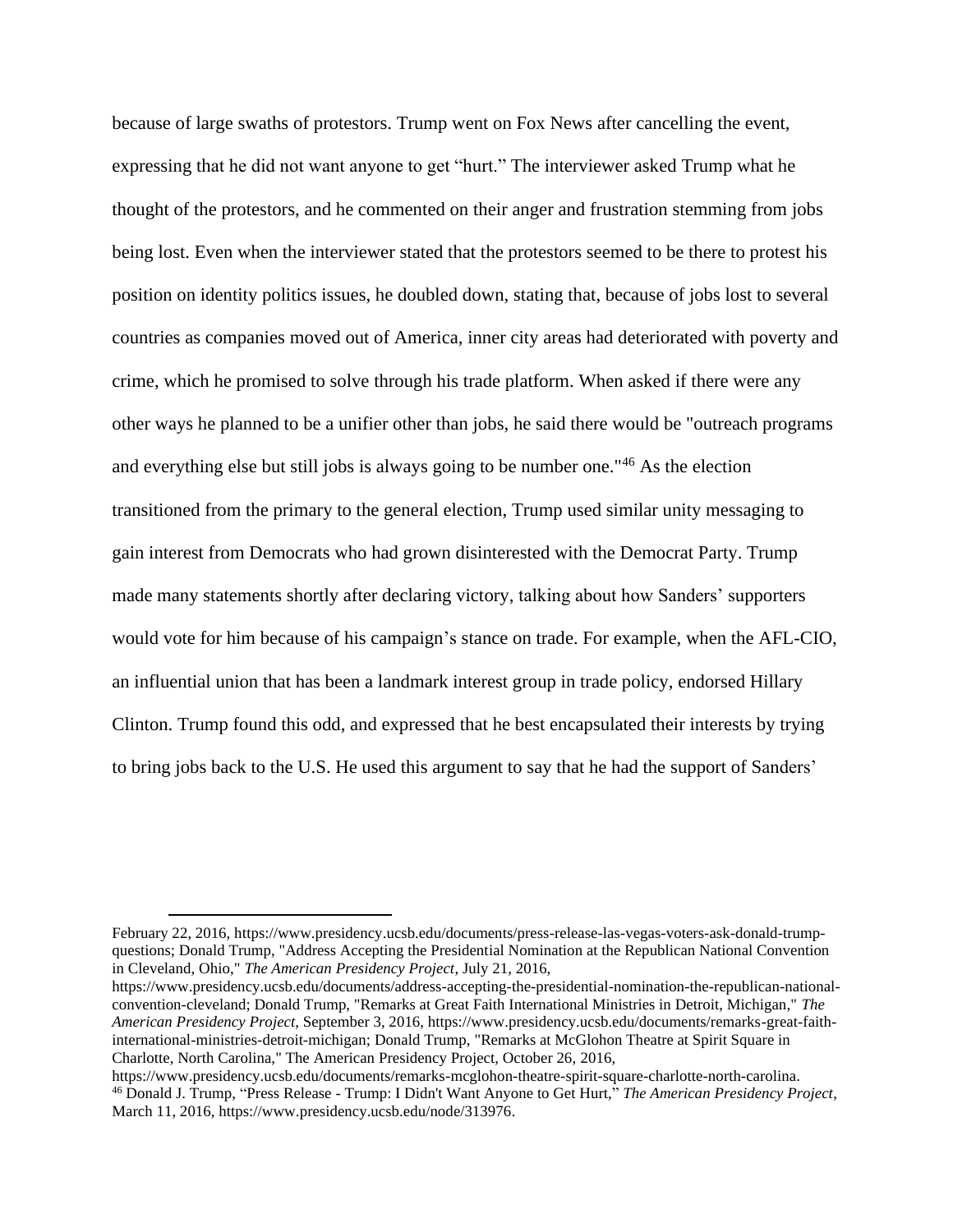voters as well as the support of low-income communities, which he presumed he would bring jobs back to.<sup>47</sup>

Trump's "unity" messaging with trade did not end up working. His decisive politics elsewhere had made it too difficult for the campaign to brand itself as inclusive through economic policy. After Mitt Romney's loss in the 2012 election, the RNC released a report on lessons learned in the 2012 election. One of the central themes was the attempt to diversify the Republican party, by incorporating several groups that it had previously had a hard time reaching, especially younger voters and Hispanics. In the case of Romney, public polling had shown that he had isolated those groups with the perception that he did not care about them. Polls resoundingly showed that he was out of touch with what growing demographics in the country wanted, especially in the area of identity politics. The report said that, because of the perception of being an exclusive party was so rampant, the party's other major themes of education or the economy would not be received. Recommendations from the report spoke about choosing candidates and platforms that were more inclusive, citing many successes that the Republican Party was having at local and state level elections. By expanding the voter base, the authors believed that the Republican party's long-term success would be ensured, especially given demographic trends showing that their voter base had been diminishing.<sup>48</sup> Trump was not the candidate to fit under this strategy. In the days following the report's publication, he tweeted, "@RNC report was written by the ruling class of consultants who blew the election. Short on ideas. Just giving excuses to donors."<sup>49</sup> During the campaign, Trump spent much of his time in

<sup>47</sup> Donald J. Trump, "Statement by Donald J. Trump on AFL-CIO Endorsement of Hillary Clinton," *The American Presidency Project*, June 16, 2016, https://www.presidency.ucsb.edu/node/317874; Donald J. Trump, "Remarks at Trump SoHo in New York City."

<sup>48</sup> Republican National Committee, "Growth & Opportunity Project," *Wall Street Journal*, March 2013, https://online.wsj.com/public/resources/documents/RNCreport03182013.pdf.

<sup>49</sup> Donald Trump, Twitter Post, March 19, 2013, https://twitter.com/realDonaldTrump/status/314085754307497985.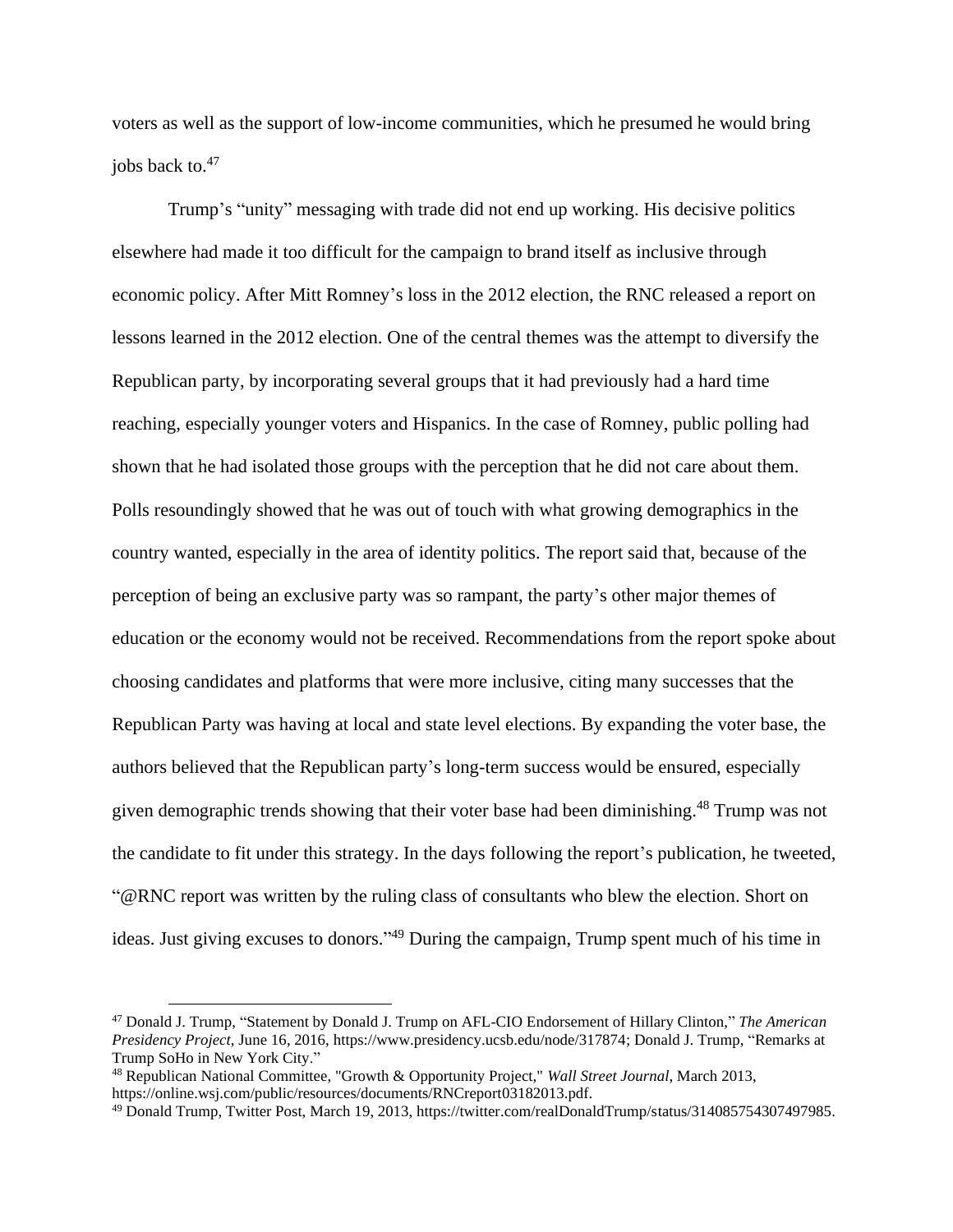the primary attacking Republican candidates who attempted to take a "centrist" approach on issues like immigration. Instead of appealing to swing voters like the report suggested and his opponents tried to, Trump's strategy revolved around reaching for far-right Republicans and the working class. From day one, he sought to bring back jobs to a shrinking voting base while pursuing an immigration platform that alienated many young and Hispanic voters. While many Republicans shied away from making immigration a part of their platform, Trump entered with full force proposing policies such as having Mexico build a wall on the Southern border, threatening mass deportations, and imposing a travel ban on majority-Muslim countries.<sup>50</sup> Thus, while trade may have been his attempt to appeal to younger voters, minority groups, and innercity voters, it was vastly overshadowed by just how out of touch he was with polling and demographic trends. This paper does not find that using trade as a "unity" message helped Trump on trade or that pursuing a "unity" message was the main intention of Trump's campaign.

## **VI. Conclusion**

This paper sought to explore why the Trump administration had campaigned on protectionist policy, given how different it was from the Republican trade platform of the past few decades. Trump's campaign documents were analyzed and contrasted against the old Republican strategy. Because he had long been in support of protectionist policies and framed the trade system as corrupt, he was able to succeed in industrial states that had historically been in favor of the Democrats. This paved the way for Trump to use a new and different political playbook based on using trade policy to win over certain regions of the country. Because Clinton and the other Republican nominees were painted as "establishment," Trump was able to

<sup>50</sup> Kyle Cheney, "Trump kills GOP autopsy," *Politico*, March 4, 2016, https://www.politico.com/story/2016/03/donald-trump-gop-party-reform-220222.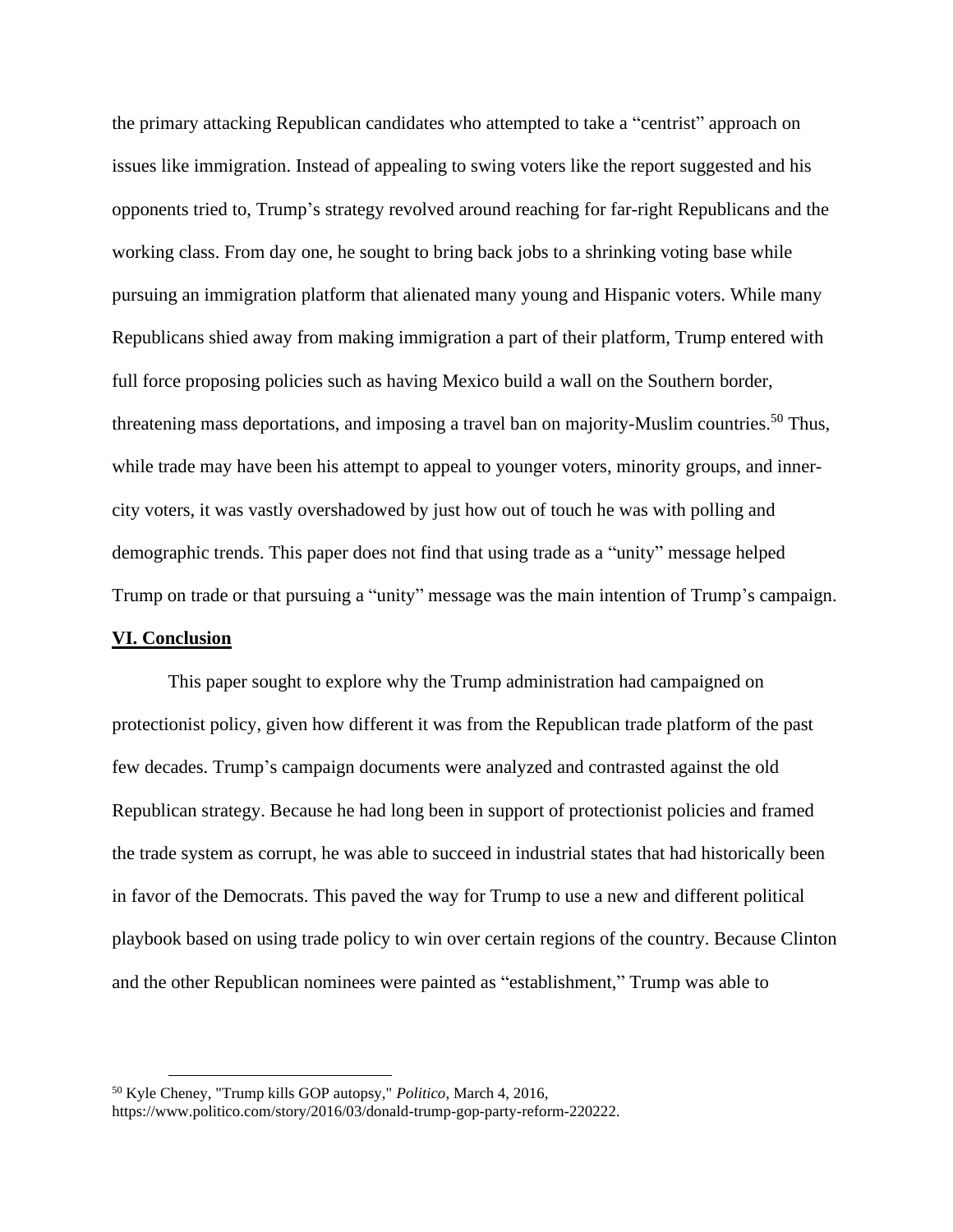successfully present himself as the only option for stemming the worst effects of globalization for the industrial states he won.

The paper concludes that the Trump campaign's intentions for maintaining a protectionist platform was to get political wins in key parts of the country. Like the Democrats in Congress in the 1970s and 1980s, Trump has taken advantage of unique regions that have suffered job losses from trade deals to win over certain regions. For this reason, Trump fits in with the "political and election factors" discussed in part III. Because of how different Trump's campaign is from how institutions have typically worked and because the crux of his trade argument was against special interests, the theories of institutional or interest group factors do not seem to make sense in the face of the Trump campaign's political motivations. Moving forward, it will be interesting to see if see Trump's strategy can be replicated in the future. Despite significant action from the Trump administration on trade in its first term, the 2018 midterms saw several Democrats winning state and local elections in several states and districts that Trump won in 2016, including in the rustbelt.<sup>51</sup> Even if he held onto all his other gains in the electoral college, the rust-belt will likely be the tipping point for the Trump administration and a crucial test if his trade strategy can work again.<sup>52</sup> This will be different than the 2016 election since it would depend on how Trump's trade actions while in office had affected these states and whether voters are satisfied with Trump's work. With the possibility of large rallies where Trump cannot give stump speeches in industrial states, it will be interesting to see whether his lead holds. Regardless, Trump is an

<sup>51</sup> Benjy Sarlin, "Democrats show signs of life in Rust Belt, Midwest states that gave Trump Electoral College win," *NBC News*, November 9, 2018, https://www.nbcnews.com/politics/elections/democrats-show-signs-life-rust-beltmidwest-states-gave-trump-n933786.

<sup>52</sup> Jessica Taylor, "What 2018 Elections Could Tell Us About The 2020 Presidential Map," *NPR*, November 9, 2018, https://www.npr.org/2018/11/09/665845153/what-2018-elections-could-tell-us-about-the-2020-presidential-map.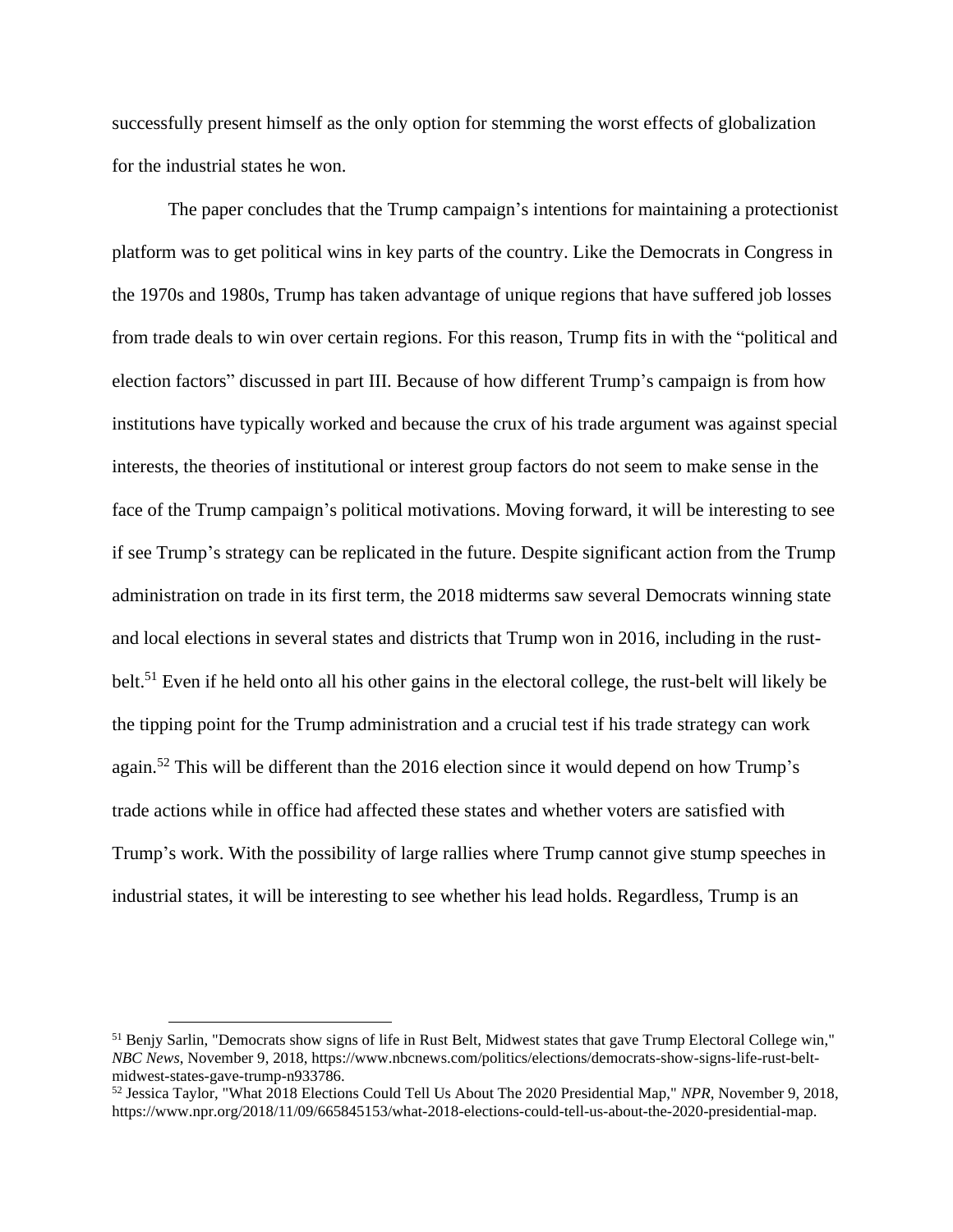anomaly in the history of the Republican trade platform and is an example of a political party in the U.S. changing their position in order to gain advantage in the electoral college.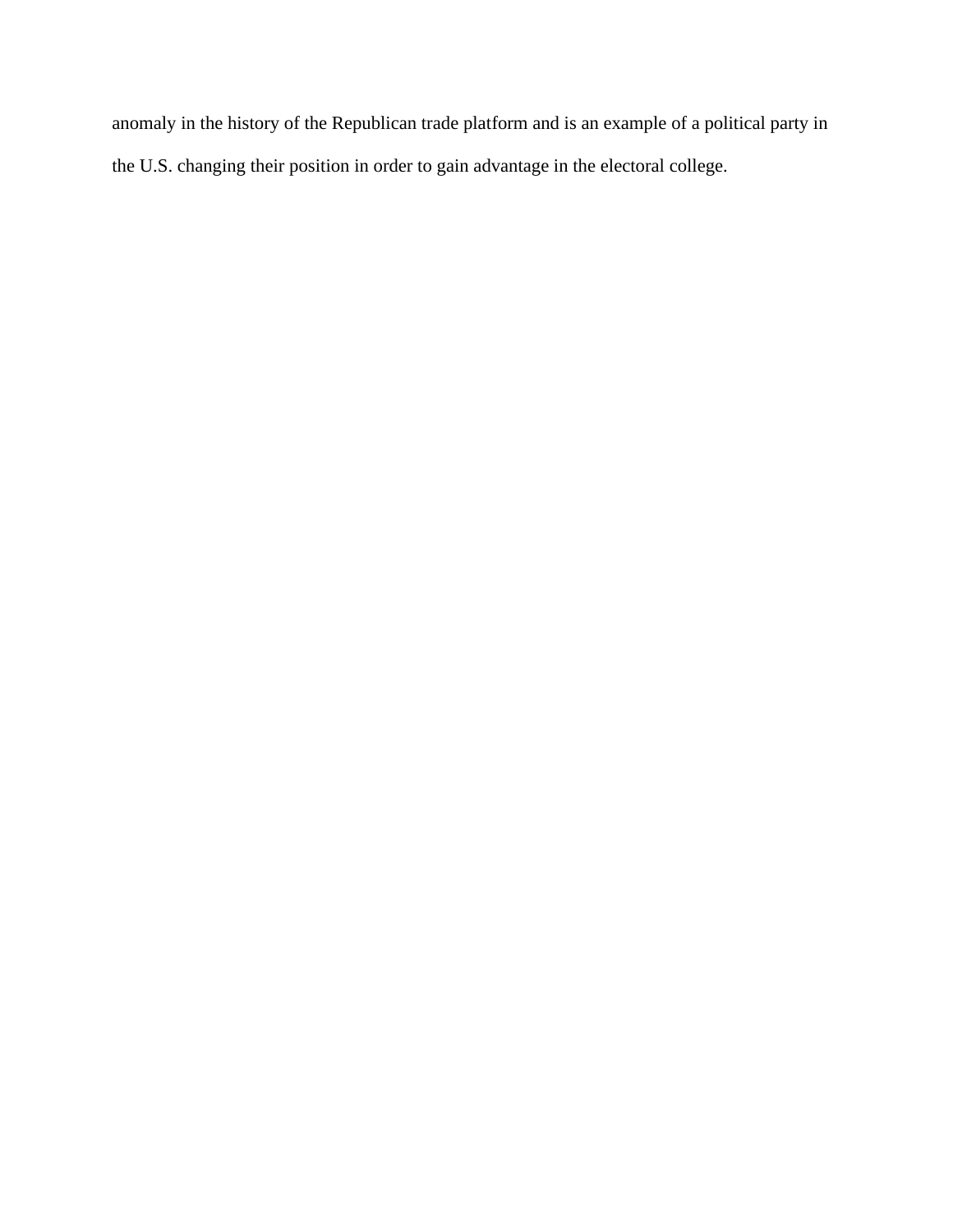#### **Bibliography**

- Alden, Edward. "The Biggest Issue That Carried Trump to Victory." *Fortune*, November 10, 2016, https://fortune.com/2016/11/10/trump-voters-free-trade-globalization/.
- ---. "The Roots of Trump's Trade Rage." *Politico*, January 16, 2017, https://www.politico.com/magazine/story/2017/01/the-roots-of-trumps-trade-rage-214639.
- Associated Press. "Bush Signs Central America Trade Pact." *NBC News*, August 2, 2005, www.nbcnews.com/id/8794279/ns/politics/t/bush-signs-central-america-trade-pact/.
- Bailey, Michael A., Judith Goldstein, and Barry R. Weingast. "The institutional roots of American trade policy: Politics, coalitions, and international trade." *World Politics* 49, no. 3 (1997): 309-338.
- Baldwin, Robert E., and Christopher S. Magee. "Is trade policy for sale? Congressional voting on recent trade bills." *Public Choice* 105, no. 1-2 (2000): 79-101.
- Bumiller, Elisabeth. "Pro-Nafta, McCain Delivers Bad News to Ohio Audience." *The New York Times*, April 23, 2008, https://www.nytimes.com/2008/04/23/us/politics/23mccain.html.
- Cheney, Kyle. "Trump kills GOP autopsy." *Politico*, March 4, 2016, https://www.politico.com/story/2016/03/donald-trump-gop-party-reform-220222.
- Cohn, Nate. "Why Trump Had an Edge in the Electoral College." *The New York Times*, December 16, 2016, https://www.nytimes.com/2016/12/19/upshot/why-trump-had-anedge-in-the-electoral-college.html.
- Corrales, Javier. "Beware the Outsider." *Foreign Policy*, March 16, 2016, https://foreignpolicy.com/2016/03/16/beware-the-outsider-trump-latin-america/.
- Crook, Clive. "George Bush's Biggest Failure Is Trade Policy." *The Atlantic*, December 1, 2003,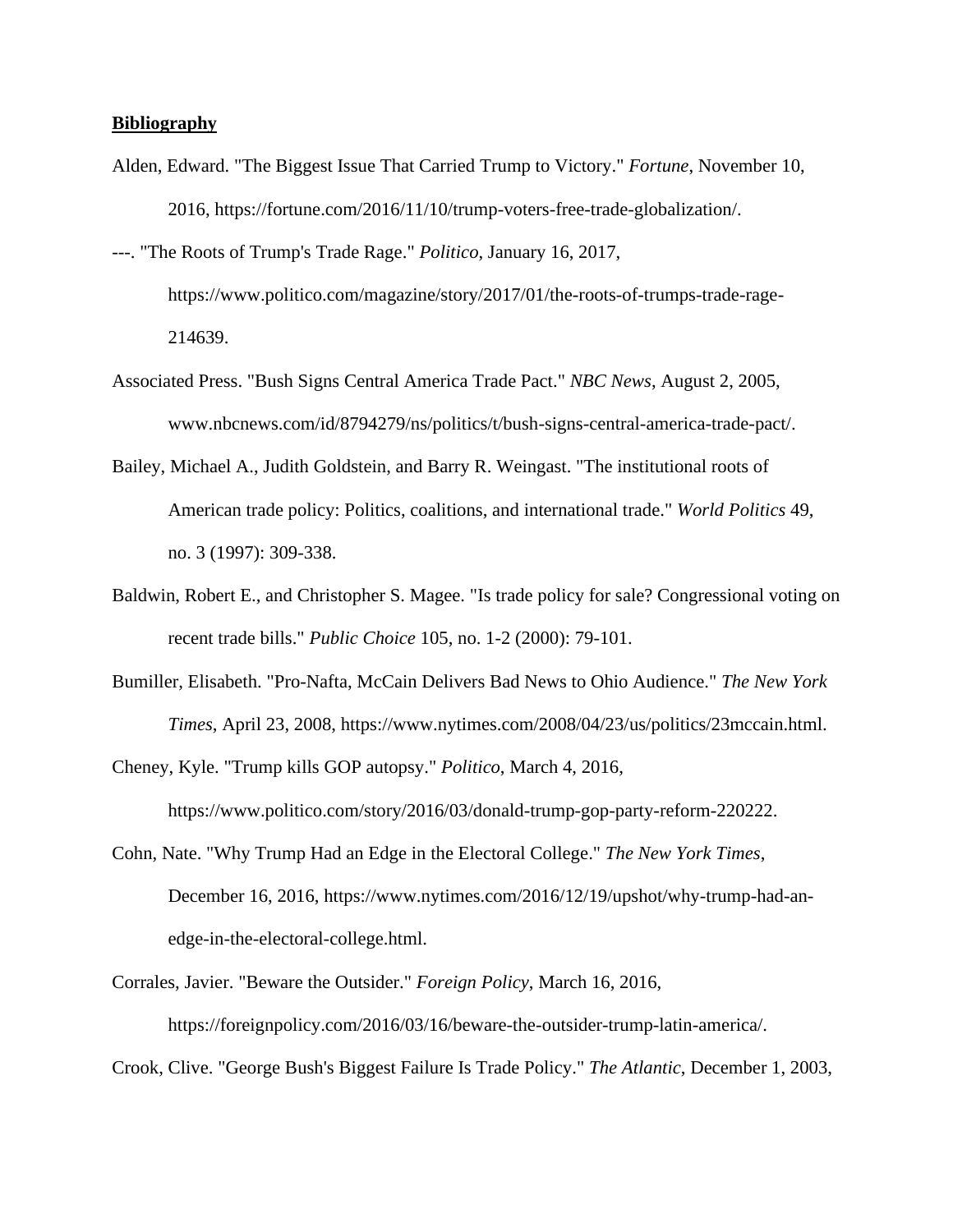https://www.theatlantic.com/politics/archive/2003/12/george-bushs-biggest-failure-istrade-policy/377248/.

Davis, Donald R., and Prachi Mishra. "Stolper-Samuelson is dead: And other crimes of both theory and data." in *Globalization and Poverty*. Edited by Ann Harrison. *University of Chicago Press*, 2007. 87-108.

Destler, I. M. *American Trade Politics*. Viva Books, 2006.

- Drezner, Daniel W. "The irony of global economic governance: The system worked." *Council on Foreign Relations International Institutions and Global Governance Program, Working Paper* (2012).
- Ehrlich, Sean D. "The tariff and the lobbyist: political institutions, interest group politics, and US trade policy." *International Studies Quarterly* 52, no. 2 (2008): 427-445.
- Geraghty, Jim. "McCain's Got Guts, Selling Free Trade in Youngstown." *The National Review*, April 23, 2008, https://www.nationalreview.com/the-campaign-spot/mccains-got-gutsselling-free-trade-youngstown-jim-geraghty/amp/.
- Hiscox, Michael J. "The magic bullet? The RTAA, institutional reform, and trade liberalization." *International Organization* 53, no. 4 (1999): 669-698.
- ---. "Commerce, coalitions, and factor mobility: Evidence from congressional votes on trade legislation." *American Political Science Review* 96, no. 3 (2002): 593-608.

John McCain 2008. <sup>53</sup> "Jobs for America: The McCain Economic Plan." *Politico*, 2008, https://www.politico.com/pdf/PPM103\_7.7.08\_jobs\_for\_america\_briefing\_paper.pdf.

Jones, Bradley. "Americans are generally positive about free trade agreements, more critical of

<sup>53</sup> This was the name of John McCain's 2008 Campaign.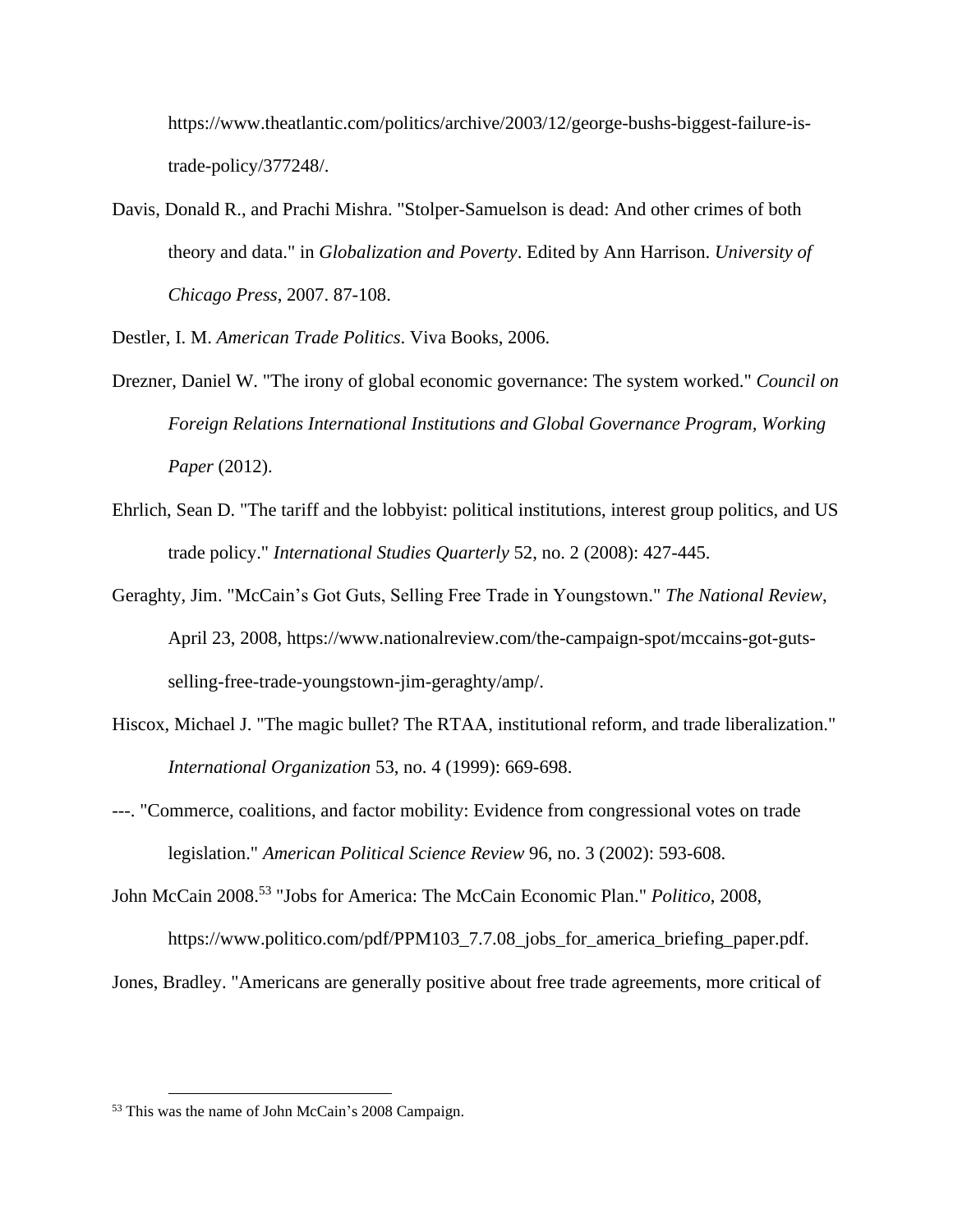tariff increases," *Pew Research Center*, May 10, 2018, https://www.pewresearch.org/facttank/2018/05/10/americans-are-generally-positive-about-free-trade-agreements-morecritical-of-tariff-increases/.

- Keech, William R., and Kyoungsan Pak. "Partisanship, institutions, and change in American trade politics." *The Journal of Trade Politics* 57, no. 4 (1995): 1130-1142.
- Kilgore, Ed. "Trump Returns the Republican Party to Its 19th-Century Protectionist Roots." *Intelligencer*, June 28, 2016, https://nymag.com/intelligencer/2016/06/trump-returns-thegop-to-its-protectionist-roots.html.
- Lester, Simon, Inu Manak, and Kyounghwa Kim, "Trump's First Trade Deal: The Slightly Revised Korea‑U.S. Free Trade Agreement," *CATO Institute*, June 13, 2019, https://www.cato.org/publications/free-trade-bulletin/trumps-first-trade-deal-slightlyrevised-korea-us-free-trade.
- Lighthizer, Robert E. "Grand Old Protectionists." *The New York Times*, March 6, 2008, https://www.nytimes.com/2008/03/06/opinion/06lighthizer.html.
- McCain, John. "Transcript of McCain's Speech on Economy," *NPR*, April 15, 2008, https://www.npr.org/templates/story/story.php.
- Meko, Tim, Denise Lu, and Lazaro Gamio, "How Trump won the presidency with razor-thin margins in swing states," *The Washington Post*, November 11, 2016, https://www.washingtonpost.com/graphics/politics/2016-election/swing-state-margins/.
- Meyer, Timothy, and Ganesh Sitaraman. "Trade and the Separation of Powers." *California Law Review* 107, no. 2 (2019): 583-659.
- Milner, Helen V., and Benjamin Judkins. "Partisanship, trade policy, and globalization: Is there a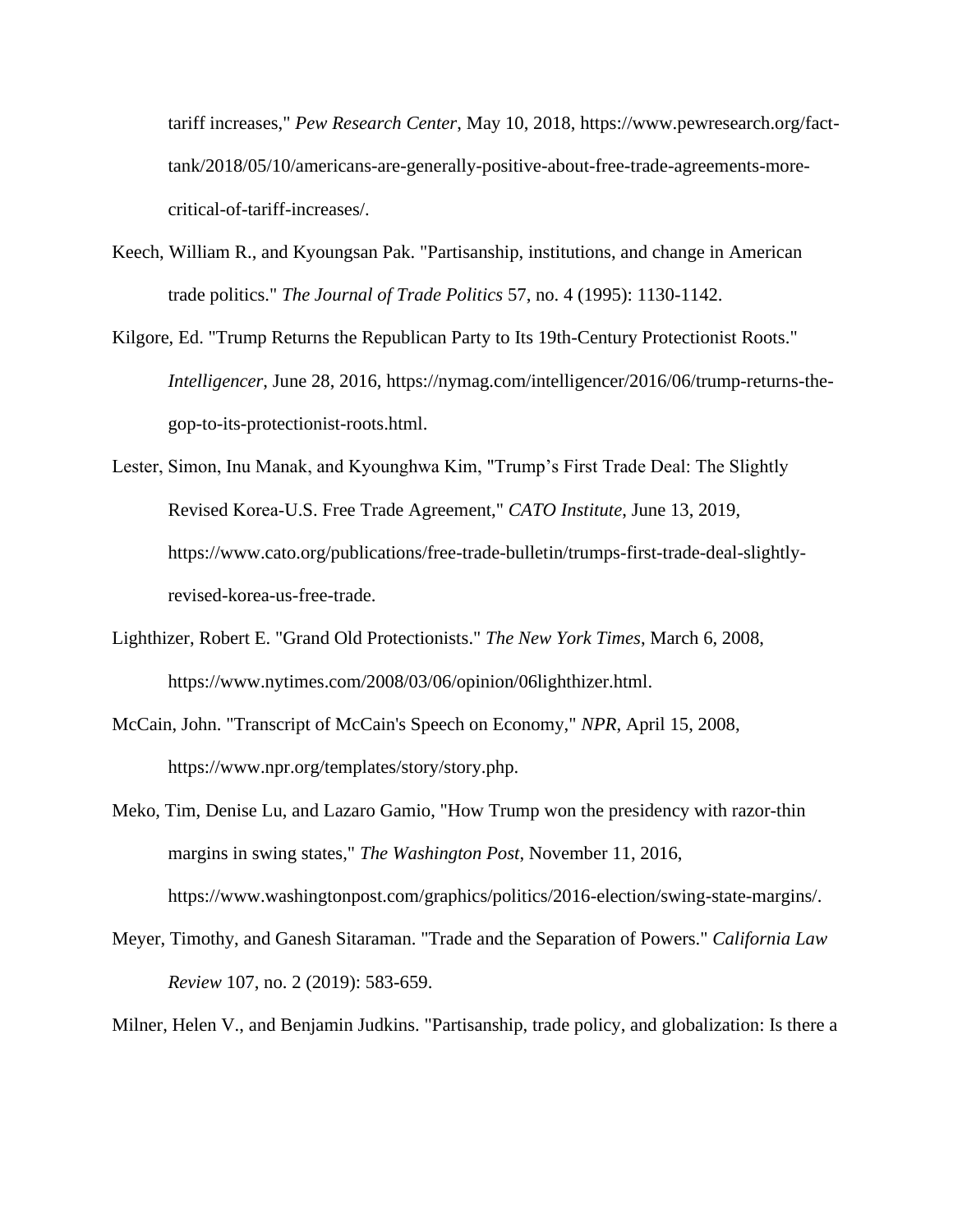left–right divide on trade policy?" *International Studies Quarterly* 48, no. 1 (2004): 95- 119.

- Nivola, Pietro. "This Too Shall Pass: Reflections on the Repositioning of Political Parties." *Issues in Governance Studies* 61, (September 2013): 1-35.
- Palmer, Oliver and Michael D. Swaine. "Mitt Romney's China Policy." *Carnegie Endowment for International Peace*, January 30, 2012, https://carnegieendowment.org/2012/01/30/mittromney-s-china-policy-pub-46846.
- Pew Research Center, "5. Issues and the 2016 campaign." Pew Research Center, August 18, 2016. www.people-press.org/2016/08/18/5-issues-and-the-2016-campaign/.
- Republican National Committee, "Growth & Opportunity Project," *Wall Street Journal*, March, 2013, https://online.wsj.com/public/resources/documents/RNCreport03182013.pdf.
- Rogowski, Ronald. "Political cleavages and changing exposure to trade." *American Political Science Review* 81, no. 4 (1987): 1121-1137.
- Romney, Mitt. "Romney: China must respect the free-trade system." *Washington Post*, October 13, 2011, https://www.washingtonpost.com/opinions/romney-china-must-respect-thefree-trade-system/2011/10/13/gIQAiffViL\_story.html.
- ---. "Mitt Romney's foreign policy speech (full text, video)." *Politico*, October 8, 2012, https://www.politico.com/story/2012/10/mitt-romneys-foreign-policy-speech-full-textvideo-082145.
- Sarlin, Benjy. "Democrats show signs of life in Rust Belt, Midwest states that gave Trump Electoral College win." *NBC News*, November 9, 2018, https://www.nbcnews.com/politics/elections/democrats-show-signs-life-rust-beltmidwest-states-gave-trump-n933786.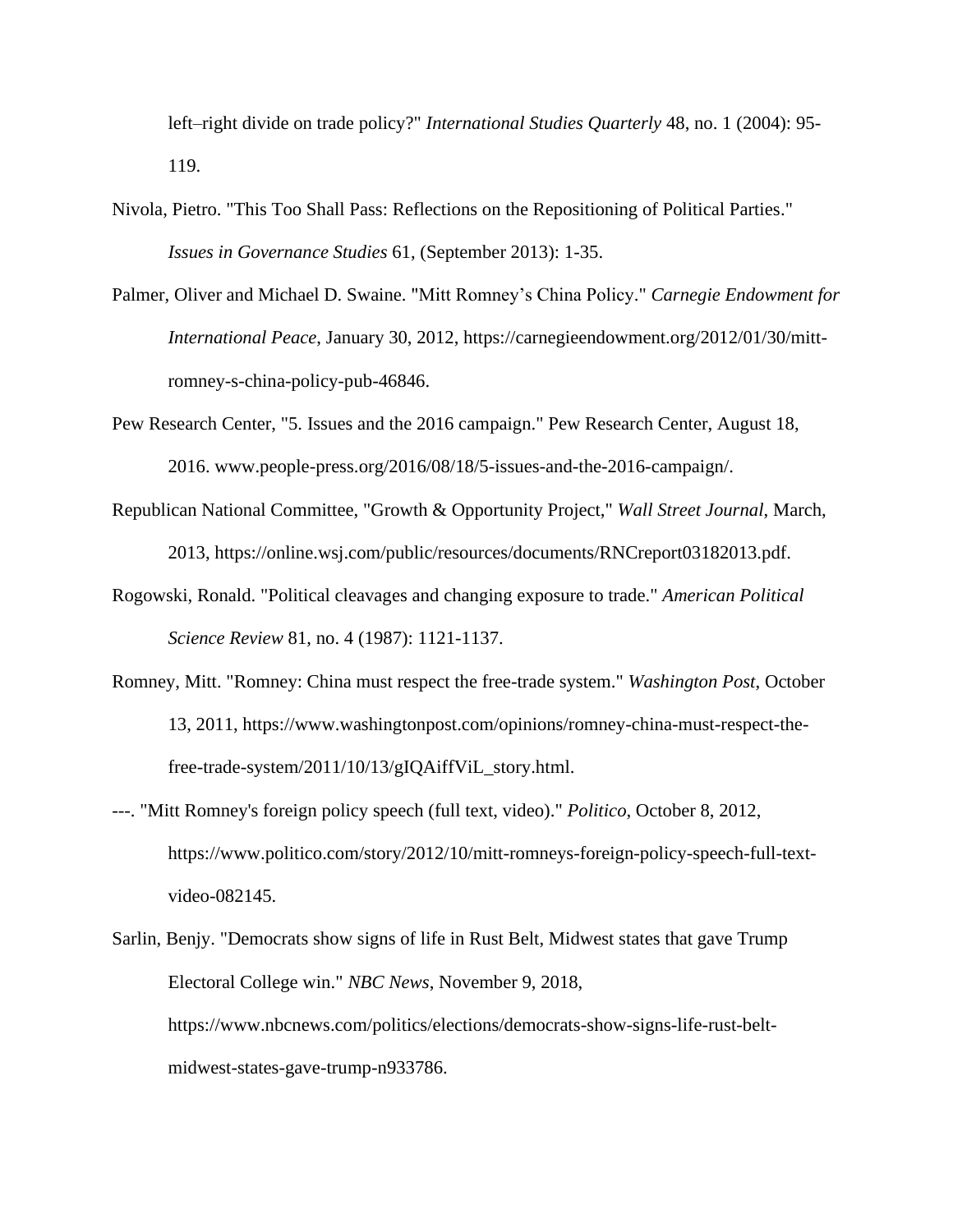- Schwab, Susan C. "I. The President's 2008 Trade Policy Agenda." *United States Trade Representative*, March 1, 2008, https://ustr.gov/sites/default/files/The-Presidents-Trade-Policy-Agenda.pdf.
- Sherman, Richard. "Delegation, ratification, and US trade policy: Why divided government causes lower tariffs." *Comparative Political Studies* 35, no. 10 (2002): 1171-1197.
- Stokes, Doug. "Trump, American hegemony and the future of the liberal international order." *International Affairs* 94, no. 1 (2018): 133-150.
- Taylor, Jessica. "What 2018 Elections Could Tell Us About The 2020 Presidential Map." *NPR*, November 9, 2018, https://www.npr.org/2018/11/09/665845153/what-2018-electionscould-tell-us-about-the-2020-presidential-map.
- Trump, Donald. Twitter Post, March 19, 2013,

https://twitter.com/realDonaldTrump/status/314085754307497985.

Woodward, Bob. *Fear: Trump in the White House*. Simon and Schuster, 2018.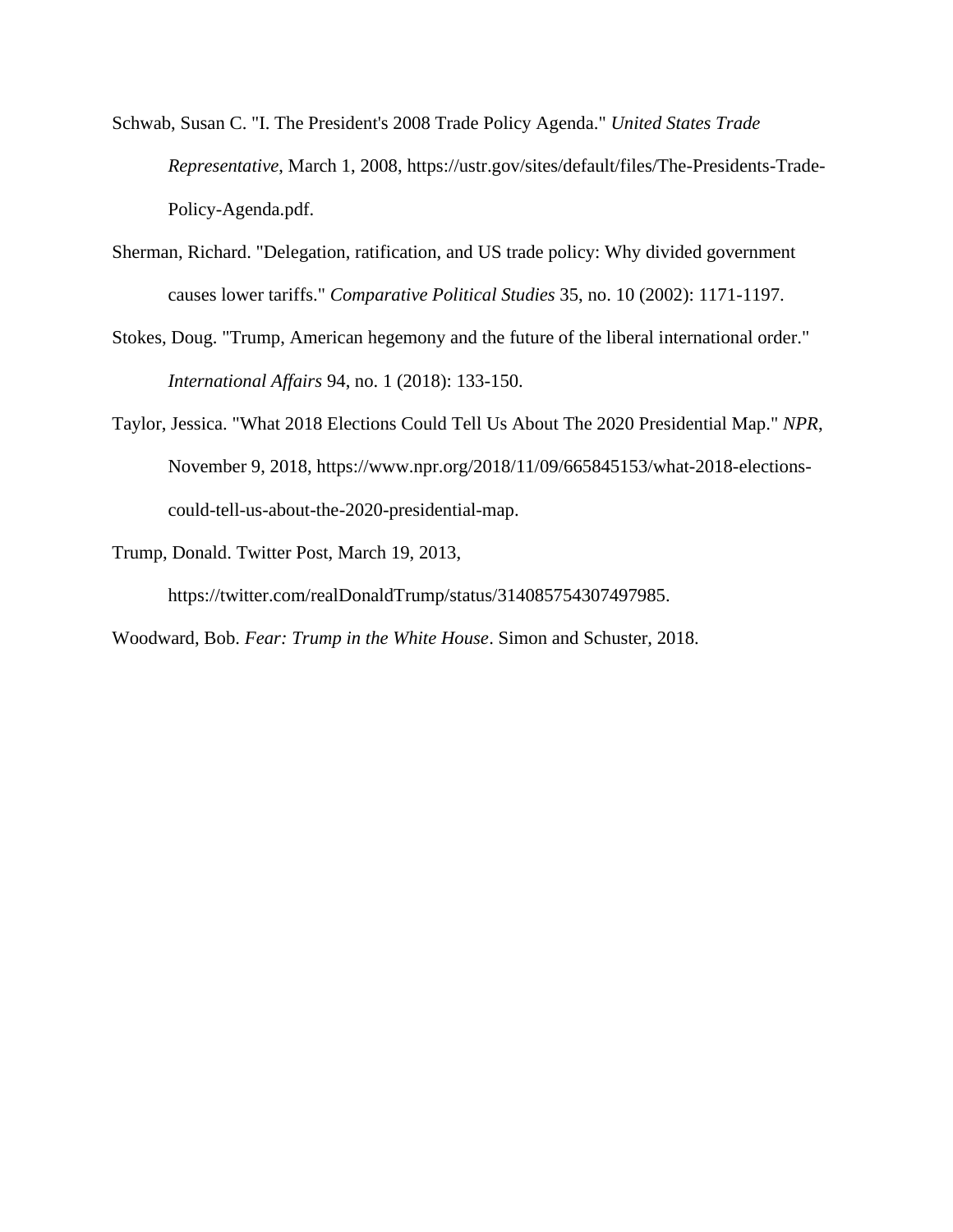# **Appendices**

# *Appendix A: Campaign Documents Notes*

| <b>Speech Title</b>                                                     | Date      | Source                                 | <b>Description</b>                                                                                                                                                                                                                                                                                                                                                                                                                                                           | <b>URL</b>                                                                                                     |
|-------------------------------------------------------------------------|-----------|----------------------------------------|------------------------------------------------------------------------------------------------------------------------------------------------------------------------------------------------------------------------------------------------------------------------------------------------------------------------------------------------------------------------------------------------------------------------------------------------------------------------------|----------------------------------------------------------------------------------------------------------------|
| Remarks<br>Announcing<br>Candidacy for<br>President in<br>New York City | 6/16/2015 | <b>Trump Tower</b><br>in New York      | Declare presidency, free trade good if there is "smart people."<br>we are losing because of bad deals with countries like China and<br>Mexico                                                                                                                                                                                                                                                                                                                                | https://www.presidency.uc<br>sb.edu/documents/remarks-<br>announcing-candidacy-for-<br>president-new-york-city |
| Press Release -<br>With All Due<br>Respect                              | 6/17/2015 | Bloomberg -<br>With All Due<br>Respect | The Republican group "Club for Growth" had said Trump could<br>not be taken seriously. Trump was asked about 2 of the reasons.<br>First, when asked on whether he was protectionist or for free<br>trade (interviewers pointed out that he said he was claiming to<br>be for free trade while advocating tariffs on China), Trump said<br>there needs to be smart leaders and that China is different since<br>there needs to be fair trade to balance out trade inequality. | https://www.presidency.uc<br>sb.edu/documents/press-<br>release-with-all-due-<br>respect                       |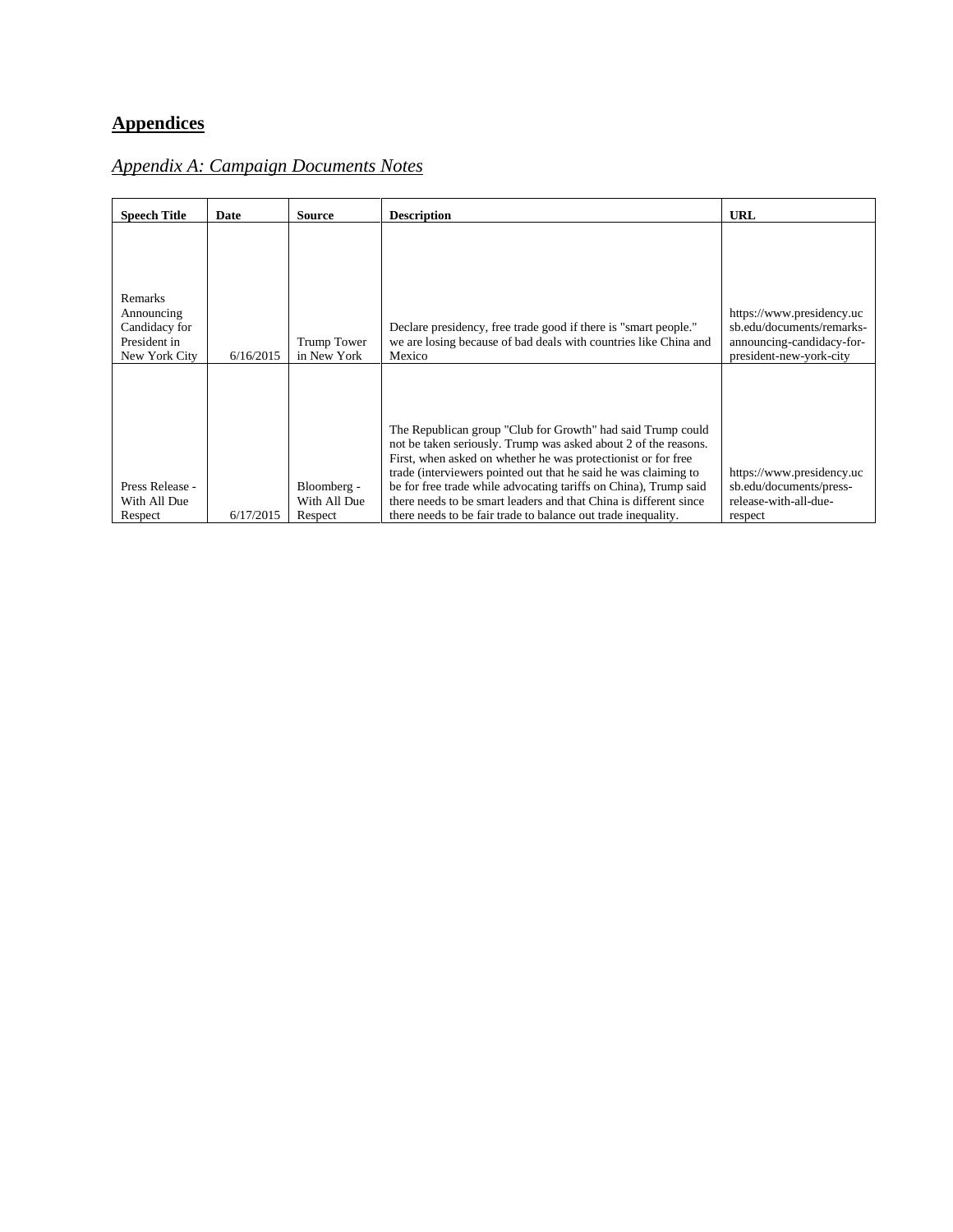| Presidential<br>Candidate<br>Donald Trump<br>Interview with<br>Maria<br>Bartiromo and<br>Charlie<br>Gasparino, Fox |           |                                    | Trump said trade pacts are unfair and points out a couple of<br>people he's been talking to such as "Carl Icahn" and "Charlie<br>Gasparino," referring to both as people he'd put on his trade<br>negotiating team. Trump thought it was bad that Japan ships the<br>U.S. a bunch of cars while we only give them "wheat." Trump<br>then called out China too and said, "we are losing our jobs, we're<br>losing our base, we're losing our money." Later, Trump<br>complained about foreign people running American companies.<br>Claims that we don't have smart negotiators but "diplomats" and<br>"political hacks." Later, Trump complained that China is<br>devaluing currency and expressed that a strong dollar has hurt<br>the U.S. since it has hurt competition with China. Trump<br>thought China has been tariffing US goods without retaliation<br>and that "smart people" negotiating would be the solution. He<br>said China's devaluation stems from government structure. He<br>called Obama "asleep at the wheel" for letting China do that.<br>When asked what the single most important answer was to<br>create jobs, Trump said, "We need better trade deals" and that<br>America can't let China, Japan and Mexico take advantage. He<br>stated those are not the only three and that Vietnam is another<br>example. He's pressed on what he meant by "smart people" and<br>said "I know those people, Maria. I know those people and you<br>know those people, and -- I know people that are better than the<br>people that are on your show. Better. But you've never heard of<br>them." He was asked about "Charlie Gasparino," who is in the<br>sidelines of the interview and had a conversation with him<br>where Trump pointed out that, while Charlie was not the biggest<br>Trump fan, he was interested in convincing him otherwise. Ends<br>the whole interview by re-emphasizing that trade needs to be a | https://www.presidency.uc<br>sb.edu/documents/presiden<br>tial-candidate-donald-<br>trump-interview-with-<br>maria-bartiromo-and-                               |
|--------------------------------------------------------------------------------------------------------------------|-----------|------------------------------------|----------------------------------------------------------------------------------------------------------------------------------------------------------------------------------------------------------------------------------------------------------------------------------------------------------------------------------------------------------------------------------------------------------------------------------------------------------------------------------------------------------------------------------------------------------------------------------------------------------------------------------------------------------------------------------------------------------------------------------------------------------------------------------------------------------------------------------------------------------------------------------------------------------------------------------------------------------------------------------------------------------------------------------------------------------------------------------------------------------------------------------------------------------------------------------------------------------------------------------------------------------------------------------------------------------------------------------------------------------------------------------------------------------------------------------------------------------------------------------------------------------------------------------------------------------------------------------------------------------------------------------------------------------------------------------------------------------------------------------------------------------------------------------------------------------------------------------------------------------------------------------------------------------------------------------------------|-----------------------------------------------------------------------------------------------------------------------------------------------------------------|
| <b>Business News</b>                                                                                               | 8/20/2015 | Fox Business                       | priority                                                                                                                                                                                                                                                                                                                                                                                                                                                                                                                                                                                                                                                                                                                                                                                                                                                                                                                                                                                                                                                                                                                                                                                                                                                                                                                                                                                                                                                                                                                                                                                                                                                                                                                                                                                                                                                                                                                                     | charlie-gasparino                                                                                                                                               |
| Remarks on<br>Foreign Policy                                                                                       | 4/27/2016 | Center for<br>National<br>Interest | Trump blamed Obama for expanding trade deficit which had<br>stolen away U.S. jobs and connected trade power to U.S.<br>leadership and military strength. He claimed that the U.S. had<br>declined in its ability to respond to China's industrial espionage                                                                                                                                                                                                                                                                                                                                                                                                                                                                                                                                                                                                                                                                                                                                                                                                                                                                                                                                                                                                                                                                                                                                                                                                                                                                                                                                                                                                                                                                                                                                                                                                                                                                                  | https://www.presidency.uc<br>sb.edu/documents/remarks-<br>foreign-policy                                                                                        |
| Exclusive:<br>Donald Trump<br>on what made<br>him run for<br>president                                             | 6/18/2015 | Fox News                           | Trump said trade is one of the country's problems that made him<br>run for president. He explained that China and Mexico are<br>"beating" the U.S. on trade and blamed Mexico for stealing car<br>factory jobs.                                                                                                                                                                                                                                                                                                                                                                                                                                                                                                                                                                                                                                                                                                                                                                                                                                                                                                                                                                                                                                                                                                                                                                                                                                                                                                                                                                                                                                                                                                                                                                                                                                                                                                                              | https://video.foxnews.com/<br>v/4303971298001/exclusiv<br>e-donald-trump-on-what-<br>made-him-run-for-<br>president/?playlist_id=930<br>909813001#sp=show-clips |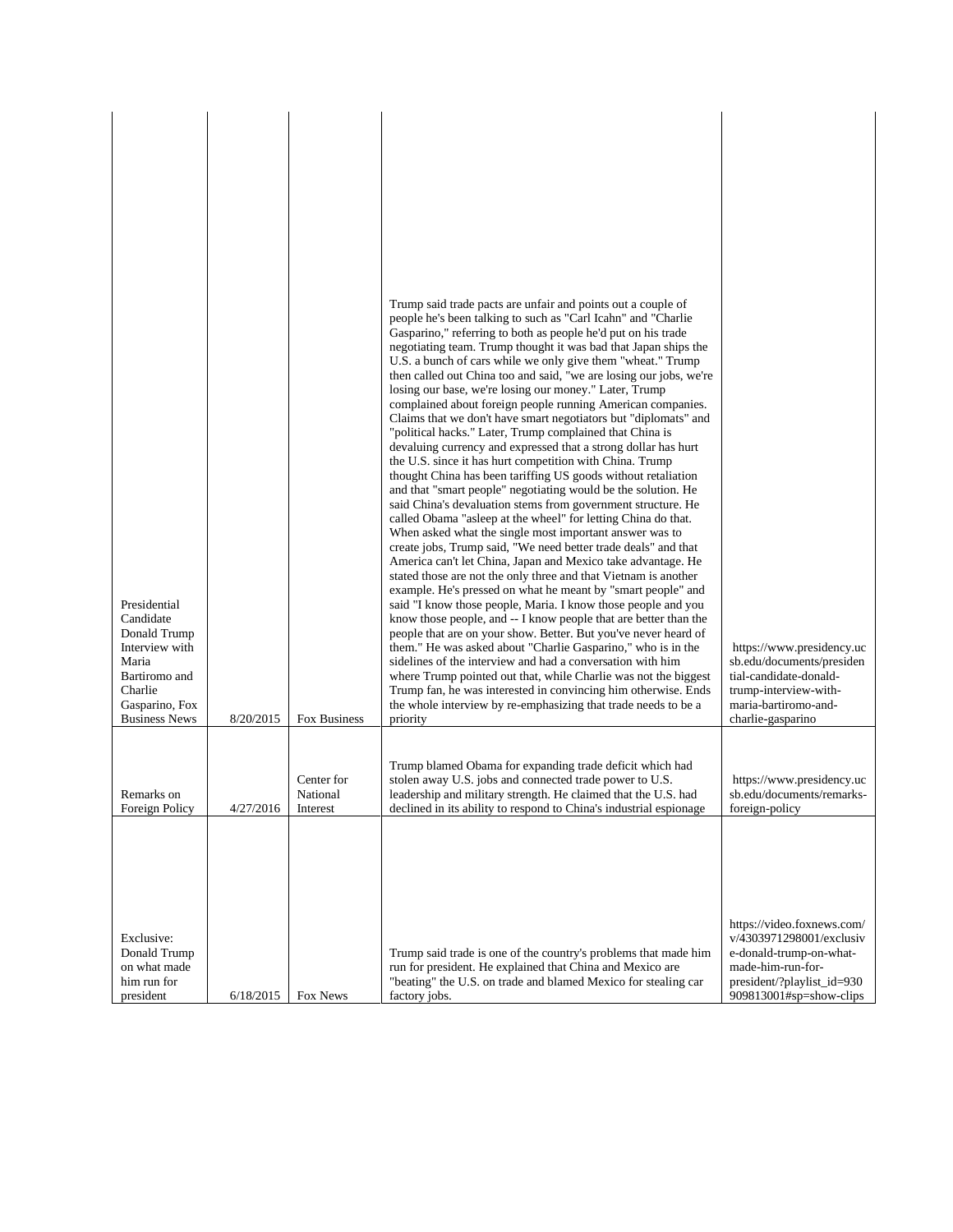| Press Release -<br>Trump: He's<br>Built a Hell of<br>a Company, He<br>Should<br>Embrace It                    | 6/23/2015 | Fox News                                 | Eric Trump was interviewed by Fox following Trump's Fox and<br>Friends interview. Eric Trump mentioned his platform as<br>different than usual politicians who are failing on things like<br>"trade."                                                                                                                                                                                                                                                                                                                                                                                                                 | https://www.presidency.uc<br>sb.edu/documents/press-<br>release-trump-hes-built-<br>hell-company-he-should-<br>embrace-it             |
|---------------------------------------------------------------------------------------------------------------|-----------|------------------------------------------|-----------------------------------------------------------------------------------------------------------------------------------------------------------------------------------------------------------------------------------------------------------------------------------------------------------------------------------------------------------------------------------------------------------------------------------------------------------------------------------------------------------------------------------------------------------------------------------------------------------------------|---------------------------------------------------------------------------------------------------------------------------------------|
| Press Release -<br>Trump: 'Last<br>Person I'd<br>Want<br>Negotiating for<br>Me is Obama                       | 6/23/2015 | Fox News                                 | Trump said, in response to a question on race relations, that lack<br>of jobs, fueled by trade, was a main reason for tensions in<br>America. He blamed China and Mexico for taking these jobs<br>saying, "they are taking our money." About the TPP, Trump said<br>"lobbyists and donors" supported it that support corrupt<br>politicians and represent companies with narrow interests. He<br>says it was a "disaster" since it "doesn't talk about currency<br>manipulation the way it should" and because a multilateral<br>agreement would "cover too big of an area." Says that "Obama<br>isn't a negotiator." | https://www.presidency.uc<br>sb.edu/documents/press-<br>release-trump-last-person-<br>id-want-negotiating-for-<br>me-obama            |
| Press Release -<br>Trump<br><b>Discusses</b><br><b>Business</b> and<br>Politics with<br>Greta Van<br>Susteren | 7/8/2015  | Fox News                                 | Interviewers asked about his reaction to ESPN and NASCAR<br>severing ties with him and if such backlash would make Trump<br>drop out of the race. Trump said he was bringing "lots of<br>different elements that are very important," pointing to "We<br>have incompetent leadership, we have leaders that don't know<br>anything about negotiating, we're getting killed by China, we're<br>getting killed by Mexico, we're getting killed by Japan."                                                                                                                                                                | https://www.presidency.uc<br>sb.edu/documents/press-<br>release-trump-discusses-<br>business-and-politics-with-<br>greta-van-susteren |
| Press Release -<br>The Silent<br>Majority Has<br>Awakened!                                                    | 7/24/2015 | Press Release                            | Trump promised to restore a "free market" and "ensure that<br>companies are incentivized to bring factories and jobs back to<br>American soil."                                                                                                                                                                                                                                                                                                                                                                                                                                                                       | https://www.presidency.uc<br>sb.edu/documents/press-<br>release-the-silent-majority-<br>has-awakened                                  |
| Press Release -<br>Donald Trump<br>Interviews<br>Himself in the<br>Mirror                                     | 9/11/2015 | The Tonight<br>Show with<br>Jimmy Fallon | Trump did a skit where he was interviewed by Jimmy Fallon<br>impersonating him. Trump ended with saying several campaign<br>objectives, including preventing companies from moving<br>overseas.                                                                                                                                                                                                                                                                                                                                                                                                                       | https://www.presidency.uc<br>sb.edu/documents/press-<br>release-donald-trump-<br>interviews-himself-the-<br>mirror                    |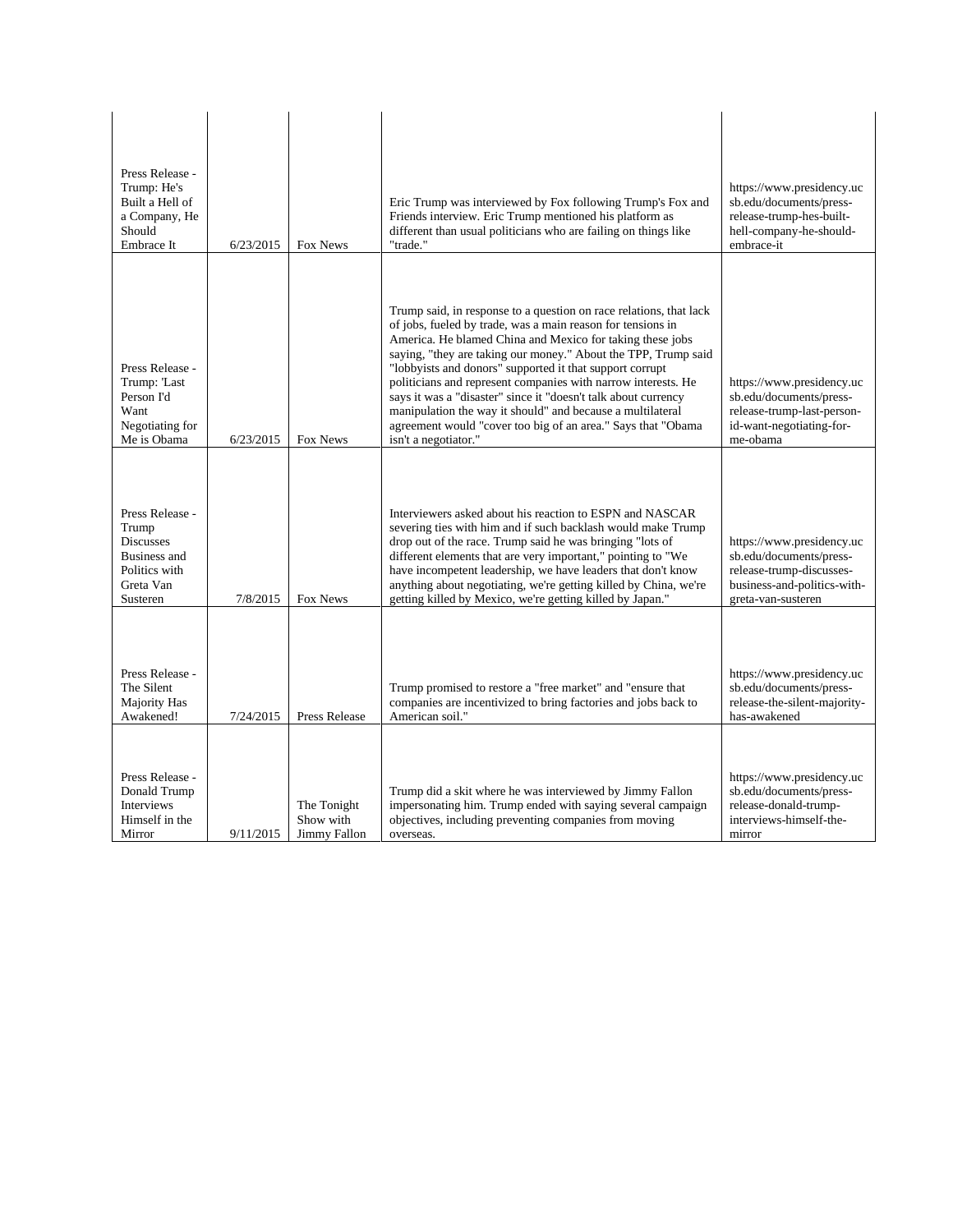|                                      |            |                          | Trump was asked about his tax policy. The interviewer said that                                                                    |                                                 |
|--------------------------------------|------------|--------------------------|------------------------------------------------------------------------------------------------------------------------------------|-------------------------------------------------|
|                                      |            |                          | with a large federal deficit, Trump would not be able to afford a<br>tax cut. Trump responded that by taking jobs back from China, |                                                 |
|                                      |            |                          | Japan, and Mexico, who he stated have exploited the U.S.,                                                                          |                                                 |
|                                      |            |                          | would solve the problem. Trump explained that he would not<br>allow China, for example, to devalue their currency. He said that    |                                                 |
|                                      |            |                          | China did not respect Obama, and that they would trust him. He                                                                     |                                                 |
|                                      |            |                          | said if they did not comply, then he would put tariffs on their<br>products. The interviewer asked Trump if he means to start a    |                                                 |
|                                      |            |                          | trade war; Trump said that he did not want to tax things but was                                                                   |                                                 |
|                                      |            |                          | "talking about a fair war." Trump explained that he would bring<br>in smart individuals to represent us to negotiate with Japan,   |                                                 |
|                                      |            |                          | China, and Mexico. Trump then pointed to Ford setting up a                                                                         |                                                 |
|                                      |            |                          | plant in Mexico. Trump said he would be willing to tax Ford's<br>car imports. When asked about how that would exist with           |                                                 |
|                                      |            |                          | NAFTA, Trump said it was a :disaster and that "we will either                                                                      |                                                 |
|                                      |            |                          | renegotiate it or we will break it." When told it was against the<br>law, Trump said "every agreement has an end. Every agreement  |                                                 |
|                                      |            |                          | has to be fair. Every agreement has a defraud clause. We're                                                                        |                                                 |
| Press Release -<br><b>Trump Gets</b> |            |                          | being defrauded by all these countries." The interviewer<br>emphasized that such trade practices were part of free trade and       | https://www.presidency.uc                       |
| Down to                              |            |                          | said, "it is a plank of the Republican Platform." Trump                                                                            | sb.edu/documents/press-                         |
| Business on 60<br>Minutes            | 9/28/2015  | <b>CBS 60</b><br>Minutes | responded and saying, "we need fair trade. Not free trade. We<br>need fair trade. It's gotta be fair."                             | release-trump-gets-down-<br>business-60-minutes |
|                                      |            |                          |                                                                                                                                    |                                                 |
|                                      |            |                          |                                                                                                                                    |                                                 |
|                                      |            |                          |                                                                                                                                    |                                                 |
|                                      |            |                          |                                                                                                                                    |                                                 |
|                                      |            |                          |                                                                                                                                    |                                                 |
|                                      |            |                          | Trump wrote an op-ed in the Wall Street Journal on trade policy<br>towards China. He said Bill Clinton's approach of integrating   |                                                 |
|                                      |            |                          | China into the WTO had failed since they have gained market                                                                        |                                                 |
|                                      |            |                          | access to the U.S. while implementing policies to prevent the<br>reverse. Trump stated there needed to be "smart" negotiators      |                                                 |
|                                      |            |                          | who were not "Wall Street insiders." Trump presented a solution                                                                    |                                                 |
|                                      |            |                          | of "fair trade," saying that "Our goal is not protectionism but<br>accountability." Trumps said he would immediately declare       |                                                 |
|                                      |            |                          | China to be a currency manipulator, "[force] China to uphold                                                                       |                                                 |
| Press Release -                      |            |                          | intellectual property laws," end china's subsidies and lax labor<br>and environment standards, and "strengthen our negotiating     | https://www.presidency.uc                       |
| Donald Trump                         |            |                          | position" by lowering the corporate tax rate, reducing out debt                                                                    | sb.edu/documents/press-                         |
| Returns to The<br>Factor'            | 9/30/2015  | Fox News                 | reliance on China, and increasing military presence in the East<br>and South China seas.                                           | release-donald-trump-<br>returns-the-factor     |
|                                      |            |                          |                                                                                                                                    |                                                 |
| Press Release -                      |            |                          |                                                                                                                                    |                                                 |
| Trump<br>Campaign                    |            |                          |                                                                                                                                    |                                                 |
| Announces                            |            |                          |                                                                                                                                    | https://www.presidency.uc                       |
| Southwest                            |            |                          | Trump's press release mentioned that Southwestern Virginia                                                                         | sb.edu/documents/press-                         |
| Virginia<br>Leadership               |            |                          | especially has been badly impacted by "horrible trade deals such<br>as NAFTA" which "have shipped manufacturing jobs overseas      | release-trump-campaign-<br>announces-southwest- |
| Team                                 | 11/18/2015 | Press Release            | and crippled the area economically."                                                                                               | virginia-leadership-team                        |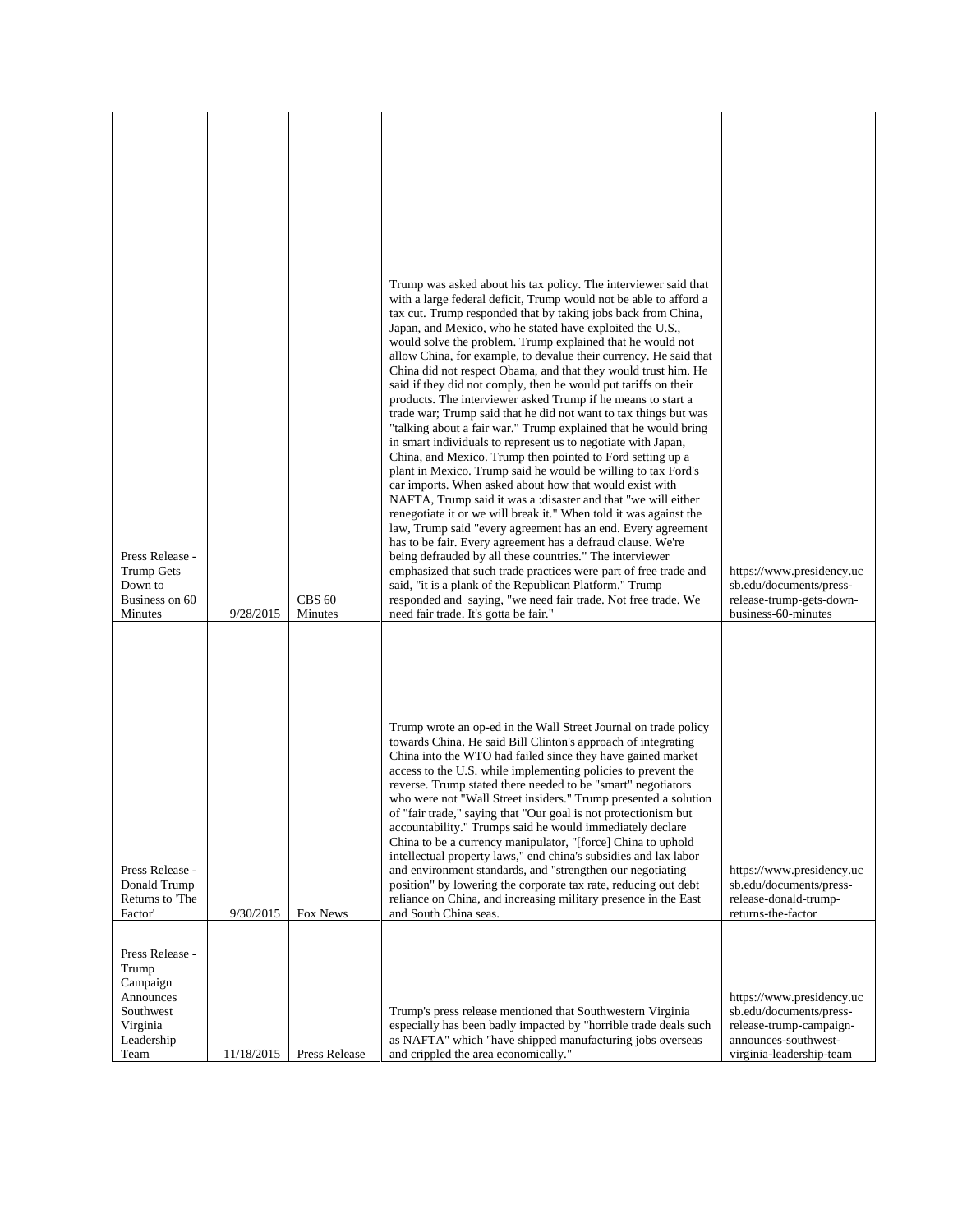| Press Release -<br>Donald Trump<br>on Climate<br><b>Change Policy</b>                                              | 12/4/2015 | Fox News                                         | When talking about Obama's visit to Paris for a climate change<br>convention, Trump said the countries, especially China, tended<br>to not follow environmental standards while the U.S. did at the<br>expense of jobs and economic competitiveness.                                                                                                                                                                                                                                                                                                                                                                          | https://www.presidency.uc<br>sb.edu/documents/press-<br>release-donald-trump-<br>climate-change-policy                                         |
|--------------------------------------------------------------------------------------------------------------------|-----------|--------------------------------------------------|-------------------------------------------------------------------------------------------------------------------------------------------------------------------------------------------------------------------------------------------------------------------------------------------------------------------------------------------------------------------------------------------------------------------------------------------------------------------------------------------------------------------------------------------------------------------------------------------------------------------------------|------------------------------------------------------------------------------------------------------------------------------------------------|
| Press Release -<br>Donald Trump<br>New<br>Hampshire<br>Victory Speech                                              | 2/11/2016 | <b>CNN</b>                                       | In the beginning of his speech, Trump said "We're going to beat<br>China, Japan, we're going to beat Mexico on trade. We're going<br>to beat all of these countries taking money away from us on a<br>daily basis." Trump stated he is in contact with smart<br>businesspeople to replace "political hacks" in negotiations and<br>mentioned several times that we were not winning on trade,<br>which would change under him if elected.                                                                                                                                                                                     | https://www.presidency.uc<br>sb.edu/documents/press-<br>release-donald-trump-new-<br>hampshire-victory-speech                                  |
| Statement by<br>Donald J.<br>Trump<br>Responding to<br>the Lies of<br>Senator Cruz<br>and Warns of<br>Legal Action | 2/11/2016 | Press Release                                    | This was a press release responding to some of Senator Cruz's<br>criticisms. At the end of the text, Trump emphasized his goals,<br>including "[renegotiating] our trade deals and bring our jobs<br>back to our country"                                                                                                                                                                                                                                                                                                                                                                                                     | https://www.presidency.uc<br>sb.edu/documents/stateme<br>nt-donald-j-trump-<br>responding-the-lies-<br>senator-cruz-and-warns-<br>legal-action |
| Press Release -<br>Trump: Pope<br>'Did Not<br>Understand'<br>Illegal<br>Immigration<br>Crime Problem               | 2/20/2016 | Fox News                                         | In this Fox News Interview, Trump talks about fiscal policy and<br>how China bolsters their position by altering their currency.                                                                                                                                                                                                                                                                                                                                                                                                                                                                                              | https://www.presidency.uc<br>sb.edu/documents/press-<br>release-trump-pope-did-<br>not-understand-illegal-<br>immigration-crime-<br>problem    |
| Press Release -<br>Donald J.<br><b>Trump South</b><br>Carolina<br>Victory Speech                                   | 2/21/2016 | <b>Right Side</b><br><b>Broadcast</b><br>Network | When talking about immigration and having Mexico pay for a<br>border wall, he said that Mexico does have the money to pay, as<br>the U.S. has a \$58 billion trade deficit with them to offset the<br>cost. Says countries like Mexico and China rip us off because<br>we have "incompetent" leaders. Mexico, Vietnam, Japan, and<br>China are listed as examples. Trump says that China is the worst<br>abuser, calls it "the greatest single theft in history." Mentions<br>that several people in the business world, such as Carl Ichan had<br>supported him and that he would put smart people in his<br>administration. | https://www.presidency.uc<br>sb.edu/documents/press-<br>release-donald-j-trump-<br>south-carolina-victory-<br>speech                           |
| Press Release -<br>Donald Trump<br>on State of the<br>Union                                                        | 2/21/2016 | <b>CNN</b>                                       | In this interview, Trump says that one of the reasons he's heard<br>that African Americans support him is his goal to bring jobs<br>back from Mexico, Vietnam, India, and China.                                                                                                                                                                                                                                                                                                                                                                                                                                              | https://www.presidency.uc<br>sb.edu/documents/press-<br>release-donald-trump-<br>state-the-union                                               |
| Press Release -<br>Las Vegas<br><b>Voters Ask</b><br>Donald Trump<br>Questions                                     | 2/22/2016 | Fox News                                         | When asked about what he would do for younger generations,<br>Trump said that he would make job prospects better by<br>preventing jobs from moving to China and Mexico.                                                                                                                                                                                                                                                                                                                                                                                                                                                       | https://www.presidency.uc<br>sb.edu/documents/press-<br>release-las-vegas-voters-<br>ask-donald-trump-<br>questions                            |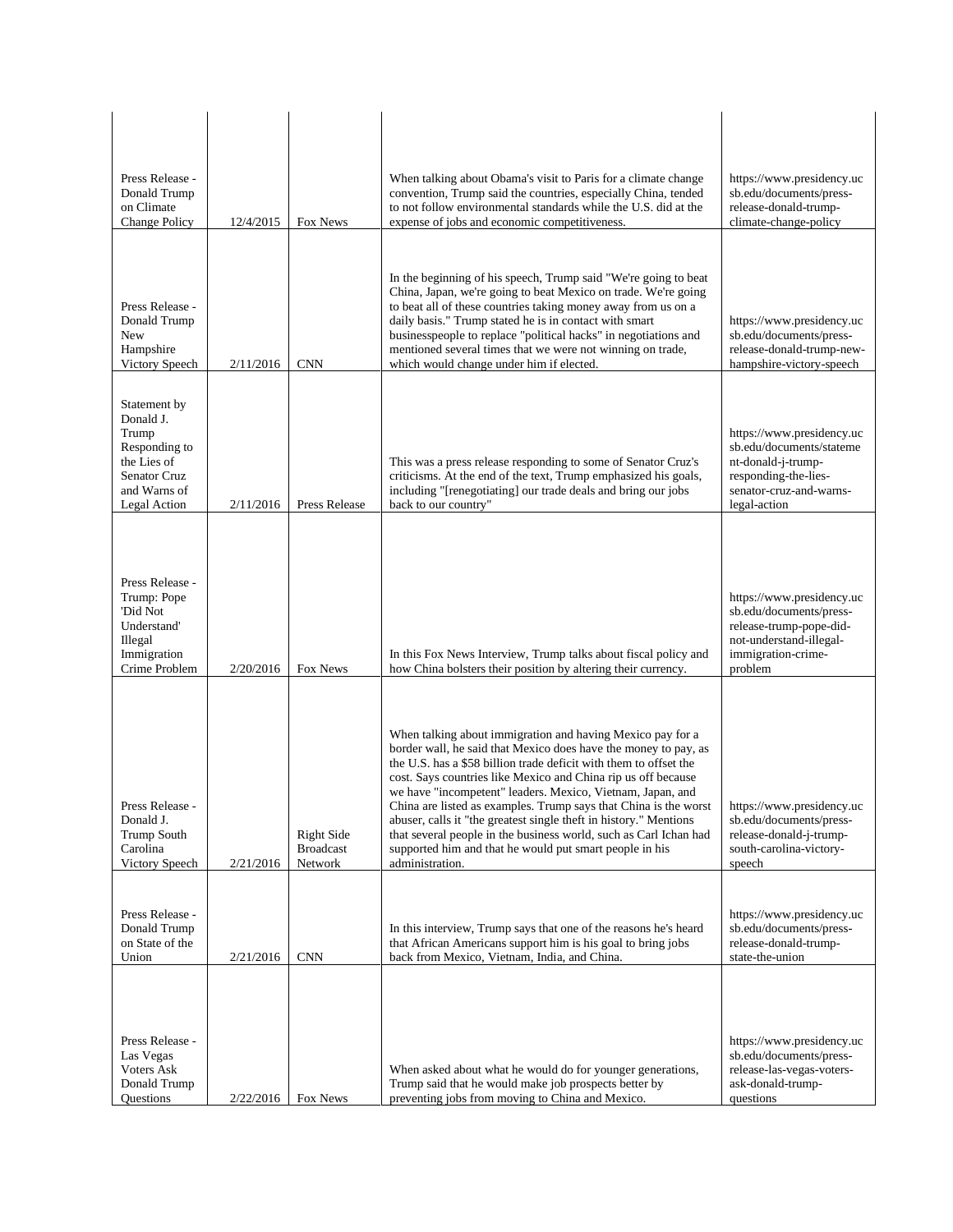| Press Release -<br>Donald<br>Trump's<br>Nevada<br>Caucuses<br>Speech                                                                         | 2/24/2026 | <b>CNN</b>    | Trump mentions that, because of the trade deficit with Mexico,<br>they'd be willing to pay for a border wall.                                                                                                                                                                                                                                                                                                                                                                                                                                                                                                                                                                                                                                                                                                                                                                                                  | https://www.presidency.uc<br>sb.edu/documents/press-<br>release-donald-trumps-<br>nevada-caucuses-speech                                            |
|----------------------------------------------------------------------------------------------------------------------------------------------|-----------|---------------|----------------------------------------------------------------------------------------------------------------------------------------------------------------------------------------------------------------------------------------------------------------------------------------------------------------------------------------------------------------------------------------------------------------------------------------------------------------------------------------------------------------------------------------------------------------------------------------------------------------------------------------------------------------------------------------------------------------------------------------------------------------------------------------------------------------------------------------------------------------------------------------------------------------|-----------------------------------------------------------------------------------------------------------------------------------------------------|
| Press Release -<br>Donald J.<br>Trump<br>Endorsed by<br>Senator Jeff<br>Sessions                                                             | 2/28/2016 | Press Release | Trump praised Sessions for his opposition to Obama's trade<br>deals and some of the Senator's key policy areas, including<br>trade. The release mentioned a statement from Sessions that<br>praised Trump on his trade policy ideas.                                                                                                                                                                                                                                                                                                                                                                                                                                                                                                                                                                                                                                                                           | https://www.presidency.uc<br>sb.edu/documents/press-<br>release-donald-j-trump-<br>endorsed-senator-jeff-<br>sessions                               |
| Press Release -<br>Donald J.<br>Trump<br>Endorsed by<br>Two Great<br>Businessmen,<br>Tom Barrack<br>and Andy Beal                            | 2/29/2016 | Press Release | Two prominent businesspeople endorsed Trump. The press<br>release mentions them "as the kind of business leaders our<br>country needs to help negotiate trade deals, create jobs and spur<br>economic development."                                                                                                                                                                                                                                                                                                                                                                                                                                                                                                                                                                                                                                                                                            | https://www.presidency.uc<br>sb.edu/documents/press-<br>release-donald-j-trump-<br>endorsed-two-great-<br>businessmen-tom-barrack-<br>and-andy-beal |
| Press Release -<br>Donald J.<br>Trump<br>Announces<br>Senator<br>Sessions as<br>Chairman of<br>National<br>Security<br>Advisory<br>Committee | 3/3/2016  | Press Release | In this press release, it's mentioned that Sessions had advised<br>Trump on "issues such as trade."                                                                                                                                                                                                                                                                                                                                                                                                                                                                                                                                                                                                                                                                                                                                                                                                            | https://www.presidency.uc<br>sb.edu/documents/press-<br>release-donald-j-trump-<br>announces-senator-<br>sessions-chairman-<br>national-security    |
| Press Release -<br>Trump: I Didn't<br>Want Anyone<br>to Get Hurt                                                                             | 3/11/2016 | Fox News      | Blames anger that made him cancel his Chicago rally on people<br>losing jobs and manufacturing to other countries, such as<br>Mexico, Canada, and Ireland. For instance, talks about Ford<br>building a plant in Mexico instead of Michigan, Phizer moving<br>to Mexico, and Carrier moving to Ireland. When the interviewer<br>mentions that the protestors weren't there about economic<br>conditions but his "free speech," Trump emphasized that there<br>were people on "both sides" who were there protesting<br>"economic conditions." When asked how he would convince the<br>protestors he was their president if elected, he said he would do<br>so through boosting job opportunities. When asked if there were<br>any other ways he planned to be a unifier other than jobs, he<br>said there would be "outreach programs and everything else but<br>still jobs is always going to be number one." | https://www.presidency.uc<br>sb.edu/documents/press-<br>release-trump-i-didnt-<br>want-anyone-get-hurt                                              |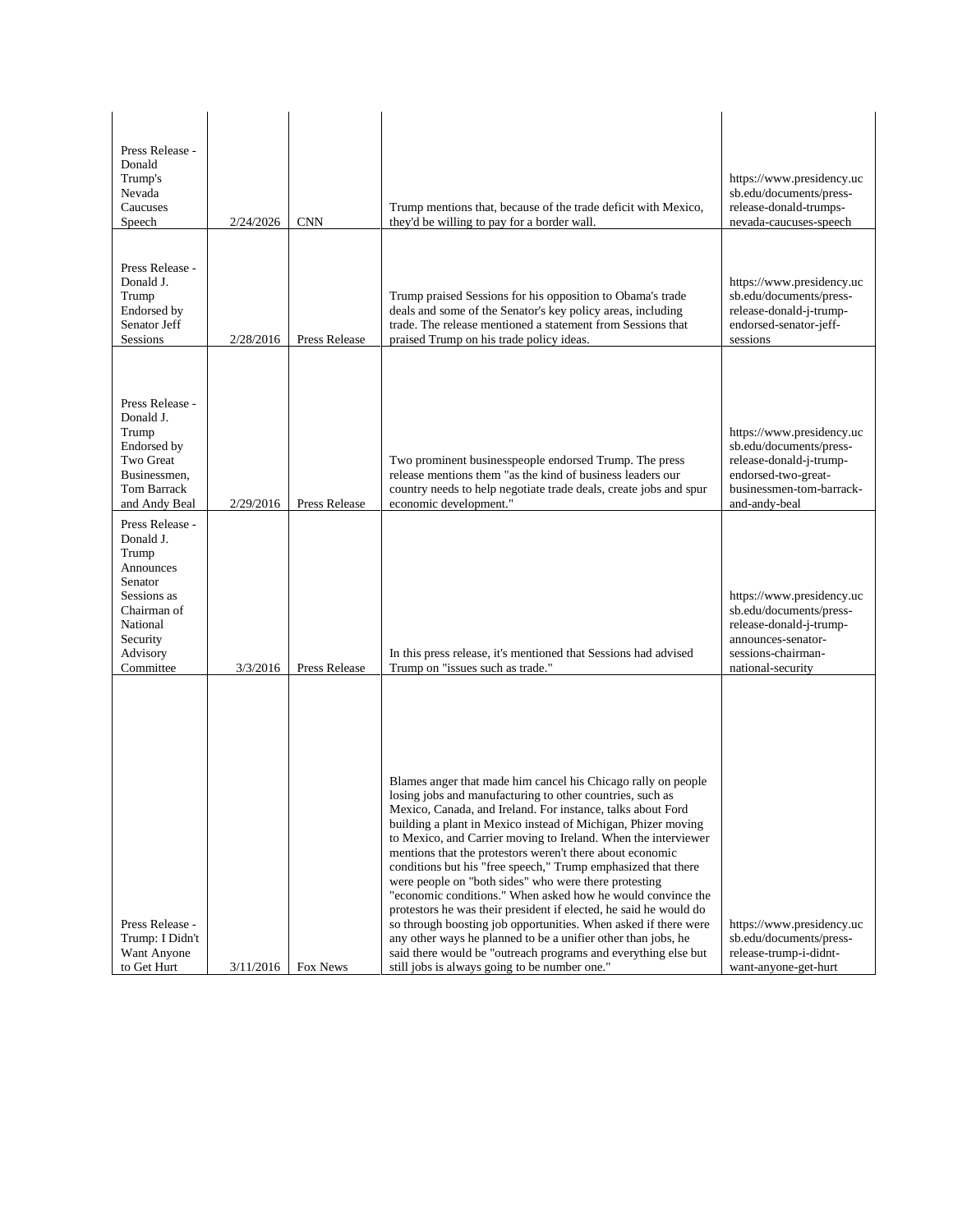| Statement by<br>Donald J.<br>Trump on<br>Receiving<br>Historic<br>Endorsement<br>From<br>America's<br><b>Border Patrol</b><br>Agents | 3/30/2016 | Press Release                                | When commenting on a recent statement of support from the<br>Border Patrol's worker union, Trump said that they would help<br>in his vision to "save thousands of American lives, millions of<br>American jobs, and billions of American tax dollars."                                                                                                                                                                                                                                                                                                                                                                                                                                                                                                                                                                                                                              | https://www.presidency.uc<br>sb.edu/documents/stateme<br>nt-donald-j-trump-<br>receiving-historic-<br>endorsement-from-<br>americas-border-patrol-<br>agents |
|--------------------------------------------------------------------------------------------------------------------------------------|-----------|----------------------------------------------|-------------------------------------------------------------------------------------------------------------------------------------------------------------------------------------------------------------------------------------------------------------------------------------------------------------------------------------------------------------------------------------------------------------------------------------------------------------------------------------------------------------------------------------------------------------------------------------------------------------------------------------------------------------------------------------------------------------------------------------------------------------------------------------------------------------------------------------------------------------------------------------|--------------------------------------------------------------------------------------------------------------------------------------------------------------|
| Press Release -<br>Donald J.<br>Trump<br>Announces<br>New York<br>State<br>Campaign<br>Leadership                                    | 4/6/2016  | Press Release                                | Trump announced campaign leadership in New York, including<br>U.S. Congressman Chris Collins as Honorary Co-chairman of<br>the campaign for New York. Collins said that Trump would<br>"bring back American jobs stolen by China," among other<br>things.                                                                                                                                                                                                                                                                                                                                                                                                                                                                                                                                                                                                                           | https://www.presidency.uc<br>sb.edu/documents/press-<br>release-donald-j-trump-<br>announces-new-york-state-<br>campaign-leadership                          |
| Press Release -<br>Donald J.<br>Trump to<br>Speak on<br>Foreign Policy<br>at The National<br>Press Club in<br>Washington,<br>D.C.    | 4/22/2016 | Press Release                                | Trump announces that in an upcoming speech on foreign policy<br>he would list trade, among other things, as a priority for his<br>potential administration.                                                                                                                                                                                                                                                                                                                                                                                                                                                                                                                                                                                                                                                                                                                         | https://www.presidency.uc<br>sb.edu/documents/press-<br>release-donald-j-trump-<br>speak-foreign-policy-the-<br>national-press-club-<br>washington-dc        |
| Press Release -<br>Donald J.<br>Trump<br>Delivers Major<br>Foreign Policy<br>Address                                                 | 4/27/2016 | Press Release                                | This was a press release about a speech Trump gave on foreign<br>policy, including trade.                                                                                                                                                                                                                                                                                                                                                                                                                                                                                                                                                                                                                                                                                                                                                                                           | https://www.presidency.uc<br>sb.edu/documents/press-<br>release-donald-j-trump-<br>delivers-major-foreign-<br>policy-address                                 |
| Remarks on<br>Foreign Policy<br>- National<br>Interest<br>Magazine                                                                   | 4/27/2016 | Speech -<br>National<br>Interest<br>Magazine | Trump identified 5 weaknesses in U.S. foreign policy, with the<br>first one being trade deficits with other countries and how they<br>were stealing American jobs. Trump said that Obama had<br>continued to allow China's "economic assault" on America by<br>"refusing to enforce trade deals." To respond to mounting debt,<br>Trump said that trade policy, among other things, needed to be<br>changed. Trump stated that the U.S. had put more effort into<br>integrating China into the WTO than helping citizens. He stated<br>that a priority would be to fix the trade deficit with China and<br>develop better relations with them. He pointed to NAFTA as an<br>example of the U.S. putting other countries first. He said that it<br>allowed companies to "take advantage" of the U.S. by shifting a<br>tremendous amount of jobs and potential tax dollars elsewhere. | https://www.presidency.uc<br>sb.edu/documents/remarks-<br>foreign-policy                                                                                     |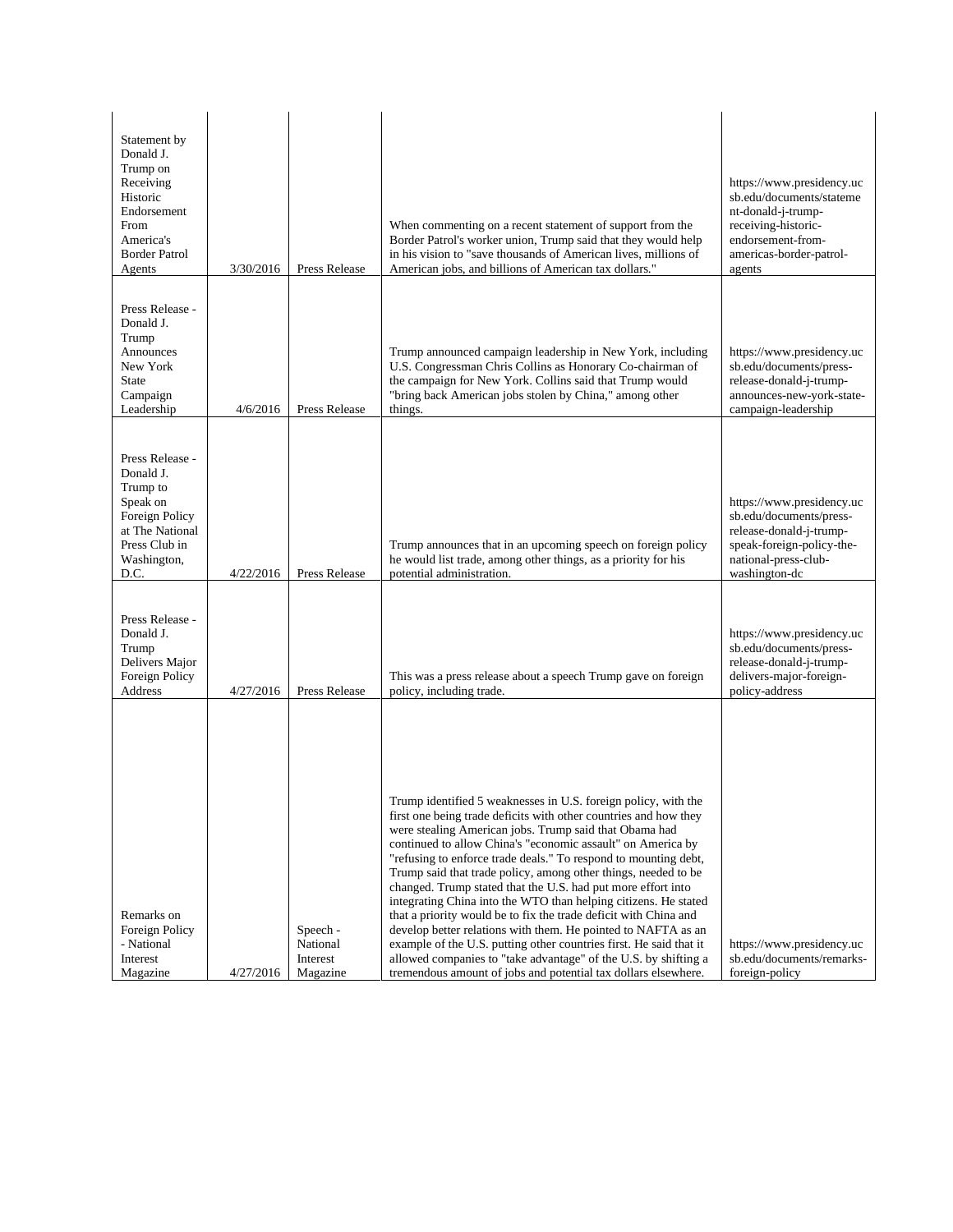| Press Release -<br>U.S. Rep.<br>Jimmy Duncan<br>Endorses<br>Donald Trump<br>for President                                                                            | 4/30/2016 | Press Release                                         | Trump is endorsed by a Representative from Tennessee. The<br>release mentioned a statement from Rep. Duncan that Trump<br>would use America's "tremendous leverage on trade."                                                                                                                                                                                                                                                                                                                                                                                                                                                                                                                                                                                                                                                                                                | https://www.presidency.uc<br>sb.edu/documents/press-<br>release-us-rep-jimmy-<br>duncan-endorses-donald-<br>trump-for-president                        |
|----------------------------------------------------------------------------------------------------------------------------------------------------------------------|-----------|-------------------------------------------------------|------------------------------------------------------------------------------------------------------------------------------------------------------------------------------------------------------------------------------------------------------------------------------------------------------------------------------------------------------------------------------------------------------------------------------------------------------------------------------------------------------------------------------------------------------------------------------------------------------------------------------------------------------------------------------------------------------------------------------------------------------------------------------------------------------------------------------------------------------------------------------|--------------------------------------------------------------------------------------------------------------------------------------------------------|
| Statement by<br>Donald J.<br>Trump<br>Regarding<br>Trump<br>University                                                                                               | 6/7/2016  | Press Release                                         | The campaign released a statement on accusations of racial<br>discrimination at Trump University. When commenting on<br>whether or not he would engage in a civil case, Trump said<br>"given my unique circumstances as nominee of the Republican<br>Party and the core issues of my campaign that focus on illegal<br>immigration, jobs and unfair trade, I have concerns as to my<br>ability to receive a fair trial." In the next paragraph, Trump said<br>he would be hard at work to stop companies from moving to<br>Mexico and stealing jobs, saying "[t] his is bad for all<br>Americans, regardless of their heritage."                                                                                                                                                                                                                                             | https://www.presidency.uc<br>sb.edu/documents/stateme<br>nt-donald-j-trump-<br>regarding-trump-university                                              |
| Press Release -<br>Rep. Lou<br>Barletta (PA)<br>Statement on<br>Donald J.<br>Trump                                                                                   | 6/7/2016  | Press Release                                         | A Pennsylvania Representative stated: "He is a successful<br>businessman with the executive experience and courage we<br>desperately need to bring back our jobs, grow our economy "                                                                                                                                                                                                                                                                                                                                                                                                                                                                                                                                                                                                                                                                                         | https://www.presidency.uc<br>sb.edu/documents/press-<br>release-rep-lou-barletta-pa-<br>statement-donald-j-trump                                       |
| Press Release -<br>Senator Jeff<br>Sessions of<br>Alabama<br>Congratulates<br>Donald J.<br>Trump                                                                     | 6/7/2016  | <b>Press Release</b>                                  | The campaign released a statement from Sen. Sessions. Sessions<br>says that Clinton would create more failed trade deals while<br>Trump "will only negotiate trade deals that benefit America."                                                                                                                                                                                                                                                                                                                                                                                                                                                                                                                                                                                                                                                                              | https://www.presidency.uc<br>sb.edu/documents/press-<br>release-senator-jeff-<br>sessions-alabama-<br>congratulates-donald-j-<br>trump                 |
| Remarks of<br>Presidential<br>Candidate<br>Donald Trump<br>after Winning<br>Primaries in<br>Montana,<br>South Dakota,<br>New Mexico,<br>New Jersey<br>and California | 6/7/2016  | $Speech -$<br><b>Briarcliff</b><br>Manor, New<br>York | Trump stated: "the terrible trade deals that Bernie was so<br>vehemently against—and he's right on that—will be taken care<br>of far better than anyone ever thought possible. And that's what I<br>do. We are going to have fantastic trade deals. We're going to<br>start making money and bringing in jobs." Later in the speech,<br>Trump said, "On trade, 'America First' means the American<br>worker will have his or her job protected from unfair foreign<br>competition." He pointed to the TPP as an example of a bad<br>trade deal that is "Almost as bad as NAFTA, signed by Bill<br>Clinton, which has just stripped our country of our factories and<br>our manufacturing, and moved them to other places, in<br>particular, Mexico." Trump said the TPP was "not a great deal<br>for our country" and cannot be signed while our country was<br>"suffering." | https://www.presidency.uc<br>sb.edu/documents/remarks-<br>presidential-candidate-<br>donald-trump-after-<br>winning-primaries-<br>montana-south-dakota |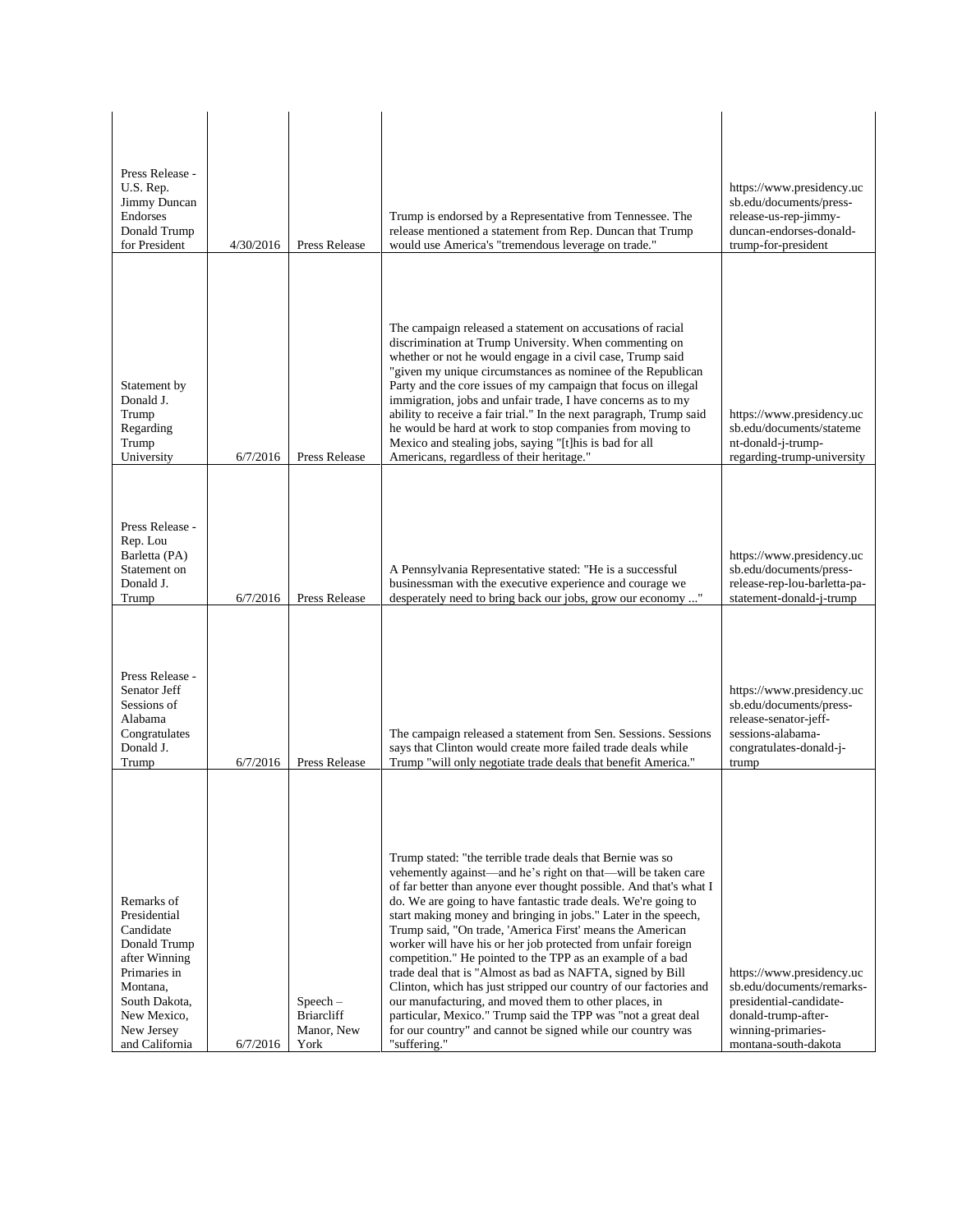| Statement by<br>Donald J.<br>Trump on<br>AFL-CIO<br>Endorsement<br>of Hillary<br>Clinton | 6/16/2016 | <b>Press Release</b>                | Trump argued in a press release that the AFL-CIO's<br>endorsement of Clinton was bad because of her stances on trade,<br>among other things. Trump stated he agreed with Sanders that<br>Hillary has supported numerous deals "that has cost the workers"<br>of this country millions of jobs." The release stated that "Hillary<br>supported NAFTA and she supported the trade deal with China,<br>Vietnam, South Korea – and if elected will implement the TPP<br>she loves so much – guaranteed." Trump blames Clinton for the<br>trade deficit with China and that, once elected, she would<br>"economically destroy poor communities."                                                                                                                                                                                                                                                                                                                                                                                                                                                                                                                                                                                                                                                                                                                                                                                                                                                                                                                                                                                                                                                                                                                                                                             | https://www.presidency.uc<br>sb.edu/documents/stateme<br>nt-donald-j-trump-afl-cio-<br>endorsement-hillary-<br>clinton |
|------------------------------------------------------------------------------------------|-----------|-------------------------------------|-------------------------------------------------------------------------------------------------------------------------------------------------------------------------------------------------------------------------------------------------------------------------------------------------------------------------------------------------------------------------------------------------------------------------------------------------------------------------------------------------------------------------------------------------------------------------------------------------------------------------------------------------------------------------------------------------------------------------------------------------------------------------------------------------------------------------------------------------------------------------------------------------------------------------------------------------------------------------------------------------------------------------------------------------------------------------------------------------------------------------------------------------------------------------------------------------------------------------------------------------------------------------------------------------------------------------------------------------------------------------------------------------------------------------------------------------------------------------------------------------------------------------------------------------------------------------------------------------------------------------------------------------------------------------------------------------------------------------------------------------------------------------------------------------------------------------|------------------------------------------------------------------------------------------------------------------------|
| Press Release -<br>Mark Zandi Is<br>An Obama<br>Adviser And<br>Clinton Donor             | 6/21/2016 | Press Release                       | Trump's campaign commented on a Moody's report on his<br>economic plan. The release said that the report failed to consider<br>Trump's trade plans, which would have a significant effect on<br>the amount of jobs that came back to the U.S.                                                                                                                                                                                                                                                                                                                                                                                                                                                                                                                                                                                                                                                                                                                                                                                                                                                                                                                                                                                                                                                                                                                                                                                                                                                                                                                                                                                                                                                                                                                                                                           | https://www.presidency.uc<br>sb.edu/documents/press-<br>release-mark-zandi-obama-<br>adviser-and-clinton-donor         |
| Remarks at<br>Trump SoHo in<br>New York City<br>Statement by<br>Donald J.<br>Trump       | 6/22/2016 | $Speech - New$<br>York, New<br>York | Trump implored Sanders voters to support him in fixing a<br>"rigged" economic system which "includes fixing all of our<br>many disastrous trade deals." Trump paints a picture of the<br>Clintons as being backed by special interests that don't put the<br>people first. Trump explained that "We reward companies for<br>offshoring, and we punish companies for doing business in<br>America and keeping our workers employed. This is not a rising<br>tide that lifts all boats. This is a wave of globalization that wipes<br>out our middle class and our jobs." Trump blamed the Clintons<br>for bad trade practices, stating: "Hillary Clinton supported Bill<br>Clinton's disastrous NAFTA, just like she supported China's<br>entrance into the World Trade Organization. We've lost nearly<br>one-third of our manufacturing jobs since these two Hillary-<br>backed agreements were signed. Our trade deficit with China<br>soared 40% during Hillary Clinton's time as Secretary of State --<br>a disgraceful performance for which she should not be<br>congratulated, but rather scorned. Then she let China steal<br>hundreds of billions of dollars in our intellectual property $-$ a<br>crime which is continuing to this day. Hillary Clinton gave<br>China millions of our best jobs, and effectively let China<br>completely rebuild itself. In return, Hillary Clinton got rich!"<br>Trump explained that Clinton would support the TPP and that it<br>would be worse than NAFTA. At the end of the speech, Trump<br>laid out proposals, saying that his administration would, "Stand"<br>up to countries that cheat on trade, of which there are many."<br>In a statement about Brexit, the administration praised the U.K.<br>for having "exercised the sacred right of all free peoples." He | https://www.presidency.uc<br>sb.edu/documents/remarks-<br>trump-soho-new-york-city<br>https://www.presidency.uc        |
| Regarding the<br><b>British</b><br>Referendum on<br>E.U.<br>Membership                   | 6/24/2016 | Press Release                       | concluded with "Americans will have a chance to vote for trade,<br>immigration and foreign policies that put our citizens first. They<br>will have the chance to reject today's rule by the global elite, and<br>to embrace real change that delivers a government of, by and for<br>the people."                                                                                                                                                                                                                                                                                                                                                                                                                                                                                                                                                                                                                                                                                                                                                                                                                                                                                                                                                                                                                                                                                                                                                                                                                                                                                                                                                                                                                                                                                                                       | sb.edu/documents/stateme<br>nt-donald-j-trump-<br>regarding-the-british-<br>referendum-eu-<br>membership               |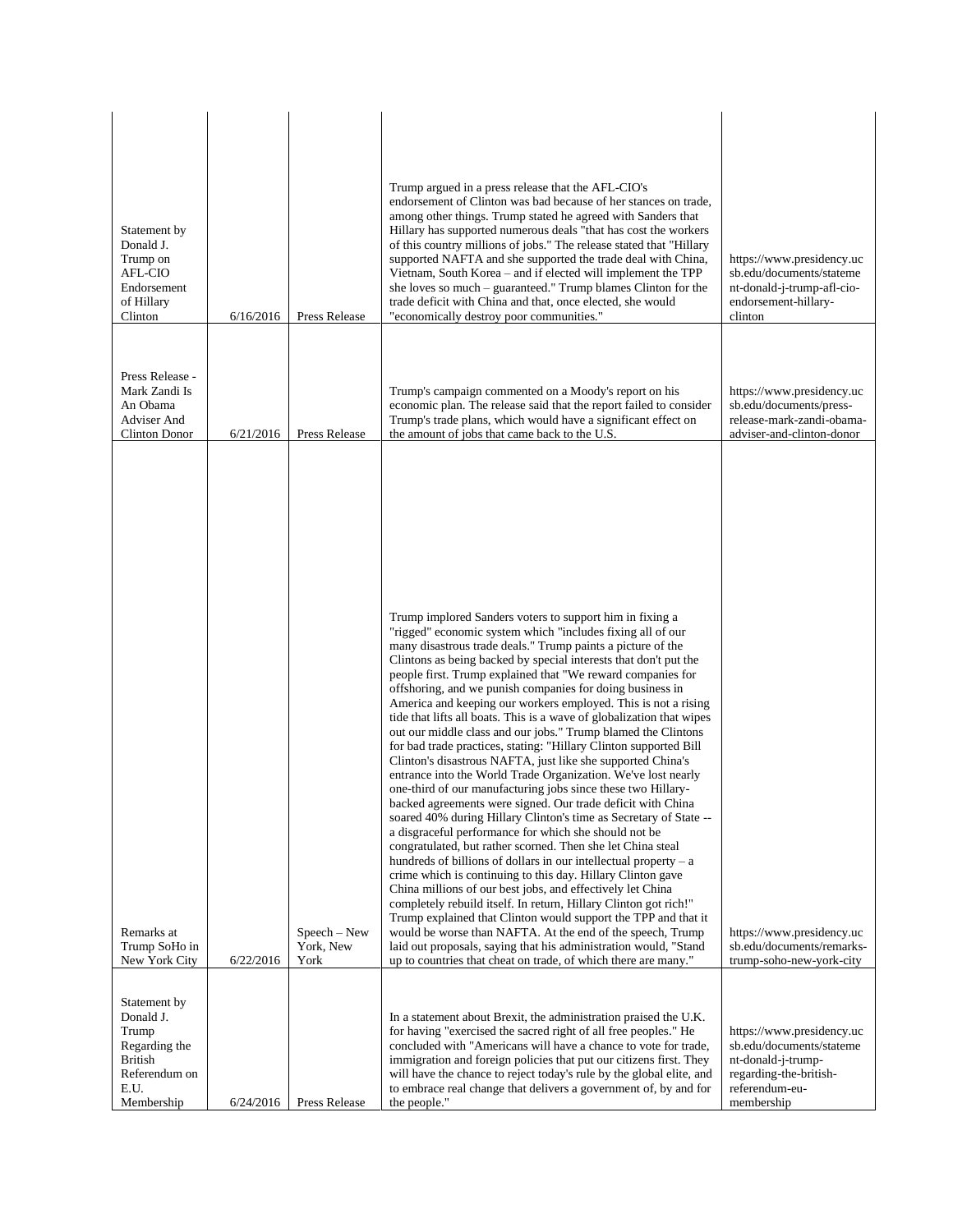| Press Release -<br>Summary Of<br>Trump's<br>Economic<br>Remarks In<br>Bangor, Maine                                                        | 6/29/2016 | <b>Press Release</b> | Trump wanted to respond to detractors "lashing out to maintain<br>the status quo." Trump said he wanted trade deals that were<br>"fair, balanced and benefit American workers. Ones that will<br>produce jobs and wealth for our country and our workers." He<br>said America had lost thousands of manufacturing jobs as a<br>result of unfair trade policies and that Clinton had found herself<br>on the "extreme globalist" side that supports such deals. Trump<br>promised to take power away from "special interests."        | https://www.presidency.uc<br>sb.edu/documents/press-<br>release-summary-trumps-<br>economic-remarks-bangor-<br>maine                                     |
|--------------------------------------------------------------------------------------------------------------------------------------------|-----------|----------------------|--------------------------------------------------------------------------------------------------------------------------------------------------------------------------------------------------------------------------------------------------------------------------------------------------------------------------------------------------------------------------------------------------------------------------------------------------------------------------------------------------------------------------------------|----------------------------------------------------------------------------------------------------------------------------------------------------------|
| Statement by<br>Donald J.<br>Trump on<br><b>Atlantic City</b><br>Record                                                                    | 7/6/2016  | Press Release        | Trump compared his ability to create jobs in Atlantic City to his<br>ability to bring jobs back to the U.S. Claimed that, "I want to<br>bring jobs back to America, while Hillary Clinton wants to get<br>elected to enrich herself with power at the expense of the<br>people."                                                                                                                                                                                                                                                     | https://www.presidency.uc<br>sb.edu/documents/stateme<br>nt-donald-j-trump-atlantic-<br>city-record                                                      |
| Press Release -<br>Hillary<br>Clinton's Job-<br>Killing Anti-<br><b>Worker Trade</b><br>Deals Are<br>Crushing The<br>Middle Class          | 7/6/2016  | Press Release        | The campaign released a detailed analysis of Hillary Clinton's<br>record as a Senator and Public Official concerning trade. They<br>share news stories about either Hillary's support of different<br>deals or that special interests were backing her in different cases.<br>This included the TPP, NAFTA, trade with China, The U.S.-<br>Korea Free Trade Agreement, The Columbia Free Trade<br>Agreement, and trade with Vietnam.                                                                                                 | https://www.presidency.uc<br>sb.edu/documents/press-<br>release-hillary-clintons-<br>job-killing-anti-worker-<br>trade-deals-are-crushing-<br>the-middle |
| Press Release -<br>Ohio Suffers<br><b>Under Hillary</b><br><b>Clinton Trade</b><br>Policies As She<br>Rakes In<br>Special Interest<br>Cash | 7/6/2016  | Press Release        | The campaign released a detailed analysis of Hillary Clinton's<br>record on trade in relation to Ohio's economy. It provides<br>different news sources where Clinton has supported various<br>deals, how those deals negatively impacted Ohio by displacing<br>jobs, and how polling in Ohio shows the citizens are against the<br>deals. It goes specifically into several different factory closures<br>as companies moved plant locations to Mexico or Asia. Talks<br>specifically about TPP, NAFTA, and negotiations with China. | https://www.presidency.uc<br>sb.edu/documents/press-<br>release-ohio-suffers-under-<br>hillary-clinton-trade-<br>policies-she-rakes-special-<br>interest |
| Press Release -<br>Donald J.<br>Trump:<br>America First<br>Means<br>Veterans First                                                         | 7/11/2016 | Press Release        | In this press release for a speech about his veterans' policy,<br>Trump said, "Every year, large corporations bring in many<br>thousands of low-wage workers from overseas, and across the<br>border, to fill jobs that could easily be filled by our veterans."                                                                                                                                                                                                                                                                     | https://www.presidency.uc<br>sb.edu/documents/press-<br>release-donald-j-trump-<br>america-first-means-<br>veterans-first                                |
| Remarks in<br>Virginia<br>Beach,<br>Virginia                                                                                               | 7/11/2016 | Press Release        | This is the speech that contains the above quote.                                                                                                                                                                                                                                                                                                                                                                                                                                                                                    | https://www.presidency.uc<br>sb.edu/documents/remarks-<br>virginia-beach-virginia-0                                                                      |
| Press Release -<br><b>ICYMI - GOP</b><br><b>Platform Gets</b><br>Trump-ified                                                               | 7/13/2016 | Press Release        | The campaign released excerpts from a story in The Hill titled<br>"GOP Platform Gets Trump-ified." Mentions that Republican<br>stances on trade had changed since it is a "cornerstone" position<br>of the Trump campaign. for instance, mention and support of the<br>TPP was "stricken" from the official GOP position in the early<br>stages of the campaign.                                                                                                                                                                     | https://www.presidency.uc<br>sb.edu/documents/press-<br>release-icymi-gop-<br>platform-gets-trump-ified                                                  |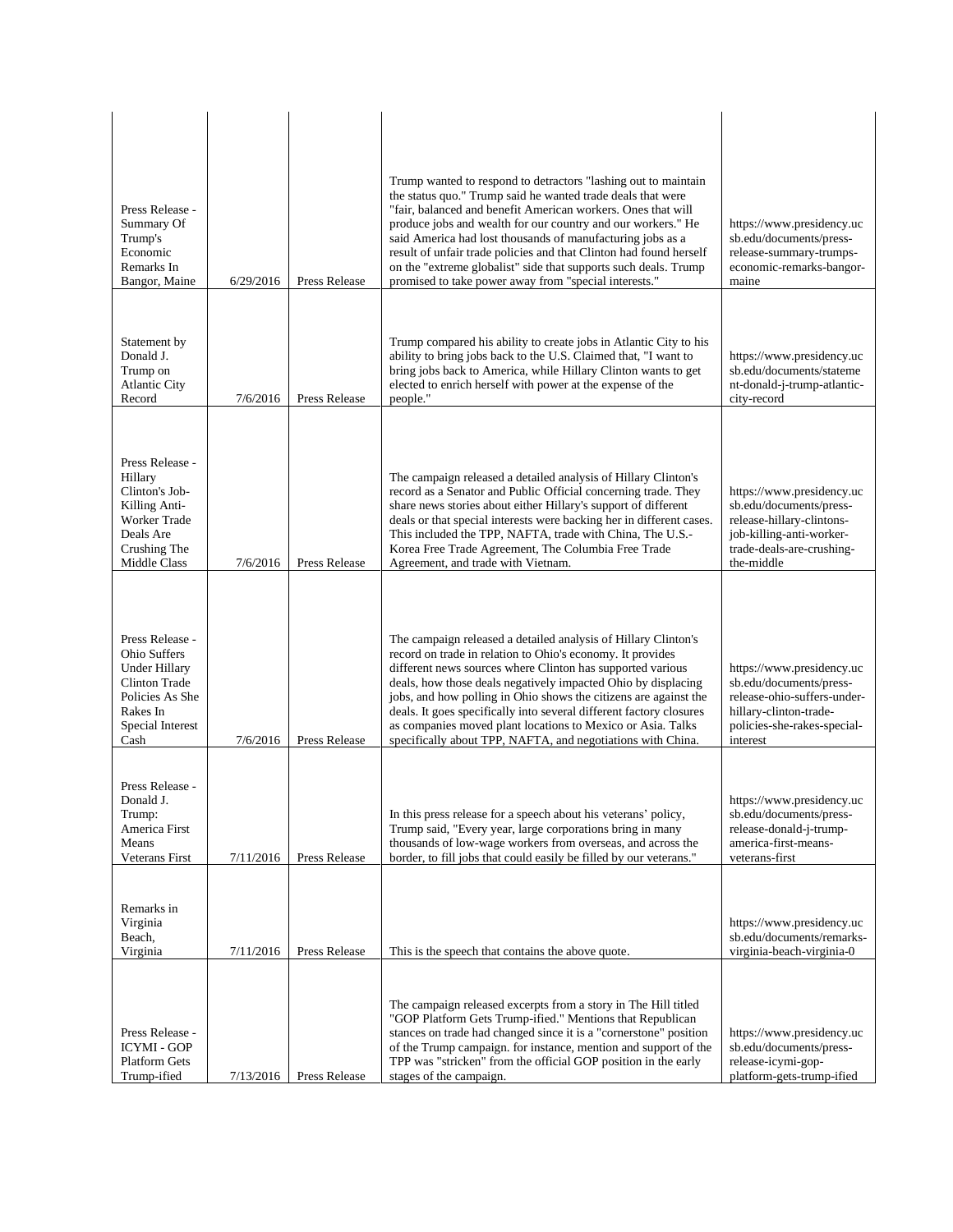| Remarks<br>Introducing<br>Governor Mike<br>Pence as the<br>2016<br>Republican<br>Vice<br>Presidential<br>Nominee in<br>New York City | 7/16/2016 | Speech - New<br>York, New<br>York             | In the speech, mentions that people are "tired of a country that<br>has horrible trade deals."                                                                                                                                                                                                                                                                                                                                                                                                                                                                                                                                                                                                                                                                                                                                                                                                                                                                                                                                                                                                                                                                                                                                                                                                                                                                                                                                                                                                                                                                                                                                                         | https://www.presidency.uc<br>sb.edu/documents/remarks-<br>introducing-governor-<br>mike-pence-the-2016-<br>republican-vice-<br>presidential-nominee-new  |
|--------------------------------------------------------------------------------------------------------------------------------------|-----------|-----------------------------------------------|--------------------------------------------------------------------------------------------------------------------------------------------------------------------------------------------------------------------------------------------------------------------------------------------------------------------------------------------------------------------------------------------------------------------------------------------------------------------------------------------------------------------------------------------------------------------------------------------------------------------------------------------------------------------------------------------------------------------------------------------------------------------------------------------------------------------------------------------------------------------------------------------------------------------------------------------------------------------------------------------------------------------------------------------------------------------------------------------------------------------------------------------------------------------------------------------------------------------------------------------------------------------------------------------------------------------------------------------------------------------------------------------------------------------------------------------------------------------------------------------------------------------------------------------------------------------------------------------------------------------------------------------------------|----------------------------------------------------------------------------------------------------------------------------------------------------------|
| Address<br>Accepting the<br>Presidential<br>Nomination at<br>the Republican<br>National<br>Convention in<br>Cleveland,<br>Ohio       | 7/21/2016 | Speech -<br>Cleveland,<br>Ohio                | Trump argued that Bernie supporters should vote for him<br>because "we will fix his biggest single issue: trade deals that<br>strip us of our jobs." Trump articulates a "different vision" for<br>workers that "begins with a new, fair trade policy that protects"<br>our jobs and stands up to countries that cheat." Trump reiterated<br>that this is a long-term goal of his, saying: "It's been a signature<br>message of my campaign from day one, and it will be a<br>signature feature of my presidency from the moment I take the<br>oath of office." Trump says he will reinvigorate our trade policy<br>" Using the richest people in the world, which our country has."<br>Trump blamed disastrous trade deals that cut manufacturing jobs<br>on trade deals supported by the Clintons, notably NAFTA.<br>Trump promised to bring jobs back to New York, Pennsylvania,<br>Ohio, and Michigan. He then pointed to bad trade deals that he<br>said a Clinton administration would continue to support. This<br>includes NAFTA, supporting China entering the WTO, the<br>South Korean free trade agreement, and the TPP. He came out<br>strongly against multilateral trade agreements saying, "I will<br>make individual deals with individual countries. No longer will<br>we enter into these massive transactions, with many countries,<br>that are thousands of pages $long -$ and which no one from our<br>country even reads or understands." He also promised to crack<br>down hard against violators using "taxes and tariffs." He<br>finished the trade remarks with calling out China for IP theft and<br>currency manipulation. | https://www.presidency.uc<br>sb.edu/documents/address-<br>accepting-the-presidential-<br>nomination-the-republican-<br>national-convention-<br>cleveland |
| <b>News</b><br>Conference in<br>Doral, Florida                                                                                       | 7/27/2016 | <b>News</b><br>Conference -<br>Doral, Florida | Trump said that Clinton had changed her opinion on trade to<br>wanting to renegotiate current deals the day before because of<br>statements he had been saying. When asked if he would be an<br>adversary to China, he said he would stop "incompetent"<br>leadership that has allowed them to amass a trade deficit of<br>"hundreds of millions of dollars."                                                                                                                                                                                                                                                                                                                                                                                                                                                                                                                                                                                                                                                                                                                                                                                                                                                                                                                                                                                                                                                                                                                                                                                                                                                                                          | https://www.presidency.uc<br>sb.edu/documents/news-<br>conference-doral-florida                                                                          |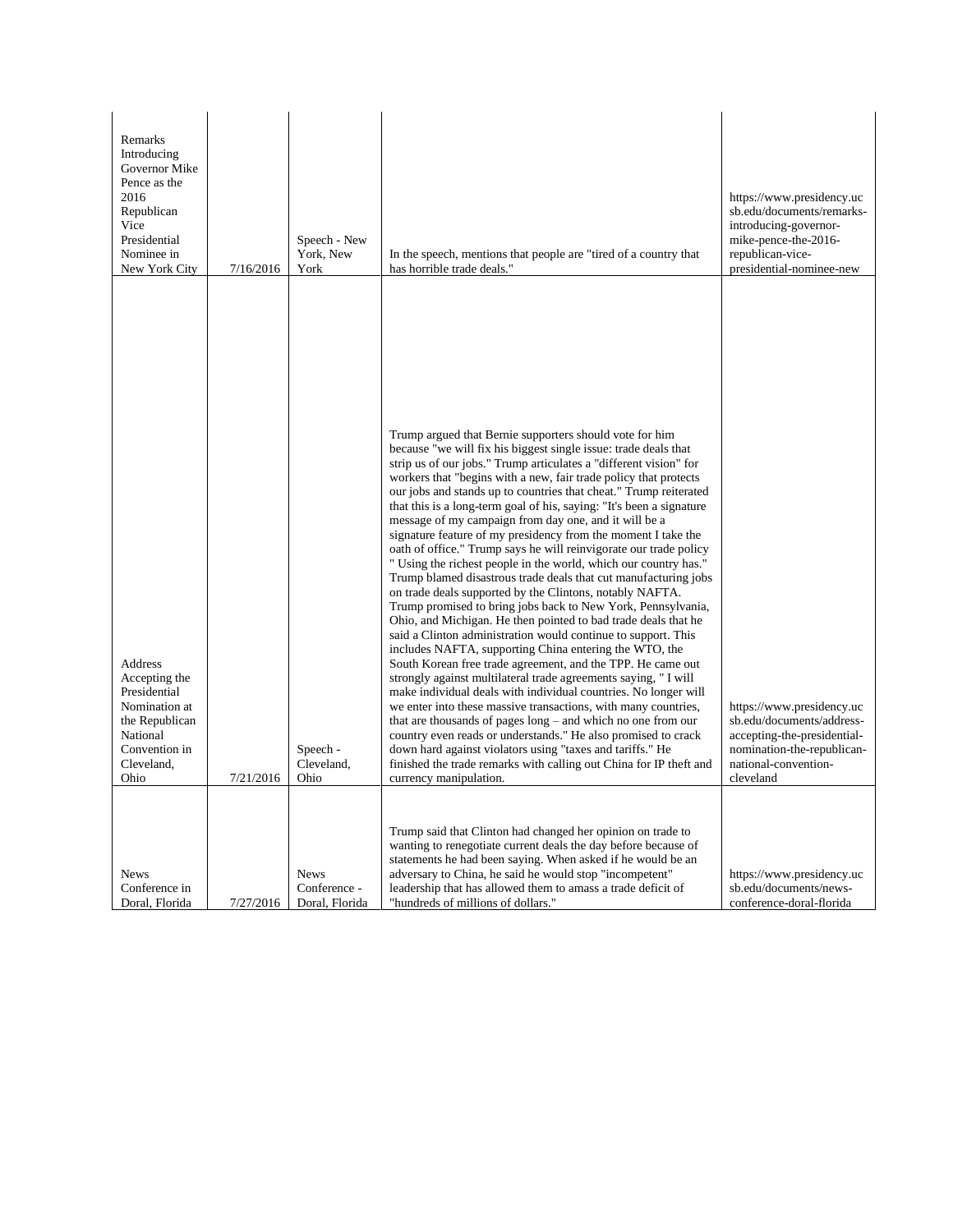| Remarks at the<br><b>KI</b> Convention<br>Center in<br>Green Bay,<br>Wisconsin   | 8/5/2016 | Speech -<br>Green Bay,<br>Wisconsin       | Trump claimed Bernie supporters would support him because of<br>his position on Trade. He called out China, Mexico, Vietnam,<br>and Japan on their trade policies. Later in the speech, he<br>questioned why defense assistance to countries like Japan and<br>Saudi Arabia is so high when their trade deficits with the U.S.<br>are also high. At the end, he said: "We are going to win on trade<br>deals. We are going to make the finest, we are going to bring our<br>jobs back. We're not going to make it easy for these companies<br>to leave and fire everybody. It going to be very, very expensive<br>when they do it. Believe me, it's going to be very, very<br>expensive. They're going to say, you know what? Maybe we'll<br>stay Wisconsin, OK? Maybe we will stay."                                                                                                                                                                                                                                                                                                                                                                                                                                                                                                      | https://www.presidency.uc<br>sb.edu/documents/remarks-<br>the-ki-convention-center-<br>green-bay-wisconsin   |
|----------------------------------------------------------------------------------|----------|-------------------------------------------|--------------------------------------------------------------------------------------------------------------------------------------------------------------------------------------------------------------------------------------------------------------------------------------------------------------------------------------------------------------------------------------------------------------------------------------------------------------------------------------------------------------------------------------------------------------------------------------------------------------------------------------------------------------------------------------------------------------------------------------------------------------------------------------------------------------------------------------------------------------------------------------------------------------------------------------------------------------------------------------------------------------------------------------------------------------------------------------------------------------------------------------------------------------------------------------------------------------------------------------------------------------------------------------------|--------------------------------------------------------------------------------------------------------------|
|                                                                                  |          |                                           | For Detroit specifically, Trump said that "Clinton has supported<br>the trade deals stripping this city, and this country, of its jobs<br>and wealth." He points to the Korean free trade agreement,<br>NAFTA, China entering the WTO, and the TPP as examples.<br>Focusing on South Korea, Trump used numbers from the<br>Economic Policy Institute (EPI) to show that instead of creating<br>70,000 jobs as promised, the U.S. lost 100,000 jobs. He then<br>pointed to the TPP and how Hillary Clinton had a close<br>supporter who would benefit immensely from the deal. Using<br>EPI numbers again, Trump said that the TPP cost the U.S. 1<br>million manufacturing jobs in 2015. Looking specifically at<br>Michigan, Trump said, "Michigan ranks first for jobs lost as a<br>share of state workforce due to the trade deficit with TPP<br>members." Trump then pointed to his "7-point plan for trade<br>reform" that included "protections against currency<br>manipulation, tariffs against any countries that cheat by unfairly<br>subsidizing their goods, and it includes a renegotiation of<br>NAFTA." Trump emphasized a large part of this was<br>renegotiating trade with China on their subsidies, currency<br>manipulation, IP theft, and lax environmental and labor |                                                                                                              |
| Remarks to the<br>Detroit<br>Economic Club                                       | 8/8/2016 | Speech -<br>Detroit,<br>Michigan          | standards. At the end of his trade comments, Trump tried to pull<br>back in favor of free trade saying, "I want great trade deals for<br>our country that create more jobs and higher wages for<br>American workers. Isolation is not an option, only great and<br>well-crafted trade deals are."                                                                                                                                                                                                                                                                                                                                                                                                                                                                                                                                                                                                                                                                                                                                                                                                                                                                                                                                                                                          | https://www.presidency.uc<br>sb.edu/documents/remarks-<br>the-detroit-economic-club-<br>1                    |
| Remarks at a<br>Rally at the<br>University of<br>North Carolina<br>in Wilmington | 8/9/2016 | Speech -<br>Wilmington,<br>North Carolina | When talking about China policy and transitioning to economic<br>policy, Trump commented on the trade deficit, saying: "trade<br>deals -- it's so sad -- where we lose \$800 billion -- billion with B<br>-- dollars a year on trade with China alone, it's \$400 billion and<br>\$500 billion and \$505 billion." He emphasized again that Bernie<br>supporters would vote for him because of his trade policy.                                                                                                                                                                                                                                                                                                                                                                                                                                                                                                                                                                                                                                                                                                                                                                                                                                                                           | https://www.presidency.uc<br>sb.edu/documents/remarks-<br>rally-the-university-north-<br>carolina-wilmington |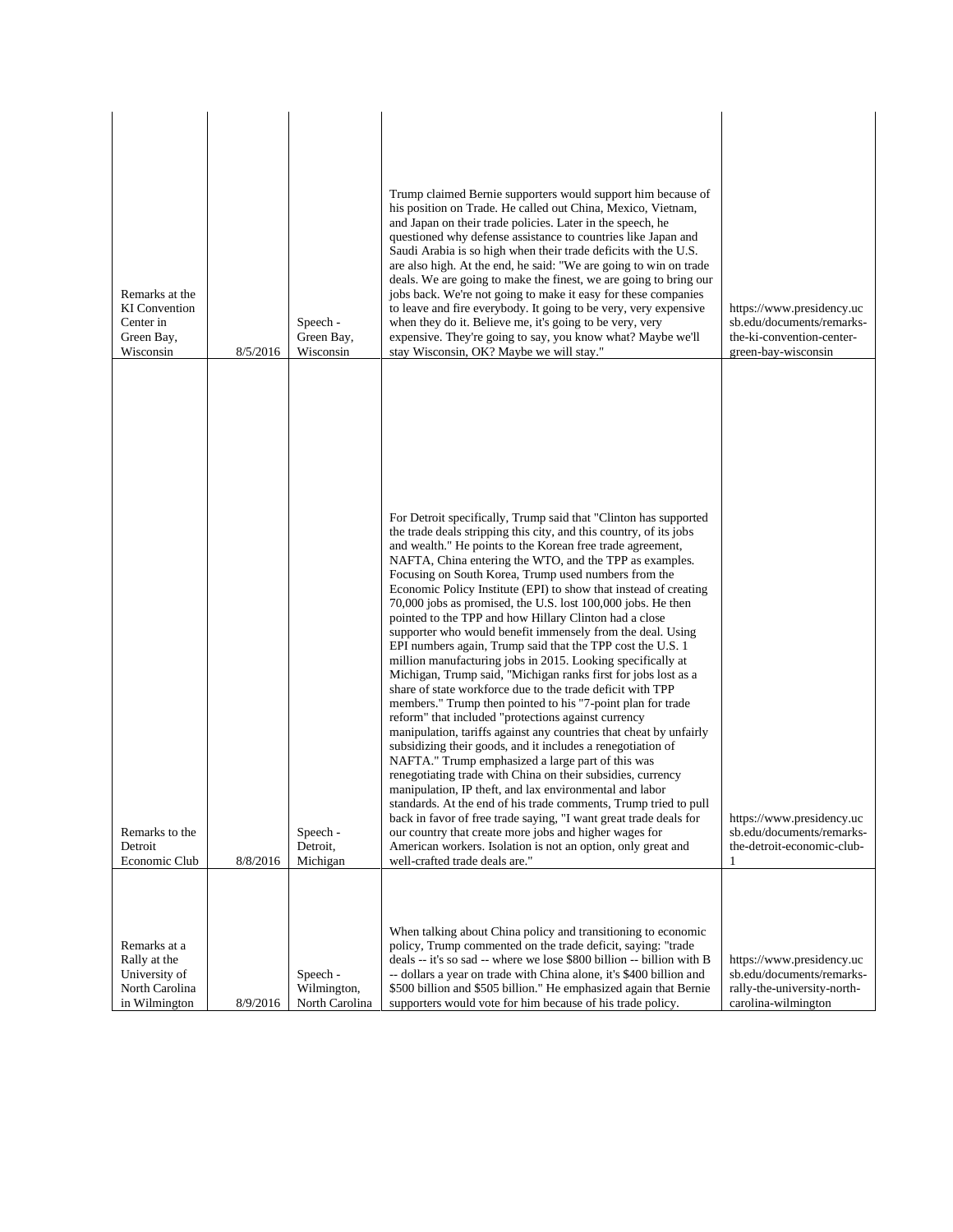| Remarks at<br>Erie Insurance<br>Arena in Erie,<br>Pennsylvania                         | 8/12/2016 | Speech - Erie,<br>Pennsylvania           | Trump blamed manufacturing jobs lost in Pennsylvania on Bill<br>Clinton's NAFTA deal, calling it "the single worst trade<br>document ever signed in the history of our country and probably<br>in the history of our world." Trump talks about Hillary's support<br>of the TPP as the "gold standard" of trade deals saying that it<br>would be "as bad as NAFTA." At the end of his thought Trump<br>said: "It is the gold standard—oh, boy. Our country is in trouble.<br>Our country is in trouble. Our country is in trouble." Trump said<br>a main problem with the TPP is that it did not cover devaluation,<br>which he said was a particularly bad problem when it came to<br>countries like China that manipulated their currency. Trump<br>emphasized that Hillary Clinton had only recently announced<br>she was planning to "renegotiate" trade deals, which proved,<br>"she's not going to do it." Trump blamed 68,000 jobs lost in<br>Pennsylvania on Hillary and her husband's policies, saying: "At<br>the bidding of her corporate funders, Hillary Clinton has backed<br>every job-killing trade deal for decades." Trump reiterated that<br>Mexico would be able to pay for the wall given the massive<br>trade deficit the US had with their country | https://www.presidency.uc<br>sb.edu/documents/remarks-<br>erie-insurance-arena-erie-<br>pennsylvania                       |
|----------------------------------------------------------------------------------------|-----------|------------------------------------------|--------------------------------------------------------------------------------------------------------------------------------------------------------------------------------------------------------------------------------------------------------------------------------------------------------------------------------------------------------------------------------------------------------------------------------------------------------------------------------------------------------------------------------------------------------------------------------------------------------------------------------------------------------------------------------------------------------------------------------------------------------------------------------------------------------------------------------------------------------------------------------------------------------------------------------------------------------------------------------------------------------------------------------------------------------------------------------------------------------------------------------------------------------------------------------------------------------------------------------------------------------------------------|----------------------------------------------------------------------------------------------------------------------------|
|                                                                                        |           |                                          |                                                                                                                                                                                                                                                                                                                                                                                                                                                                                                                                                                                                                                                                                                                                                                                                                                                                                                                                                                                                                                                                                                                                                                                                                                                                          |                                                                                                                            |
| Remarks at<br>Youngstown<br><b>State</b><br>University in<br>Youngstown,<br>Ohio       | 8/15/2016 | Speech -<br>Youngstown,<br>Ohio          | Trump said that Clinton "lacks the mental and physical stamina"<br>to handle issues like trade.                                                                                                                                                                                                                                                                                                                                                                                                                                                                                                                                                                                                                                                                                                                                                                                                                                                                                                                                                                                                                                                                                                                                                                          | https://www.presidency.uc<br>sb.edu/documents/remarks-<br>youngstown-state-<br>university-youngstown-<br>ohio              |
| Remarks at the<br>Washington<br>County Fair<br>Park in West<br>Bend,<br>Wisconsin      | 8/16/2016 | Speech - West<br>Bend,<br>Wisconsin      | Trump criticized the "media-donor-political complex," in which<br>he claimed Hillary Clinton is a part of and said that "The people<br>opposing our campaign are the same people who lied to us about<br>one trade deal after another." Trump promised to "renegotiate<br>NAFTA, stand up to China, withdraw from the TPP, and protect<br>every last American job." Trump claimed Clinton lacks the<br>"strength and stamina" in order "to win trade in our country."<br>Also claimed that Clinton had "bad judgement" concerning trade<br>policy.                                                                                                                                                                                                                                                                                                                                                                                                                                                                                                                                                                                                                                                                                                                       | https://www.presidency.uc<br>sb.edu/documents/remarks-<br>the-washington-county-<br>fair-park-west-bend-<br>wisconsin      |
| Remarks at the<br>Charlotte<br>Convention<br>Center in<br>Charlotte,<br>North Carolina | 8/18/2016 | Speech -<br>Charlotte,<br>North Carolina | Trump blamed Hillary Clinton for lost manufacturing jobs in<br>North Carolina, specifically pointing to NAFTA and TPP. He<br>promised to renegotiate NAFTA, get out of the TPP, and have a<br>different approach to China.                                                                                                                                                                                                                                                                                                                                                                                                                                                                                                                                                                                                                                                                                                                                                                                                                                                                                                                                                                                                                                               | https://www.presidency.uc<br>sb.edu/documents/remarks-<br>the-charlotte-convention-<br>center-charlotte-north-<br>carolina |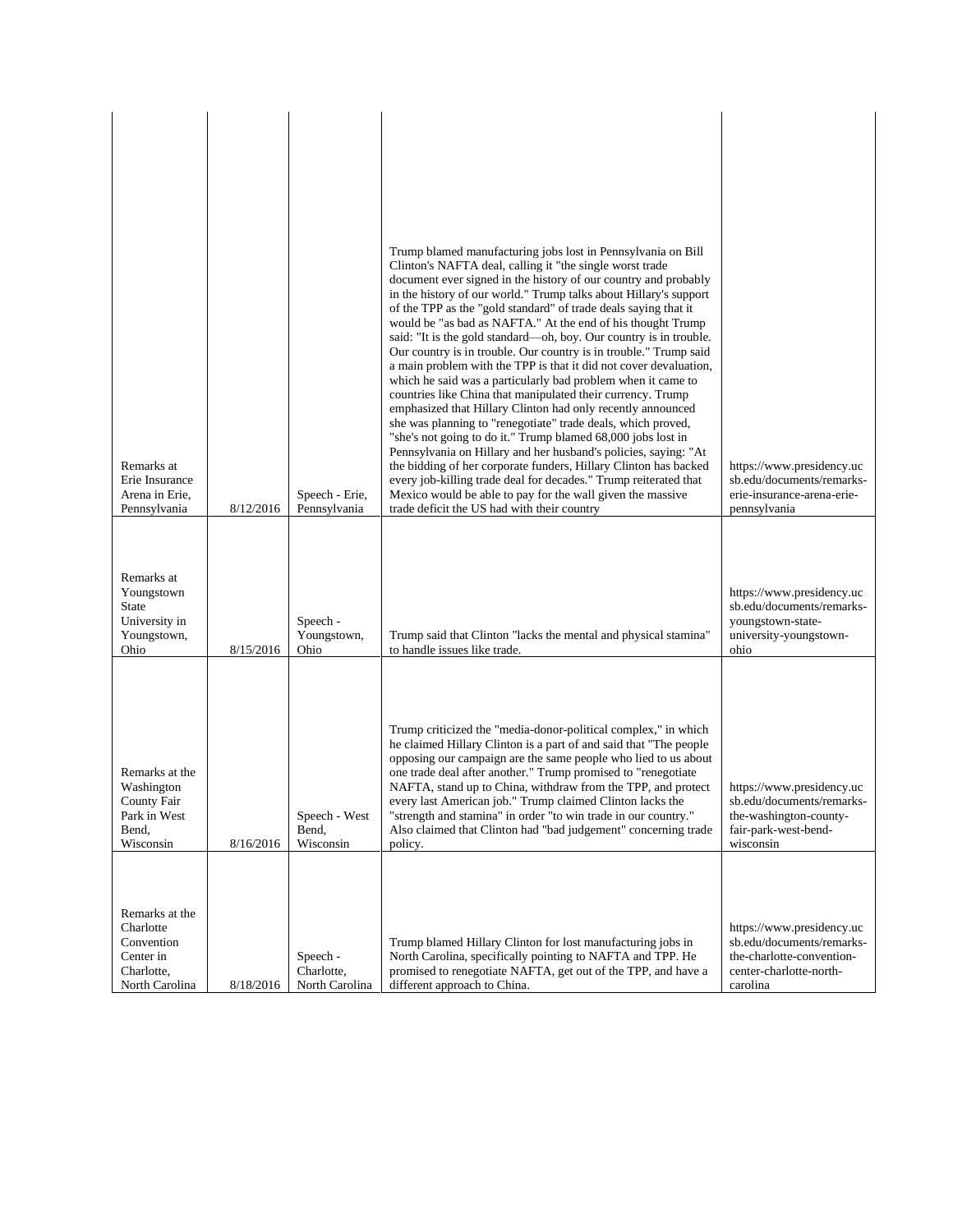|                                                                                               |           |                                     | Trump promised to bring manufacturing jobs back to Michigan<br>and stop countries from moving overseas. He pointed to<br>NAFTA as a trade deal supported by the Clintons that was<br>especially detrimental to the state. Later, he also pointed to<br>China entering the WTO. He claimed that Clinton would<br>support the TPP when in office, which he also claimed she had<br>flip-flopped her position on only after he had said something<br>about it. Using data from the Economic Policy Institute, Trump<br>said that 740,000 manufacturing jobs were lost to TPP member                                                                         |                                                                                                                             |
|-----------------------------------------------------------------------------------------------|-----------|-------------------------------------|----------------------------------------------------------------------------------------------------------------------------------------------------------------------------------------------------------------------------------------------------------------------------------------------------------------------------------------------------------------------------------------------------------------------------------------------------------------------------------------------------------------------------------------------------------------------------------------------------------------------------------------------------------|-----------------------------------------------------------------------------------------------------------------------------|
| Remarks at the<br><b>Summit Sports</b><br>and Ice<br>Complex in<br>Dimondale,<br>Michigan     | 8/19/2016 | Speech -<br>Dimondale,<br>Michigan  | countries in 2015, with Michigan being the biggest loser. Trump<br>asked the crowd "Just imagine how many more automobile jobs<br>will be lost if Hillary gets her wish and approves TPP." Trump<br>promised to pull out of the TPP and pointed to his 7-point trade<br>plan, which included "strong protections against currency<br>manipulation from countries like China and tariffs against any<br>nation that cheats by unfairly subsidizing their goods."                                                                                                                                                                                          | https://www.presidency.uc<br>sb.edu/documents/remarks-<br>the-summit-sports-and-ice-<br>complex-dimondale-<br>michigan      |
| Remarks at the<br>Mississippi<br>Coliseum in<br>Jackson,<br>Mississippi                       | 8/24/2016 | Speech -<br>Jackson,<br>Mississippi | Trump promised to fix trade deals and bring back jobs that are<br>being "stolen" by countries that hurt U.S. business and<br>companies that move operations by renegotiating NAFTA,<br>standing up to China, and pulling out of the TPP. He pointed to<br>NAFTA and China entering the WTO as two trade actions that<br>lost a lot of American jobs while being supported and enacted<br>by the "crooked" Clintons. Towards the end of the speech,<br>Trump said that renegotiating trade deals would "bring back<br>jobs and opportunity. And the African-American community<br>and the Hispanic community will be our biggest beneficiary of<br>that." | https://www.presidency.uc<br>sb.edu/documents/remarks-<br>the-mississippi-coliseum-<br>jackson-mississippi                  |
| Remarks at the<br>XFinity Arena<br>in Everett.<br>Washington                                  | 8/30/2016 | Speech -<br>Everett,<br>Washington  | When listing economic problems, Trump said, "Meanwhile, our<br>trade deficit in goods with the world is now nearly \$800 billion<br>dollars."                                                                                                                                                                                                                                                                                                                                                                                                                                                                                                            | https://www.presidency.uc<br>sb.edu/documents/remarks-<br>the-xfinity-arena-everett-<br>washington                          |
| Remarks on<br>Immigration at<br>the Phoenix<br>Convention<br>Center in<br>Phoenix,<br>Arizona | 8/31/2016 | Speech -<br>Phoenix,<br>Arizona     | Trump emphasized that he would renegotiate trade deals to<br>prevent countries from moving abroad, promising "to bring jobs<br>home."                                                                                                                                                                                                                                                                                                                                                                                                                                                                                                                    | https://www.presidency.uc<br>sb.edu/documents/remarks-<br>immigration-the-phoenix-<br>convention-center-<br>phoenix-arizona |
| Remarks to the<br>American<br>Legion in<br>Cincinnati,<br>Ohio                                | 9/1/2016  | Speech<br>Cincinnati,<br>Ohio       | Trump promised to "fight for every last American job" by<br>"going to look at every trade deal we have across the world and<br>see what steps must be taken to protect American jobs and<br>create new opportunities for American workers."                                                                                                                                                                                                                                                                                                                                                                                                              | https://www.presidency.uc<br>sb.edu/documents/remarks-<br>the-american-legion-<br>cincinnati-ohio                           |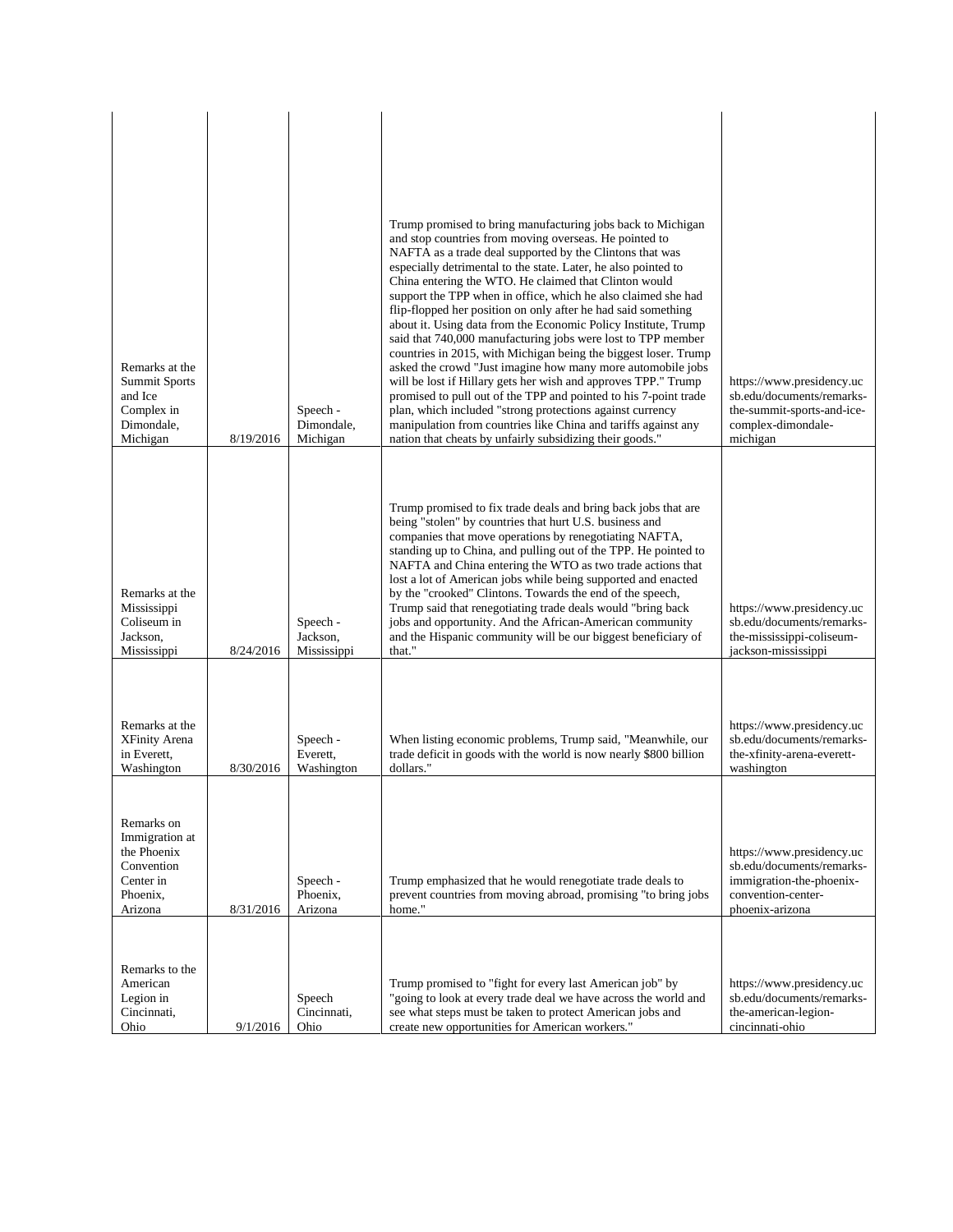| Remarks at the<br><b>Roberts Centre</b><br>in Wilmington,<br>Ohio                                                                        | 9/1/2016 | Speech -<br>Wilmington,<br>Ohio           | Trump emphasized that Hillary's trade dealings (NAFTA, TPP,<br>and Korean Free Trade Agreement) had been particularly bad<br>for Ohio and was because of her donors. Trump said that lost<br>jobs was the "legacy" of Hillary Clinton and promised a "new<br>legacy" of a "New American Future."                                                                                                                                                                                                                                                                                | https://www.presidency.uc<br>sb.edu/documents/remarks-<br>the-roberts-centre-<br>wilmington-ohio                                                       |
|------------------------------------------------------------------------------------------------------------------------------------------|----------|-------------------------------------------|---------------------------------------------------------------------------------------------------------------------------------------------------------------------------------------------------------------------------------------------------------------------------------------------------------------------------------------------------------------------------------------------------------------------------------------------------------------------------------------------------------------------------------------------------------------------------------|--------------------------------------------------------------------------------------------------------------------------------------------------------|
| Remarks at<br><b>Great Faith</b><br>International<br>Ministries in<br>Detroit.<br>Michigan                                               | 9/3/2016 | Speech -<br>Detroit,<br>Michigan          | When giving a speech about helping the African American<br>community, Trump said he planned to "bring jobs back" that<br>have moved to countries like Mexico.                                                                                                                                                                                                                                                                                                                                                                                                                   | https://www.presidency.uc<br>sb.edu/documents/remarks-<br>great-faith-international-<br>ministries-detroit-michigan                                    |
| Remarks at a<br>Rally at the<br>Greenville<br>Convention<br>Center in<br>Greenville,<br>North Carolina                                   | 9/6/2016 | Speech -<br>Greenville,<br>North Carolina | Trump emphasized that Clinton hurt American jobs by<br>supporting NAFTA, TPP, and China's WTO membership and<br>that she "just does whatever her donors tell her to do." Trump<br>said he would negotiate on behalf of the people instead of<br>international corporations. Trump iterated support for North<br>Carolinian farmers, saying: We will work to ensure farmers in<br>North Carolina have the tools they need to thrive at home and<br>compete on a level playing field in foreign markets – and that<br>means negotiating fair trade deals that put America First." | https://www.presidency.uc<br>sb.edu/documents/remarks-<br>rally-the-greenville-<br>convention-center-<br>greenville-north-carolina                     |
| Remarks at the<br><b>Cleveland Arts</b><br>and Social<br>Sciences<br>Academy in<br>Cleveland,<br>Ohio                                    | 9/8/2016 | Speech -<br>Cleveland,<br>Ohio            | Trump pointed to the trade deficit impacting "Ohio,<br>Pennsylvania, Michigan, Maine, and so many others" and<br>promised to end " foreign currency manipulation, product<br>dumping, and other predatory trading practices" that would open<br>new plants and factories in America.                                                                                                                                                                                                                                                                                            | https://www.presidency.uc<br>sb.edu/documents/remarks-<br>the-cleveland-arts-and-<br>social-sciences-academy-<br>cleveland-ohio                        |
| Remarks to the<br>11th Annual<br><b>Values Voter</b><br>Summit in<br>Washington,<br>DC Omni<br>Shoreham<br>Hotel,<br>Washington,<br>D.C. | 9/9/2016 | Speech -<br>Washington,<br>D.C.           | Trump pointed to Hillary Clinton's work in upstate New York<br>that failed to bring about new jobs. He said that she would not<br>be the person to create new jobs because of her track record,<br>while he, as a businessman, knew how to get the job done. In<br>this part of the speech, he talks about getting jobs back by fixing<br>unfair trade practices from Mexico and China                                                                                                                                                                                          | https://www.presidency.uc<br>sb.edu/documents/remarks-<br>the-11th-annual-values-<br>voter-summit-washington-<br>dc-omni-shoreham-hotel-<br>washington |
| Remarks at a<br>Rally at the<br>Pensacola Bay<br>Center in<br>Pensacola,<br>Florida                                                      | 9/9/2016 | Speech -<br>Pensacola,<br>Florida         | Trump said that Hillary "is the candidate of the past" and that<br>his is one of "the future" that will "pursue new trade policies that<br>put American workers first – and that keep jobs in our country."<br>Trump said that people who got NAFTA, the TPP, and China<br>entering the WTO "wrong" support Clinton. Trump set out to fix<br>the "\$800 billion dollar trade deficit," end unfair trade policies<br>from countries like China and Mexico and stop companies from<br>moving operations abroad.                                                                   | https://www.presidency.uc<br>sb.edu/documents/remarks-<br>rally-the-pensacola-bay-<br>center-pensacola-florida                                         |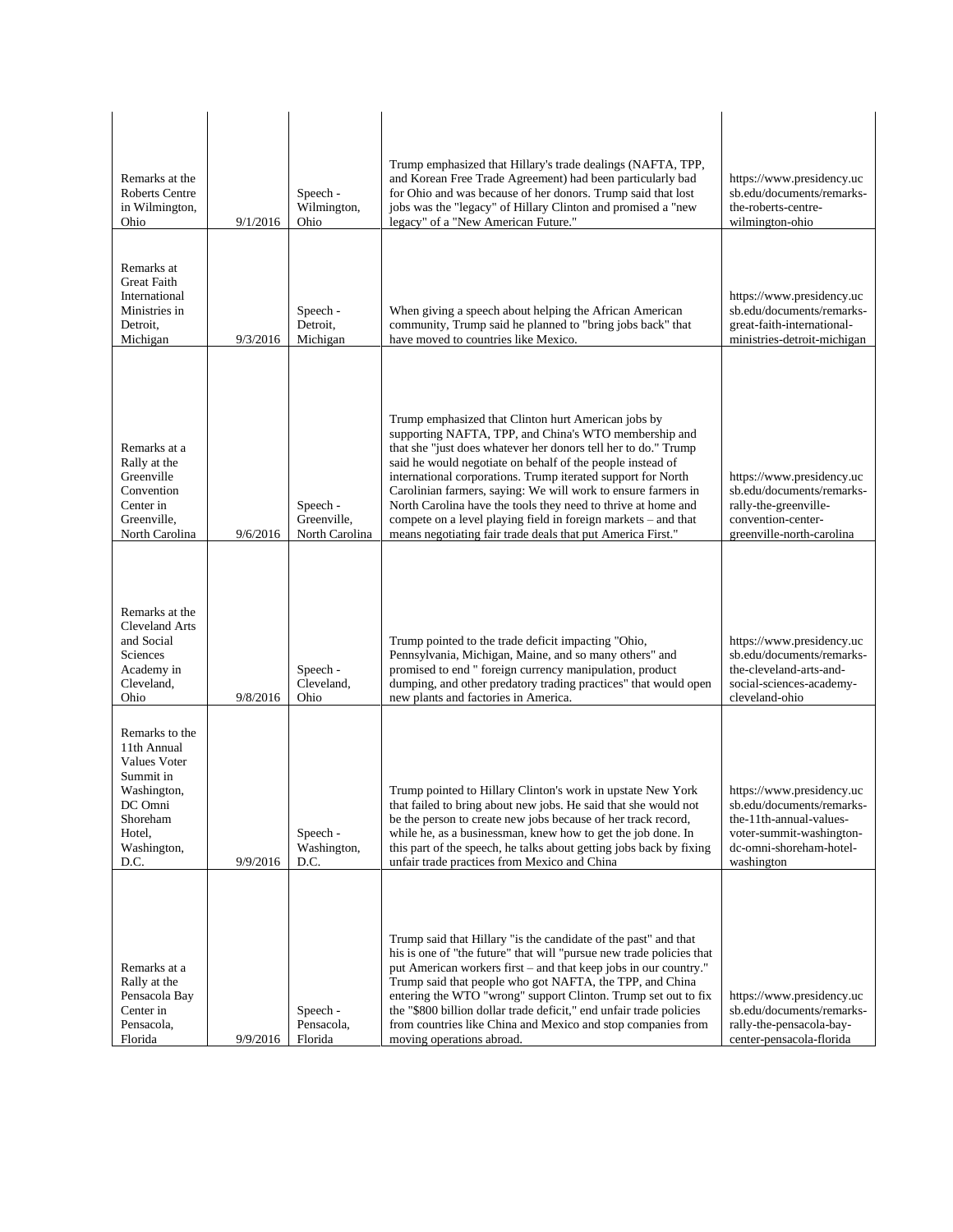| Remarks at the<br><b>US Cellular</b><br>Center in<br>Asheville,<br>North Carolina                      | 9/12/2016 | Speech -<br>Asheville,<br>North Carolina | Trump promised "On that first day, I am also going to instruct<br>the Department of Commerce to immediately begin a review of<br>all foreign trade practices that unfairly hurt American<br>manufacturing." Trump said that the Hillary supported NAFTA<br>and China's entrance to the WTO were particularly for North<br>Carolina.                                                                                                                                                                                                                                                                                                                                                                                                                                                                                                                                                                                                 | https://www.presidency.uc<br>sb.edu/documents/remarks-<br>the-us-cellular-center-<br>asheville-north-carolina                  |
|--------------------------------------------------------------------------------------------------------|-----------|------------------------------------------|-------------------------------------------------------------------------------------------------------------------------------------------------------------------------------------------------------------------------------------------------------------------------------------------------------------------------------------------------------------------------------------------------------------------------------------------------------------------------------------------------------------------------------------------------------------------------------------------------------------------------------------------------------------------------------------------------------------------------------------------------------------------------------------------------------------------------------------------------------------------------------------------------------------------------------------|--------------------------------------------------------------------------------------------------------------------------------|
| Remarks at<br>Aston<br>Community<br>Center in<br>Aston,<br>Pennsylvania                                | 9/13/2020 | Speech -<br>Aston,<br>Pennsylvania       | Trump hinted at his forthcoming economic plan to bring more<br>jobs to America, with trade as an area of it.                                                                                                                                                                                                                                                                                                                                                                                                                                                                                                                                                                                                                                                                                                                                                                                                                        | https://www.presidency.uc<br>sb.edu/documents/remarks-<br>aston-community-center-<br>aston-pennsylvania                        |
| Remarks at<br>Seven Flags<br>Event Center in<br>Des Moines,<br>Iowa                                    | 9/13/2016 | Speech - Des<br>Moines, Iowa             | When laying out his economic plans, Trump emphasizes<br>protecting American jobs. Concerning trade, he promises to<br>renegotiate trade deals like NAFTA and prevent companies<br>from moving overseas.                                                                                                                                                                                                                                                                                                                                                                                                                                                                                                                                                                                                                                                                                                                             | https://www.presidency.uc<br>sb.edu/documents/remarks-<br>seven-flags-event-center-<br>des-moines-iowa                         |
| Remarks at a<br>Rally at Canton<br>Memorial<br>Civic Center in<br>Canton, Ohio                         | 9/14/2016 | Speech -<br>Canton, Ohio                 | Trump said that Hillary's trade policy history, among positions<br>on other issues, had "devasted" inner cities. He says that his<br>economic policy revolves around creating jobs. In terms of<br>trade, this means "America-first" policies. Trump criticizes<br>Clinton's support of NAFTA, China entering the WTO, and the<br>TPP. Trump said that Ohio had lot 1 in 3 manufacturing jobs<br>since NAFTA and 1 in 4 since China entered the WTO. He also<br>pointed to the "\$800 billion" trade deficit in goods. Trump<br>promised to renegotiate NAFTA. Trump also said that the U.S.<br>trade deficit with TPP members cost Ohio 100,000<br>manufacturing jobs in 2015 and said that more would be lost if<br>Clinton was elected.                                                                                                                                                                                          | https://www.presidency.uc<br>sb.edu/documents/remarks-<br>rally-canton-memorial-<br>civic-center-canton-ohio                   |
| Remarks to the<br>Economic Club<br>of New York at<br>the Waldorf<br>Astoria in New<br><b>York City</b> | 9/15/2016 | Speech - New<br>York, New<br>York        | Trump called trade that "the foundation for everything." Trump<br>said that after China's entrance to the WTO, the U.S. growth rate<br>had been reduced because of their "[p]redatory trade practices,<br>product dumping, currency manipulation and intellectual<br>property theft have taken millions of jobs and trillions in wealth<br>from our country." Trump said that Hillary Clinton, backed by<br>special interests, supported NAFTA, China Entering the WTO,<br>the Korean Free Trade Agreement, and the TPP. Trump said on<br>the first day of his presidency, he would instruct the Commerce<br>Secretary to "identify every violation of trade agreements a<br>foreign country is currently using to harm our workers." Trump<br>said he would renegotiate NAFTA, pull out of the TPP, call<br>China a currency manipulator, stop China's unfair trade<br>practices, and mitigate companies going to other countries. | https://www.presidency.uc<br>sb.edu/documents/remarks-<br>the-economic-club-new-<br>york-the-waldorf-astoria-<br>new-york-city |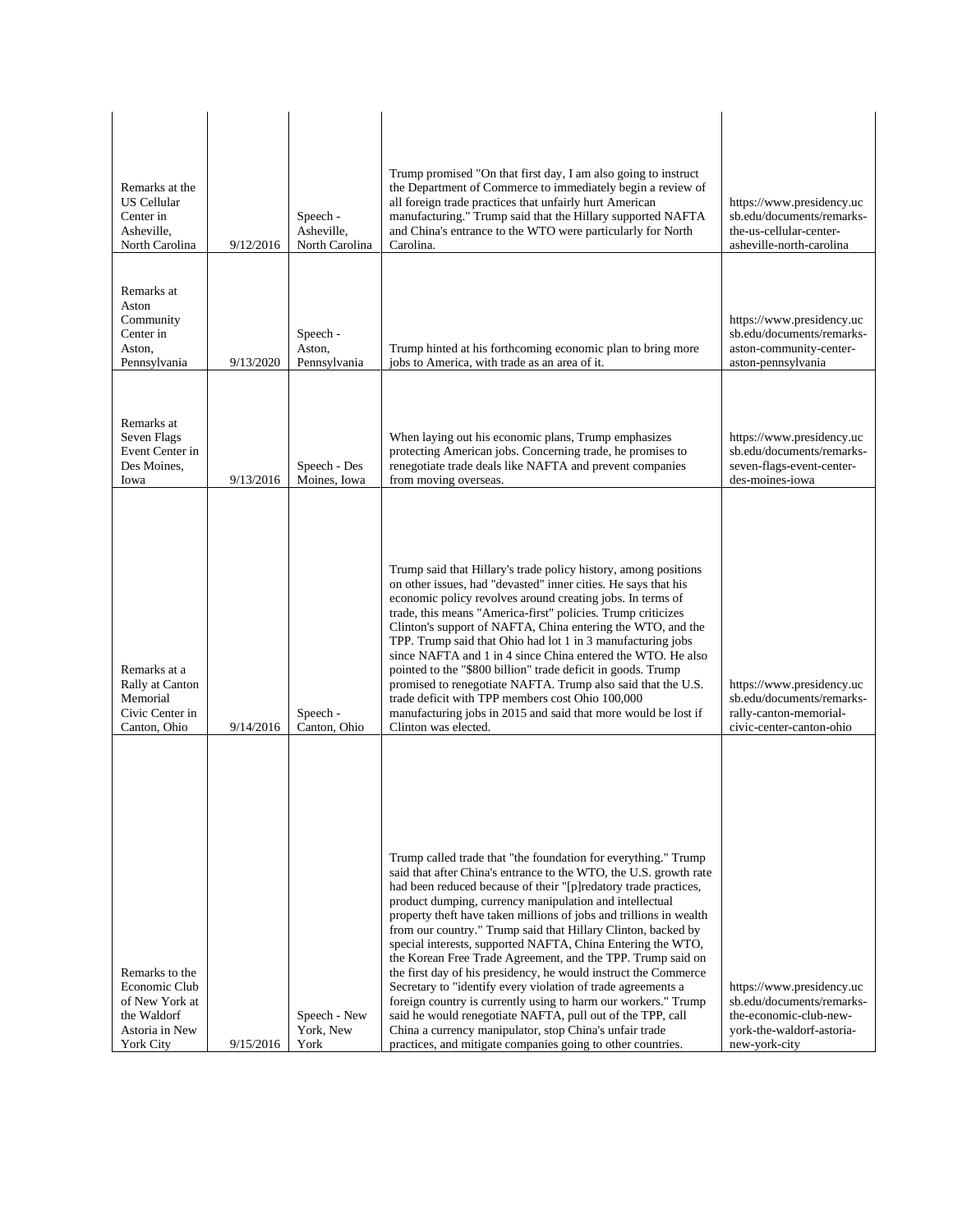| Remarks at a<br>Rally at the<br>James L.<br>Knight Center<br>in Miami,<br>Florida                                                            | 9/16/1616 | Speech -<br>Miami, Florida                       | Trump said he would "renegotiate NAFTA, stand up to China,<br>and keep America out of the TPP" and emphasized prioritizing<br>bilateral trade deals over multilateral ones.                                                                                                                                                                                                                                 | https://www.presidency.uc<br>sb.edu/documents/remarks-<br>rally-the-james-l-knight-<br>center-miami-florida                                              |
|----------------------------------------------------------------------------------------------------------------------------------------------|-----------|--------------------------------------------------|-------------------------------------------------------------------------------------------------------------------------------------------------------------------------------------------------------------------------------------------------------------------------------------------------------------------------------------------------------------------------------------------------------------|----------------------------------------------------------------------------------------------------------------------------------------------------------|
| Remarks at<br><b>High Point</b><br>University in<br>High Point,<br>North Carolina                                                            | 9/20/2016 | Speech - High<br>Point, North<br>Carolina        | Trump said that Hillary had "spent her career destroying jobs"<br>through "her terrible trade deals." In this speech, he focuses on<br>NAFTA, the Korean Free Trade Agreement, and the TPP.<br>Trump said that the South Korea deal was supported to create<br>70,000 jobs but lost 100,000 instead and that North Carolina had<br>lost 4 in 10 manufacturing jobs since NAFTA.                             | https://www.presidency.uc<br>sb.edu/documents/remarks-<br>high-point-university-high-<br>point-north-carolina-0                                          |
| Remarks at a<br>Rally at Sun<br><b>Center Studios</b><br>in Chester<br>Township,<br>Pennsylvania                                             | 9/22/2016 | Speech -<br>Chester<br>Township,<br>Pennsylvania | Trump lamented companies moving to other countries, hurting<br>manufacturing jobs in Pennsylvania. Trump blamed the Clintons<br>for NAFTA and China entering the WTO ad promised to make<br>sure jobs do not move to other countries.                                                                                                                                                                       | https://www.presidency.uc<br>sb.edu/documents/remarks-<br>rally-sun-center-studios-<br>chester-township-<br>pennsylvania                                 |
| Remarks at the<br>Shale Insight<br>TM<br>Conference at<br>the David L.<br>Lawrence<br>Convention<br>Center in<br>Pittsburgh,<br>Pennsylvania | 9/22/2016 | Speech -<br>Pittsburgh,<br>Pennsylvania          | Trump connected trade and immigration policy in a speech<br>about economic policy saying "my plan includes a renegotiation<br>of America's trade deals, and the enforcement of trade rules, to<br>increase jobs and wealth inside the United States. Strong border<br>controls will also protect our workers and save our budget<br>trillions in the long-term                                              | https://www.presidency.uc<br>sb.edu/documents/remarks-<br>the-shale-insight-tm-<br>conferencee-the-david-l-<br>lawrence-convention-<br>center-pittsburgh |
| Remarks at a<br>Rally at<br>Berglund<br>Center in<br>Roanoke.<br>Virginia                                                                    | 9/24/2016 | Speech -<br>Roanoke,<br>Virginia                 | Trump promised "to end the international abuse, the foreign<br>cheating, and the one-sided rules that govern NAFTA and the<br>World Trade Organization" and criticized that "America<br>eliminates its tariffs, but then other countries tax our goods with<br>backdoor tariffs and close their markets." Trump emphasized<br>that Clinton would negotiate based on what her special interests<br>dictated. | https://www.presidency.uc<br>sb.edu/documents/remarks-<br>rally-berglund-center-<br>roanoke-virginia                                                     |
| Remarks at a<br>Rally at the<br>Mid-America<br>Center in<br>Council Bluffs,<br>Iowa                                                          | 9/28/2016 | Speech -<br>Council<br>Bluffs, Iowa              | Trump said that the large corporations who negotiated trade<br>deals to move offshore supported Clinton.                                                                                                                                                                                                                                                                                                    | https://www.presidency.uc<br>sb.edu/documents/remarks-<br>rally-the-mid-america-<br>center-council-bluffs-iowa                                           |
| Remarks at a<br>Rally at<br>Waukesha<br>County Expo<br>Center in<br>Waukesha,<br>Wisconsin                                                   | 9/28/2016 | Speech -<br>Waukesha,<br>Wisconsin               | To present Clinton as beholden to special interests, Trump said<br>"Everything you need to know about Hillary Clinton can be<br>understood with this simple phrase: Follow The Money. The<br>large corporations who support terrible trade deals that offshore<br>jobs – they are donating to Hillary Clinton."                                                                                             | https://www.presidency.uc<br>sb.edu/documents/remarks-<br>rally-waukesha-county-<br>expo-center-waukesha-<br>wisconsin                                   |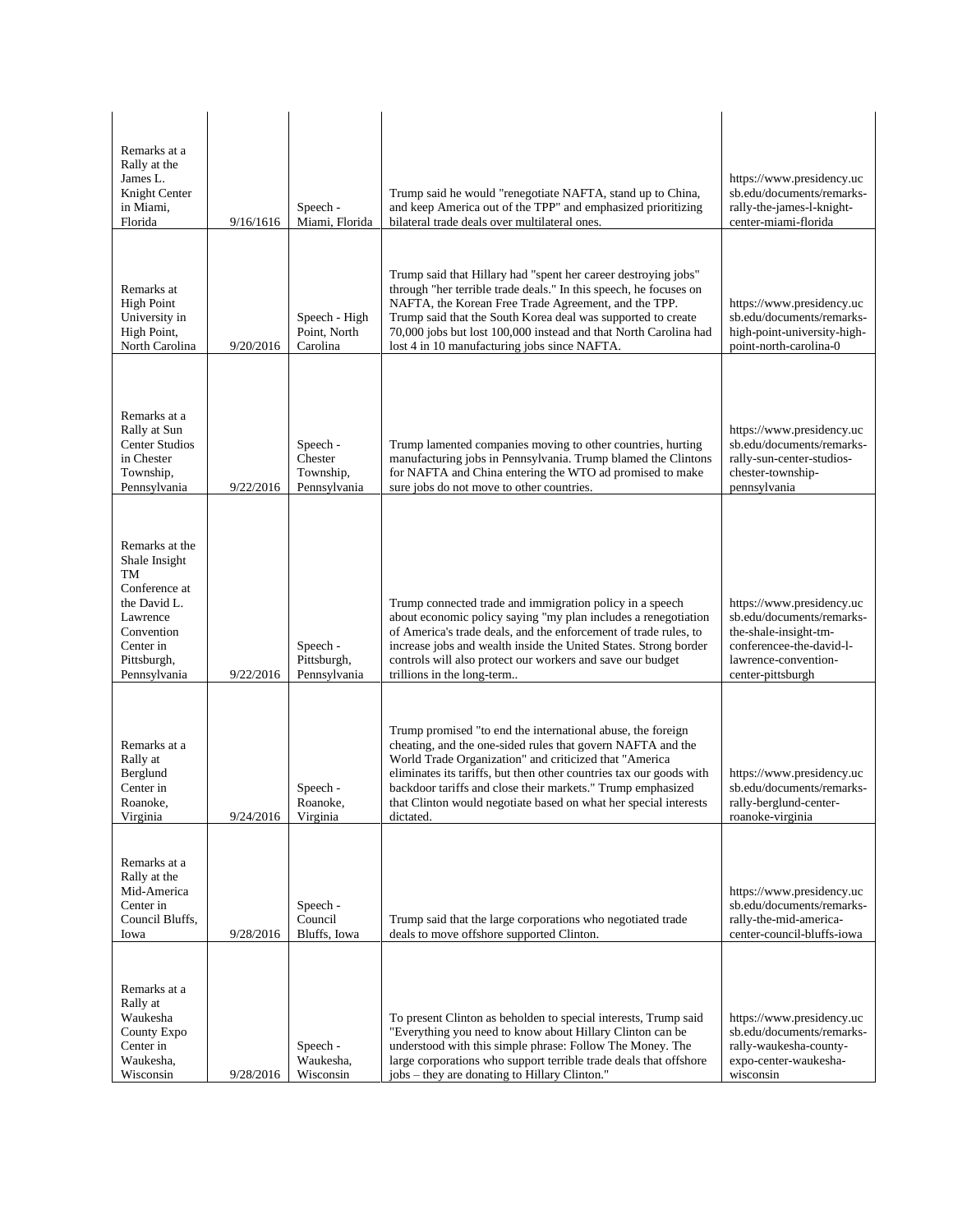| Remarks at a<br>Rally at the<br>New<br>Hampshire<br>Sportsplex in<br>Bedford, New<br>Hampshire | 9/29/2016 | Speech -<br>Bedford, New<br>Hampshire      | Trump said the same quote in the previous speech. Trump<br>criticized the Clintons' support of NAFTA which, in New<br>Hampshire, lost "1 in 3 manufacturing jobs since it was<br>approved." Trump also disapproved of China entering the WTO,<br>saying that "1 in 4" manufacturing jobs were lost in New<br>Hampshire because of that deal. Trump iterated that "Clinton is<br>merely a vessel for the special interests" and would support the<br>TPP, which he said also would hurt jobs.                                                                                                                                                                                                                                                                                                                      | https://www.presidency.uc<br>sb.edu/documents/remarks-<br>rally-the-new-hampshire-<br>sportsplex-bedford-new-<br>hampshire |
|------------------------------------------------------------------------------------------------|-----------|--------------------------------------------|-------------------------------------------------------------------------------------------------------------------------------------------------------------------------------------------------------------------------------------------------------------------------------------------------------------------------------------------------------------------------------------------------------------------------------------------------------------------------------------------------------------------------------------------------------------------------------------------------------------------------------------------------------------------------------------------------------------------------------------------------------------------------------------------------------------------|----------------------------------------------------------------------------------------------------------------------------|
| Remarks at the<br>Suburban<br>Collection<br>Showplace in<br>Novi,<br>Michigan                  | 9/30/2016 | Speech - Novi,<br>Michigan                 | Trump denounced Clinton's support of NAFTA, China entering<br>the WTO, the Korean Free Trade Agreement, and TPP. He<br>pointed to jobs lost in Michigan after the enactment of NAFTA<br>and China joining the WTO. Trump said that the Clinton-backed<br>South Korea cost the U.S. 100,000 jobs and that she criticized<br>the deal while campaigning in 2007 before overseeing its<br>implementation as Secretary of State. Trump also mentioned<br>that Michigan had been the biggest loser in terms of jobs lost<br>because of the trade deficit with TPP member countries. Trump<br>said that Clinton planned to support the TPP and that "Hillary<br>Clinton is merely a vessel for the special interests trying to strip<br>this country of its wealth, its jobs, and its status as a sovereign<br>nation." | https://www.presidency.uc<br>sb.edu/documents/remarks-<br>the-suburban-collection-<br>showplace-novi-michigan              |
| Remarks at the<br>Pueblo<br>Convention<br>Center in<br>Pueblo,<br>Colorado                     | 10/3/2016 | Speech -<br>Pueblo,<br>Colorado            | Trump spoke to manufacturing jobs in Colorado lost because of<br>Clinton's support of NAFTA and China entering the WTO.<br>Trump emphasized that Clinton would support the TPP and that<br>she was beholden to special interests.                                                                                                                                                                                                                                                                                                                                                                                                                                                                                                                                                                                 | https://www.presidency.uc<br>sb.edu/documents/remarks-<br>the-pueblo-convention-<br>center-pueblo-colorado                 |
| Remarks at<br>Prescott Valley<br>Event Center in<br>Prescott<br>Valley,<br>Arizona             | 10/4/2016 | Speech -<br>Prescott<br>Valley,<br>Arizona | Trump said that fixing trade deals would be the "foundation" of<br>U.S. "economic revival." Trump pointed to deals backed by the<br>Clintons and provided numbers for how they have reduced<br>manufacturing jobs in the U.S.: NAFTA, China entering the<br>WTO, and the Korean Free Trade Agreement. Trump lamented<br>that companies such as Apple, Carrier, General Electric,<br>Motorola, Mattel, Fiat Chrysler, had begun to move abroad and<br>promised to bring manufacturing jobs back to America.                                                                                                                                                                                                                                                                                                        | https://www.presidency.uc<br>sb.edu/documents/remarks-<br>prescott-valley-event-<br>center-prescott-valley-<br>arizona     |
| Remarks at<br>Henderson<br>Pavilion in<br>Henderson,<br>Nevada                                 | 10/5/2016 | Speech -<br>Henderson,<br>Nevada           | Repeated from the previous speech, Trump said that fixing trade<br>deals would be the "foundation" of U.S. "economic revival" and<br>pointed to deals backed by the Clintons and provided numbers<br>for how they have reduced manufacturing jobs in the U.S.:<br>NAFTA, China entering the WTO, and the Korean Free Trade<br>Agreement. Trump said, "We will stop the foreign cheating, the<br>product dumping, and the one-sided trade deals."                                                                                                                                                                                                                                                                                                                                                                  | https://www.presidency.uc<br>sb.edu/documents/remarks-<br>henderson-pavilion-<br>henderson-nevada                          |
| Remarks at the<br>Reno-Sparks<br>Convention<br>Center in<br>Reno, Nevada                       | 10/4/2016 | Speech -<br>Reno, Nevada                   | Trump emphasized the same sentiments as the previous 2<br>speeches, using nearly identical words.                                                                                                                                                                                                                                                                                                                                                                                                                                                                                                                                                                                                                                                                                                                 | https://www.presidency.uc<br>sb.edu/documents/remarks-<br>the-reno-sparks-<br>convention-center-reno-<br>nevada            |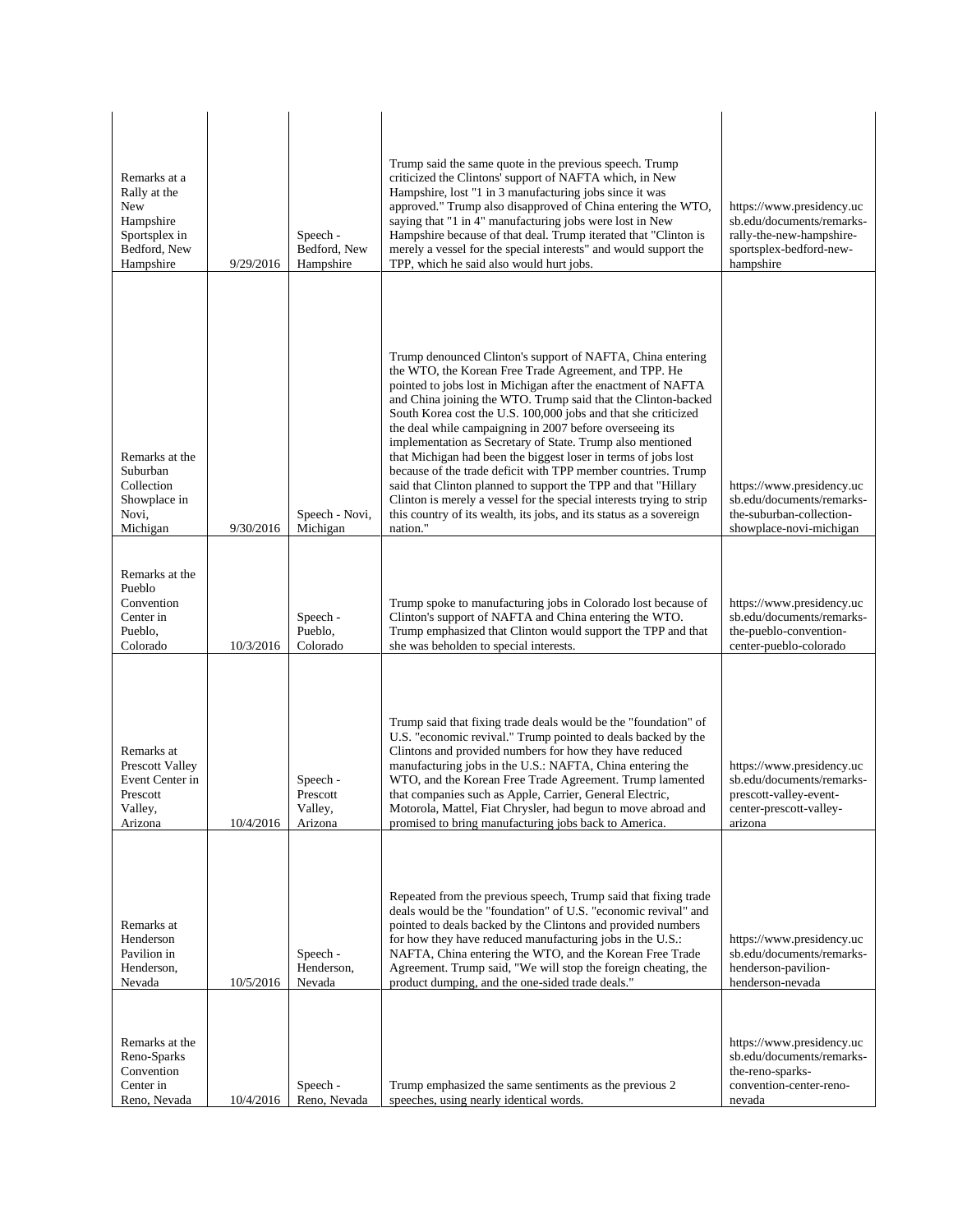| Excerpts of<br>Remarks at<br>Aaron Bessant<br>Park in Panama<br>City, Florida            | 10/11/2016 | Speech -<br>Panama City,<br>Florida         | When listing problems, he hoped to fix created by the "corrupt"<br>global establishment," "terrible" trade deals are included in it.                                                                                                                                                                                                                                                                                                                                                                                                                                                                                                                                                                                                                                                                                                                                                                                                           | https://www.presidency.uc<br>sb.edu/documents/excerpts<br>-remarks-aaron-bessant-<br>park-panama-city-florida                |
|------------------------------------------------------------------------------------------|------------|---------------------------------------------|------------------------------------------------------------------------------------------------------------------------------------------------------------------------------------------------------------------------------------------------------------------------------------------------------------------------------------------------------------------------------------------------------------------------------------------------------------------------------------------------------------------------------------------------------------------------------------------------------------------------------------------------------------------------------------------------------------------------------------------------------------------------------------------------------------------------------------------------------------------------------------------------------------------------------------------------|------------------------------------------------------------------------------------------------------------------------------|
| Remarks at the<br>Southeastern<br>Livestock<br>Pavilion in<br>Ocala, Florida             | 10/12/2016 | Speech -<br>Ocala, Florida                  | Trump said "we're going to renegotiate our totally disastrous I<br>mean these deals, aye yai yai the trade deals the worst. We're<br>going to renegotiate those trade deals." Trump promised to take<br>special interests out of trade deals. Trump said "China is ripping<br>us off. Japan is ripping us off with the cars. Mexico has a<br>unbelievable deal with us, both on the border I mean, look at our<br>trade deficit with Mexico. And China, and Vietnam, and<br>everybody." Trump blamed Obama for poorly negotiated deals,<br>which he said he should have worked on instead of campaigning<br>for Clinton. Trump emphasized "I do believe in free trade but I<br>believe more in smart trade." Trump said he would form a<br>relationship with countries that are "ripping" us off and get them<br>to stop unfair practices. Trump stated that "fixing our terrible<br>trade deals" was "at the center of our economic revival." | https://www.presidency.uc<br>sb.edu/documents/remarks-<br>the-southeastern-livestock-<br>pavilion-ocala-florida              |
| Remarks at the<br>South Florida<br>Fair Expo<br>Center in West<br>Palm Beach,<br>Florida | 10/13/2016 | Speech - West<br>Palm Beach,<br>Florida     | As an example of the "establishment," Trump said the TPP<br>"involves trillions of dollars controlled by many countries,<br>corporations and lobbyists."                                                                                                                                                                                                                                                                                                                                                                                                                                                                                                                                                                                                                                                                                                                                                                                       | https://www.presidency.uc<br>sb.edu/documents/remarks-<br>the-south-florida-fair-<br>expo-center-west-palm-<br>beach-florida |
| Remarks at the<br>Cross<br>Insurance<br>Center in<br>Bangor, Maine                       | 10/15/2016 | Speech -<br>Bangor, Maine                   | Trump said that Clinton would implement "open trade and open<br>borders" and that "By 'open trade,' she means foreign countries<br>can cheat us out of millions of jobs and trillions of dollars." For<br>his economic plan, Trump emphasized "At the center of our<br>economic revival will be fixing our terrible trade deals." Trump<br>pushed for making more things in the U.S. again and slammed<br>Clinton for supporting NAFTA and China entering the WTO,<br>which led to factories closing or moving overseas. Trump<br>lamented that "Companies like Carrier, General Electric,<br>Motorola, Mattel, Fiat, Chrysler, and so many others are moving<br>their jobs to Mexico." When talking solutions, Trump said he<br>would announce day one to renegotiate NAFTA and promised<br>"a 10% tax on money parked overseas" to incentivize companies<br>to come back to the U.S.                                                         | https://www.presidency.uc<br>sb.edu/documents/remarks-<br>the-cross-insurance-center-<br>bangor-maine                        |
| Remarks at<br>Toyota of<br>Portsmouth in<br>Portsmouth,<br>New<br>Hampshire              | 10/15/2016 | Speech -<br>Portsmouth,<br>New<br>Hampshire | Trump claimed that Hillary wanted "open trade and open<br>borders" that was dictated by interest groups "who have no<br>allegiance to this country or its people." Trump said "fixing"<br>terrible trade deals" was at the center of his economic policy and<br>that the "\$800 billion annual trade deficit" was the "legacy" of<br>Clinton and Obama. Trump called NAFTA and China joining<br>the WTO "job theft," having stolen significant amount of jobs<br>from "Maine" and the U.S                                                                                                                                                                                                                                                                                                                                                                                                                                                      | https://www.presidency.uc<br>sb.edu/documents/remarks-<br>toyota-portsmouth-<br>portsmouth-new-<br>hampshire                 |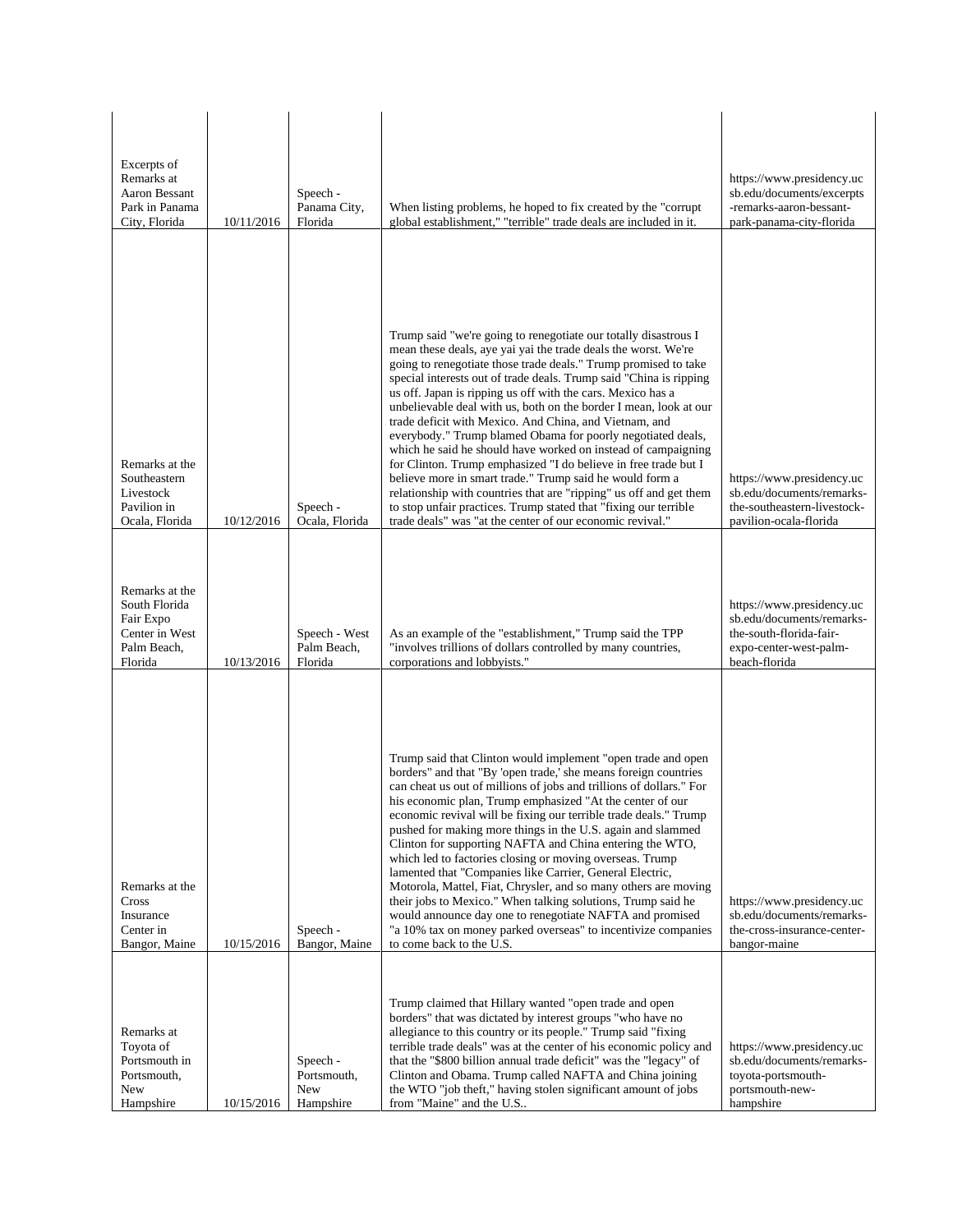| Remarks at the<br><b>KI</b> Convention<br>Center in<br>Green Bay,<br>Wisconsin                                                      | 10/17/2016 | Speech -<br>Green Bay,<br>Wisconsin          | Trump said renegotiating trade was the "center" of his economic<br>plan. He Blamed Clinton's support of NAFTA and China<br>entering the WTO as reasons why jobs were leaving Wisconsin.<br>He pointed out companies like Briggs & Stratton, GE<br>Healthcare, and Johnson Controls, which all had Wisconsin<br>operations that moved. He reiterated that Clinton wanted "open"<br>trade and open borders."                                                       | https://www.presidency.uc<br>sb.edu/documents/remarks-<br>the-ki-convention-center-<br>green-bay-wisconsin-0                                    |
|-------------------------------------------------------------------------------------------------------------------------------------|------------|----------------------------------------------|------------------------------------------------------------------------------------------------------------------------------------------------------------------------------------------------------------------------------------------------------------------------------------------------------------------------------------------------------------------------------------------------------------------------------------------------------------------|-------------------------------------------------------------------------------------------------------------------------------------------------|
| Remarks at the<br>Norris-Penrose<br>Event Center in<br>Colorado<br>Springs,<br>Colorado                                             | 10/18/2016 | Speech -<br>Colorado<br>Springs,<br>Colorado | Trumped described Hillary's trade positions as "rigged," as<br>proven by her support of NAFTA and the TPP. Trump says<br>renegotiating "terrible" trade deals would be at the "center" of<br>his "jobs" plan. He pointed to the large trade deficit with the<br>world, thousands of Colorado jobs lost to the Clinton-backed<br>NAFTA, and thousands of American jobs lost by the Clinton-<br>backed decision to let China enter the WTO.                        | https://www.presidency.uc<br>sb.edu/documents/remarks-<br>the-norris-penrose-event-<br>center-colorado-springs-<br>colorado                     |
| Remarks at the<br>Delaware<br>County<br>Fairgrounds in<br>Delaware,<br>Ohio                                                         | 10/20/2016 | Speech -<br>Delaware,<br>Ohio                | Trump said, "fixing our terrible trade deals" was at the "center<br>of my historic jobs plan." He pointed to the high trade deficit<br>and Ohio losing jobs to the Clinton backed NAFTA and China<br>WTO entrance. He criticized trade policy being made in many<br>different organizations and promised to consolidate trade<br>decision making under one office.                                                                                               | https://www.presidency.uc<br>sb.edu/documents/remarks-<br>the-delaware-county-<br>fairgrounds-delaware-ohio                                     |
| Remarks at the<br><b>WNC</b><br>Agricultural<br>Center's Davis<br>Event Center in<br>Fletcher, North<br>Carolina                    | 10/21/2016 | Speech -<br>Fletcher,<br>North Carolina      | Trump said, "fixing our terrible trade deals" was at the "center<br>of my historic jobs plan." Pointed to U.S. jobs being lost to<br>NAFTA and China entering the WTO. Promised to renegotiate<br>NAFTA, stop foreign "cheating," stop jobs from moving out of<br>the country, and consolidating trade negotiations into one office.                                                                                                                             | https://www.presidency.uc<br>sb.edu/documents/remarks-<br>the-wnc-agricultural-<br>centers-davis-event-center-<br>fletcher-north-carolina       |
| Remarks at the<br>Newtown<br>Athletic Club<br><b>Sports Training</b><br>Center in<br>Newtown,<br>Pennsylvania                       | 10/21/2016 | Speech -<br>Newton,<br>Pennsylvania          | Trump said Hillary Clinton supported special interests in trade<br>decisions, proven by her support of NAFTA, China entering the<br>WTO, and the TPP. In all cases, he pointed to the U.S. jobs lost<br>from these choices. He used the line that Clinton is in support of<br>"open trade and open borders."                                                                                                                                                     | https://www.presidency.uc<br>sb.edu/documents/remarks-<br>the-newtown-athletic-club-<br>sports-training-center-<br>newtown-pennsylvania         |
| Remarks on<br>Proposals for<br>the First 100<br>Days in Office<br>at the<br>Eisenhower<br>Complex in<br>Gettysburg,<br>Pennsylvania | 10/22/2016 | Speech -<br>Gettysburg,<br>Pennsylvania      | Trump called trade deals with China "defective" and promised<br>to make them "fair." He promised to renegotiate NAFTA,<br>withdraw from the TPP, label China as a Currency Manipulator,<br>and "direct the Secretary of Commerce and U.S. Trade<br>Representative to identify all foreign trading abuses that unfairly<br>impact American workers and direct them to use every tool<br>under American and international law to end those abuses<br>immediately." | https://www.presidency.uc<br>sb.edu/documents/remarks-<br>proposals-for-the-first-100-<br>days-office-the-<br>eisenhower-complex-<br>gettysburg |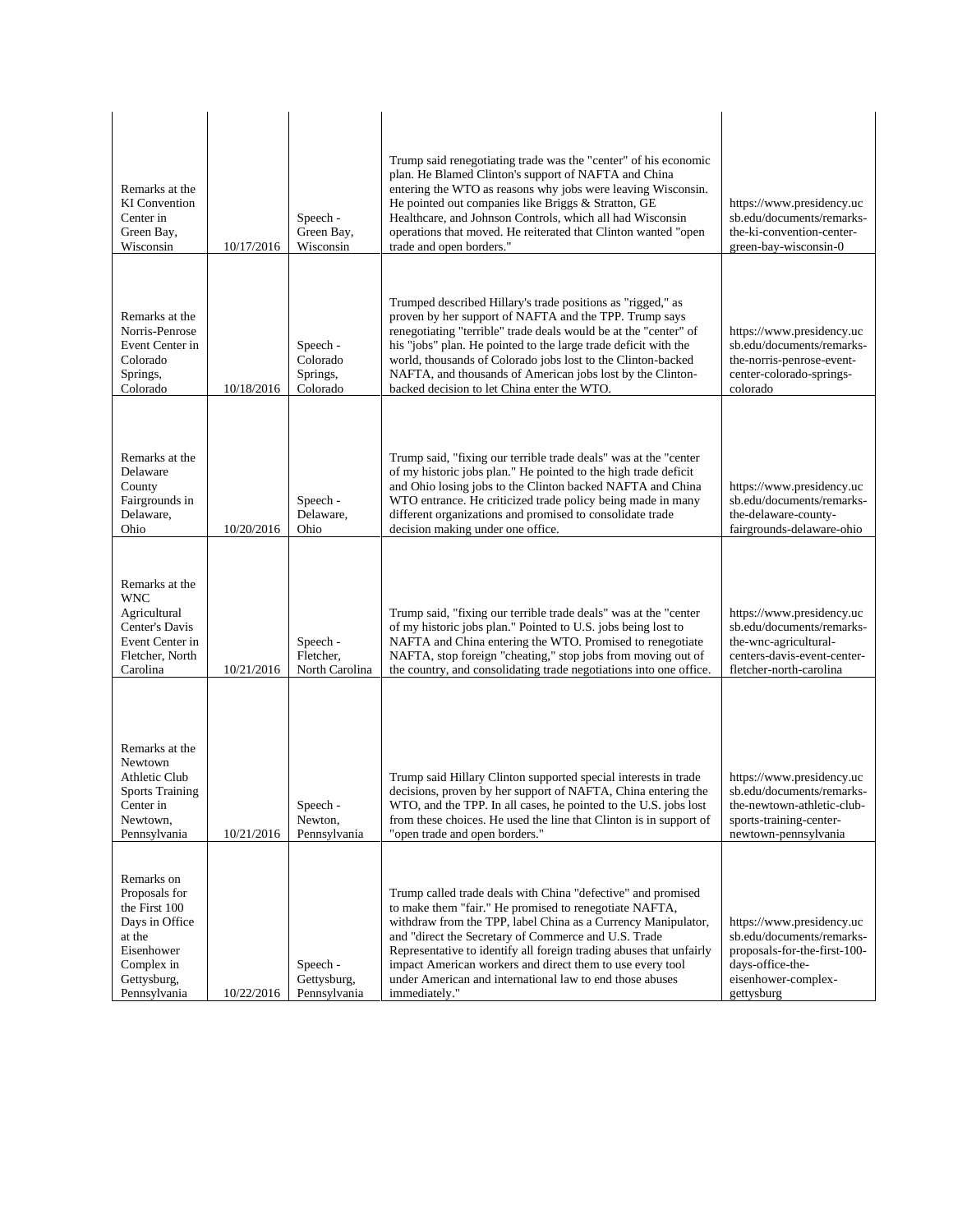| Remarks at the<br><b>Collier County</b><br>Fairgrounds in<br>Naples, Florida             | 10/23/2016 | Speech -<br>Naples,<br>Florida              | Trump said that "fixing our trade deals and ending the<br>offshoring of American jobs" were at the "center" of his<br>campaign. He pointed to companies moving to different<br>countries as a result of the Clinton-backed NAFTA and China<br>WTO entrance that took jobs from the U.S. and Florida. He<br>promised to tax businesses that move away.                                                                                                                                                                                                                                                                                                                                                                                                                                                                                  | https://www.presidency.uc<br>sb.edu/documents/remarks-<br>the-collier-county-<br>fairgrounds-naples-florida               |
|------------------------------------------------------------------------------------------|------------|---------------------------------------------|----------------------------------------------------------------------------------------------------------------------------------------------------------------------------------------------------------------------------------------------------------------------------------------------------------------------------------------------------------------------------------------------------------------------------------------------------------------------------------------------------------------------------------------------------------------------------------------------------------------------------------------------------------------------------------------------------------------------------------------------------------------------------------------------------------------------------------------|---------------------------------------------------------------------------------------------------------------------------|
| Remarks at<br>McGlohon<br>Theatre at<br>Spirit Square in<br>Charlotte,<br>North Carolina | 10/26/2016 | Speech -<br>Charlotte,<br>North Carolina    | Trump gave a speech with portions speaking to his belief that<br>economic conditions were to blame for problems in African<br>American communities. He said at the "center" of his<br>"revitalization" plan was to renegotiate "terrible" trade deals. He<br>also said that "The Clintons gave us NAFTA and China's entry<br>into the World Trade Organization, two deals that de-<br>industrialized America, uprooted our industry, and stripped bare<br>towns like Detroit and Baltimore and the inner cities of North<br>Carolina. This state has lost nearly half of its manufacturing jobs<br>since Bill and Hillary's NAFTA, decimating the African-<br>American middle class."                                                                                                                                                  | https://www.presidency.uc<br>sb.edu/documents/remarks-<br>mcglohon-theatre-spirit-<br>square-charlotte-north-<br>carolina |
| Remarks at the<br>Champions<br>Center Expo in<br>Springfield,<br>Ohio                    | 10/27/2016 | Speech -<br>Springfield,<br>Ohio            | Trump pointed to the U.S. losing "70,000" factories, including<br>many in Ohio, since China entered the WTO with the Clintons'<br>support. He promised to tax businesses that move away. In this<br>speech, he zeroed in on NAFTA, saying: "And folks, just in case<br>you have any questions, when that happens you're not losing<br>your companies anymore. And if you do, at least the country's<br>gonna make a lot of money. OK? We will immediately begin<br>renegotiating NAFTA, and if we don't get the deal we want -<br>right now it's a one-way highway. We lose our jobs, we lose our<br>companies, we lose everything. We lose our cash. They get the<br>cash, they get the jobs, they get the companies. We get the<br>drugs, we get the unemployment. That's what we get. We get<br>nothing. We get less than nothing." | https://www.presidency.uc<br>sb.edu/documents/remarks-<br>the-champions-center-<br>expo-springfield-ohio                  |
| Remarks at<br>Radisson<br>Armory in<br>Manchester,<br>New<br>Hampshire                   | 10/28/2016 | Speech -<br>Manchester,<br>New<br>Hampshire | Trump blamed Obama and Clinton for negotiating trade deals<br>that created "greatest jobs theft in the history of the world."<br>Trump lamented jobs and factories lost to China and Mexico<br>through China entering the WTO and NAFTA, which he blamed<br>on the Clinton's support. Trump also called out China for<br>currency manipulation. Trump promised to punish companies<br>that move out of the U.S. with a tax, renegotiating NAFTA, and<br>labelling China as a currency manipulator. Later, Trump said<br>"I'm a free-trader, I'm a fair trader. But we have the wrong<br>people represent us."                                                                                                                                                                                                                          | https://www.presidency.uc<br>sb.edu/documents/remarks-<br>radisson-armory-<br>manchester-new-<br>hampshire                |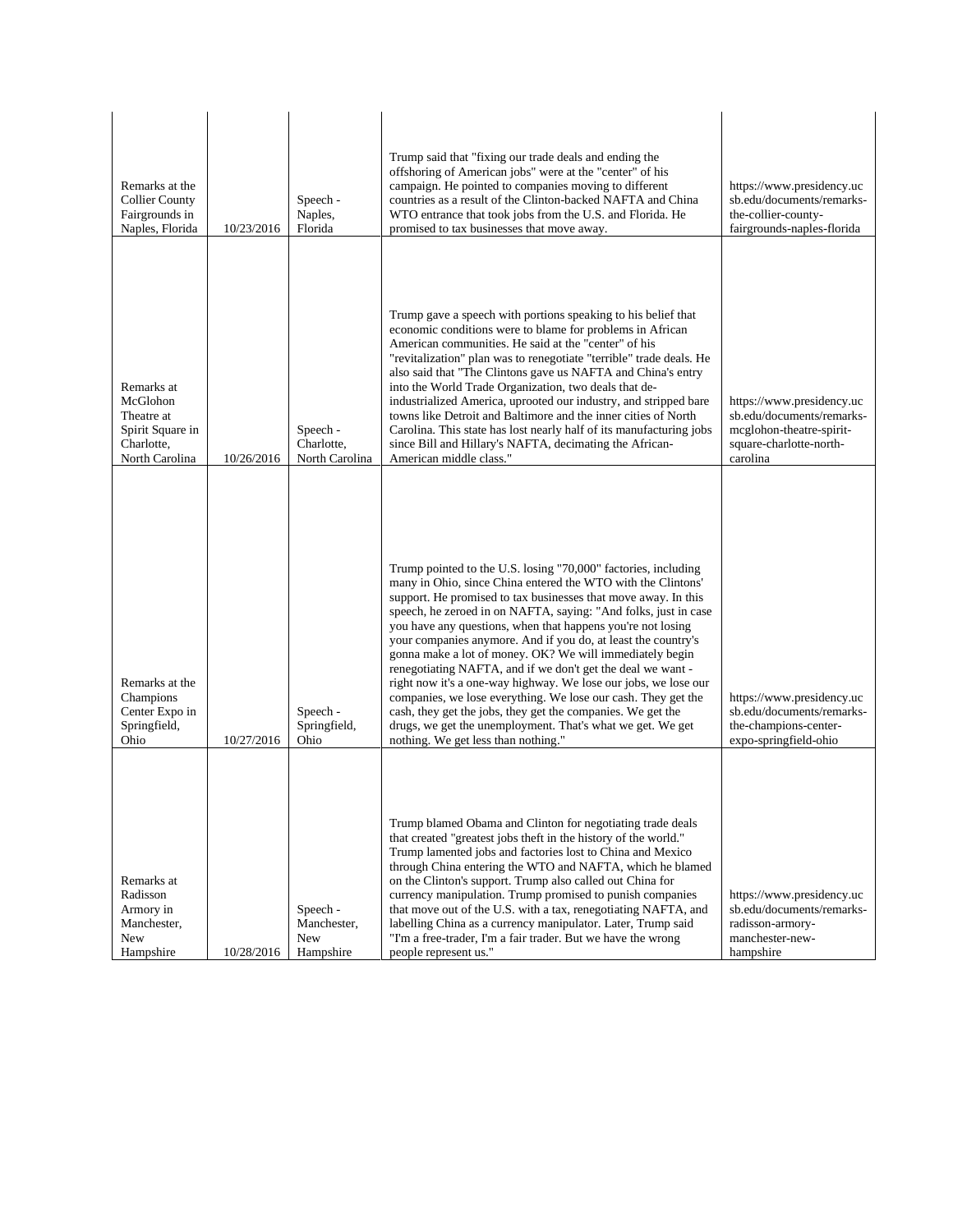| Remarks at the<br>Phoenix<br>Convention<br>Center in<br>Phoenix,<br>Arizona            | 10/29/2016 | Speech -<br>Phoenix,<br>Arizona           | Trump blamed the Clintons for NAFTA and China entering the<br>WTO causing many U.S. jobs to be lost. Trump said the U.S.<br>was living through the "greatest jobs theft in the history of the<br>world." Trump said Clinton would implement "terrible" trade<br>deals that solely favored her "donors." Trump stated: "Her<br>policies will cause a major recession, or even a depression. A<br>Trump Administration will stop TPP, renegotiate NAFTA, and<br>we are going to stand up to China on Currency Manipulation."                                                                                                                                                                                                               | https://www.presidency.uc<br>sb.edu/documents/remarks-<br>the-phoenix-convention-<br>center-phoenix-arizona             |
|----------------------------------------------------------------------------------------|------------|-------------------------------------------|------------------------------------------------------------------------------------------------------------------------------------------------------------------------------------------------------------------------------------------------------------------------------------------------------------------------------------------------------------------------------------------------------------------------------------------------------------------------------------------------------------------------------------------------------------------------------------------------------------------------------------------------------------------------------------------------------------------------------------------|-------------------------------------------------------------------------------------------------------------------------|
| Remarks at<br>Macomb<br>Community<br>College South<br>Campus in<br>Warren,<br>Michigan | 10/31/2016 | Speech -<br>Warren,<br>Michigan           | Trump said he had a plan "to bring back jobs" at the "center" of<br>his "contract." Trump blamed the Clintons for lost jobs and an<br>increased trade deficit as a result of NAFTA and China entering<br>the WTO. Trump listed several local companies that moved<br>because of Hillary's deals. Trump blamed these failures for<br>increasing violence and unemployment in cities like Detroit                                                                                                                                                                                                                                                                                                                                          | https://www.presidency.uc<br>sb.edu/documents/remarks-<br>macomb-community-<br>college-south-campus-<br>warren-michigan |
| Remarks on<br>Obamacare in<br>Valley Forge,<br>Pennsylvania                            | 11/1/2016  | Speech -<br>Valley Forge,<br>Pennsylvania | When speaking of Pennsylvania specifically, Trump said "Our<br>jobs are being stolen. Pennsylvania has lost almost 40 percent of<br>its manufacturing jobs since NAFTA, a deal signed by Bill<br>Clinton and supported by Hillary Clinton. The city of<br>Philadelphia has lost more than one-third of its manufacturing<br>jobs since China joined the Word Trade Organization, another<br>Bill and Hillary-backed disaster." Trump also spoke about<br>taking steel jobs back from China because of their "dumping."<br>Trump promised to renegotiate NAFTA by using "great<br>negotiators" to get a "fair deal" and "stand up to foreign product<br>dumping, currency manipulation and unfair subsidy behavior."                      | https://www.presidency.uc<br>sb.edu/documents/remarks-<br>obamacare-valley-forge-<br>pennsylvania                       |
| Remarks at the<br>Central Florida<br>Fairgrounds in<br>Orlando,<br>Florida             | 11/2/2016  | Speech -<br>Orlando,<br>Florida           | Trump blamed the Clintons for NAFTA and China entering the<br>WTO causing many Floridian and U.S. manufacturing jobs to be<br>lost. He said that he would put "America first" and stop the "one<br>way highway" of companies going to countries like "Mexico."<br>Trump promised to bring jobs back to the U.S. by renegotiating<br>NAFTA, pulling out of the TPP, lower the business tax, tax<br>companies that move overseas, stop the "job-killing" TPP, and<br>stop "Currency manipulation by China and many other countries<br>and all of the unfair subsidy behavior that's going on all over the<br>world against us." Trump blamed "stupid people" for negotiating<br>trade deals that had caused a \$800 billion trade deficit. | https://www.presidency.uc<br>sb.edu/documents/remarks-<br>the-central-florida-<br>fairgrounds-orlando-florida           |
| Remarks at the<br><b>Bayfront Park</b><br>Amphitheater<br>in Miami,<br>Florida         | 11/2/2012  | Speech -<br>Miami, Florida                | Trump gave a very similar speech to the previous one in the day.<br>He blamed the Clintons for NAFTA and China entering the<br>WTO causing many Floridian and U.S. manufacturing jobs to be<br>lost. Trump pointed to Hillary "lying" during the presidential<br>debate about supporting the TPP as the "gold standard" of trade<br>deals.                                                                                                                                                                                                                                                                                                                                                                                               | https://www.presidency.uc<br>sb.edu/documents/remarks-<br>the-bayfront-park-<br>amphitheater-miami-<br>florida          |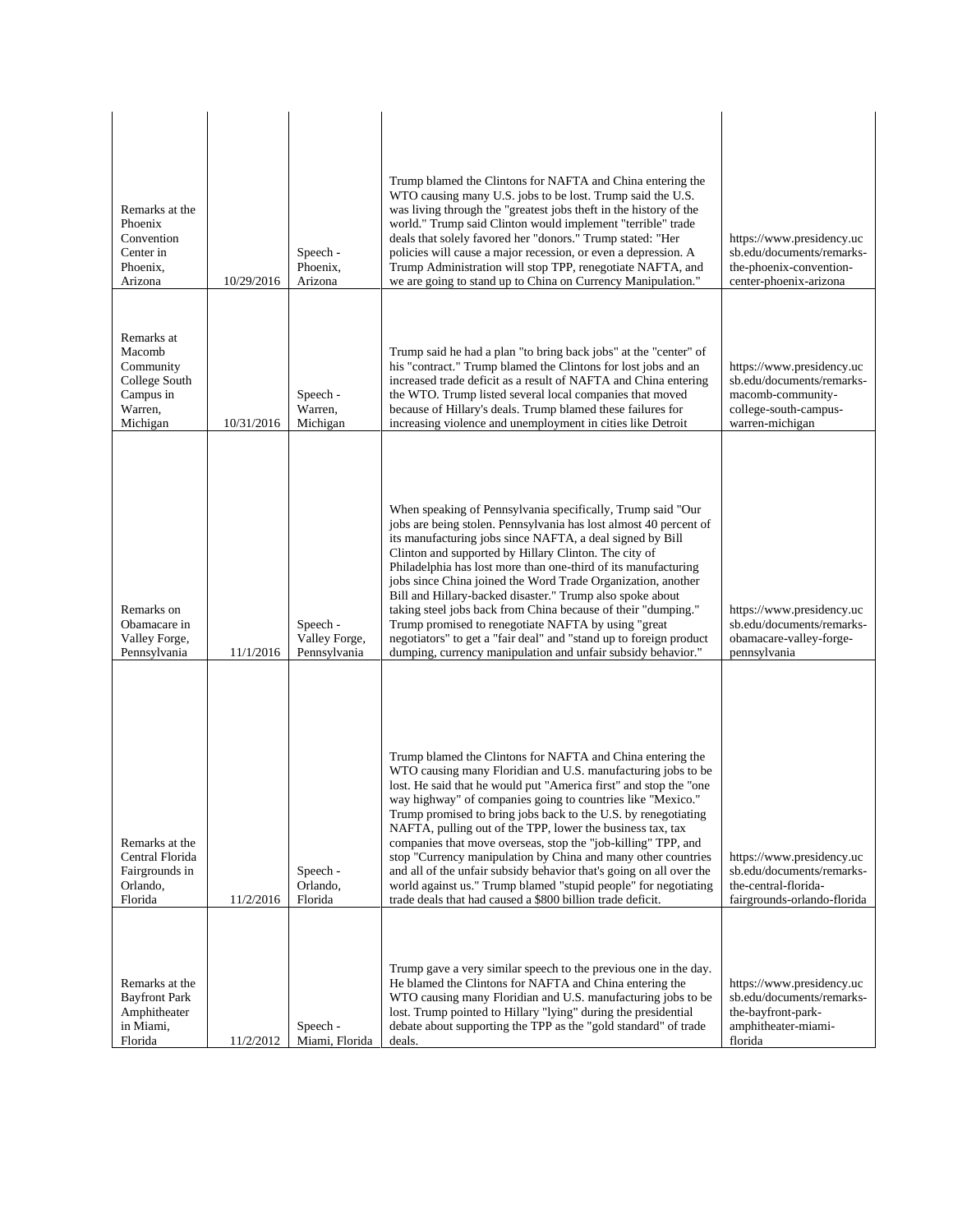| Remarks at J.S.<br>Dorton Arena<br>in Raleigh,<br>North Carolina                                                | 11/7/2016 | Speech -<br>Raleigh, North<br>Carolina | Trump blamed the Clinton's support of various trade deals, such<br>as NAFTA, China entering the WTO, and the South Korean<br>Free Trade Agreement, that lost the state and the country<br>manufacturing jobs. Trump said Hillary "lied" during the<br>presidential debate when she said that she never said the TPP<br>was the "gold standard" of trade deals. Trump pointed out that<br>there were many factories lost to other countries once China had<br>entered the WTO. Trump also promised to make Mexico and<br>China pay for their trade deficits. | https://www.presidency.uc<br>sb.edu/documents/remarks-<br>js-dorton-arena-raleigh-<br>north-carolina                                    |
|-----------------------------------------------------------------------------------------------------------------|-----------|----------------------------------------|-------------------------------------------------------------------------------------------------------------------------------------------------------------------------------------------------------------------------------------------------------------------------------------------------------------------------------------------------------------------------------------------------------------------------------------------------------------------------------------------------------------------------------------------------------------|-----------------------------------------------------------------------------------------------------------------------------------------|
| Remarks in<br>New York City<br>Accepting<br>Election as the<br>45th President<br>of the United<br><b>States</b> | 11/9/2020 | Speech - New<br>York, New<br>York      | Trade was not mentioned in Trump's acceptance speech.                                                                                                                                                                                                                                                                                                                                                                                                                                                                                                       | https://www.presidency.uc<br>sb.edu/documents/remarks-<br>new-york-city-accepting-<br>election-the-45th-<br>president-the-united-states |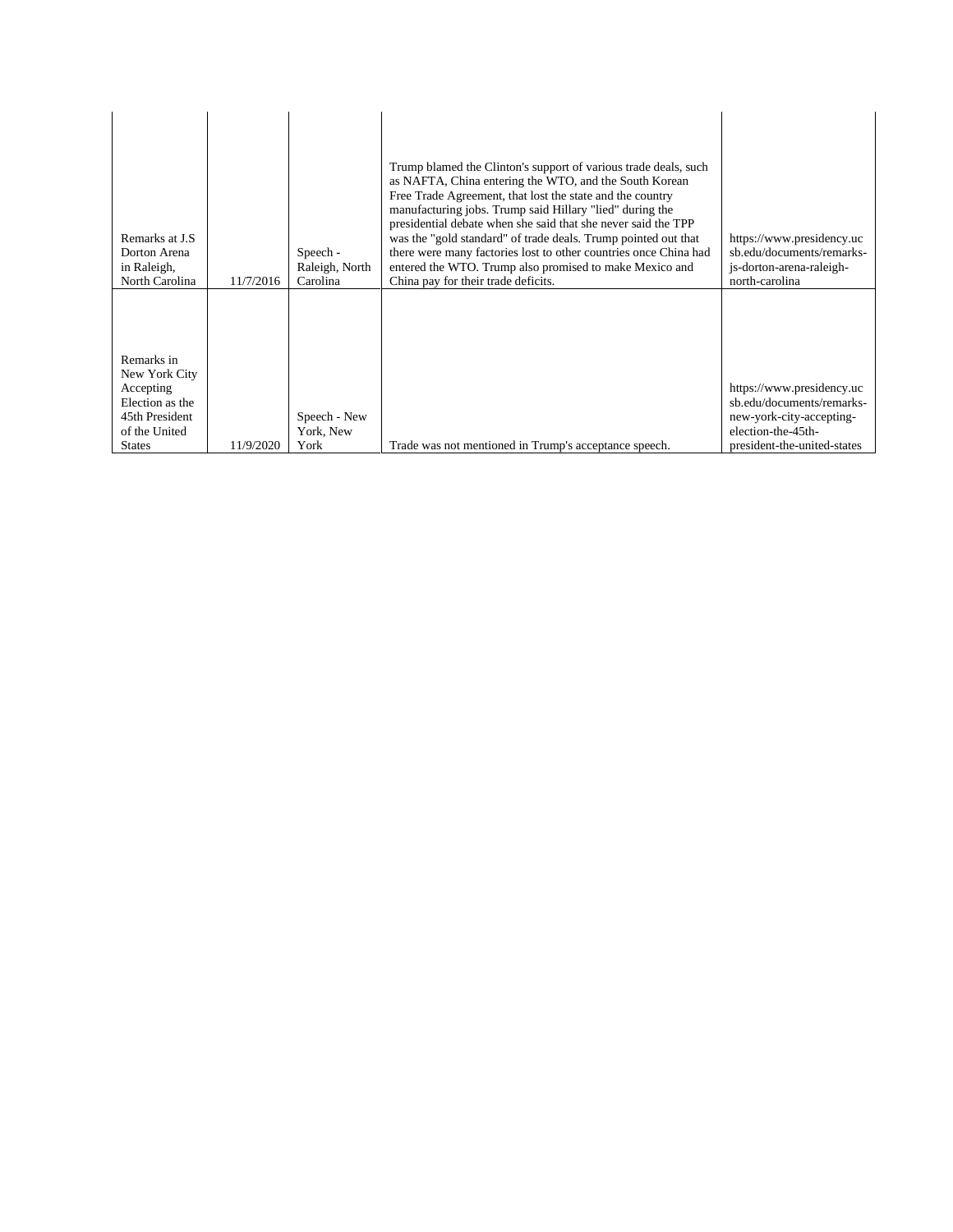## *Appendix B: Key Words for Searches*

Key Words

- China
- Devalue
- Devaluing
- Economic
- Economy
- Fair Trade
- Free trade
- Japan
- Jobs
- Mexico
- NAFTA
- North American Free Trade Agreement
- Protection
- Protectionist
- Protectionism
- South Korea
- Tariff
- Trade
- TPP
- Trans-Pacific Partnership